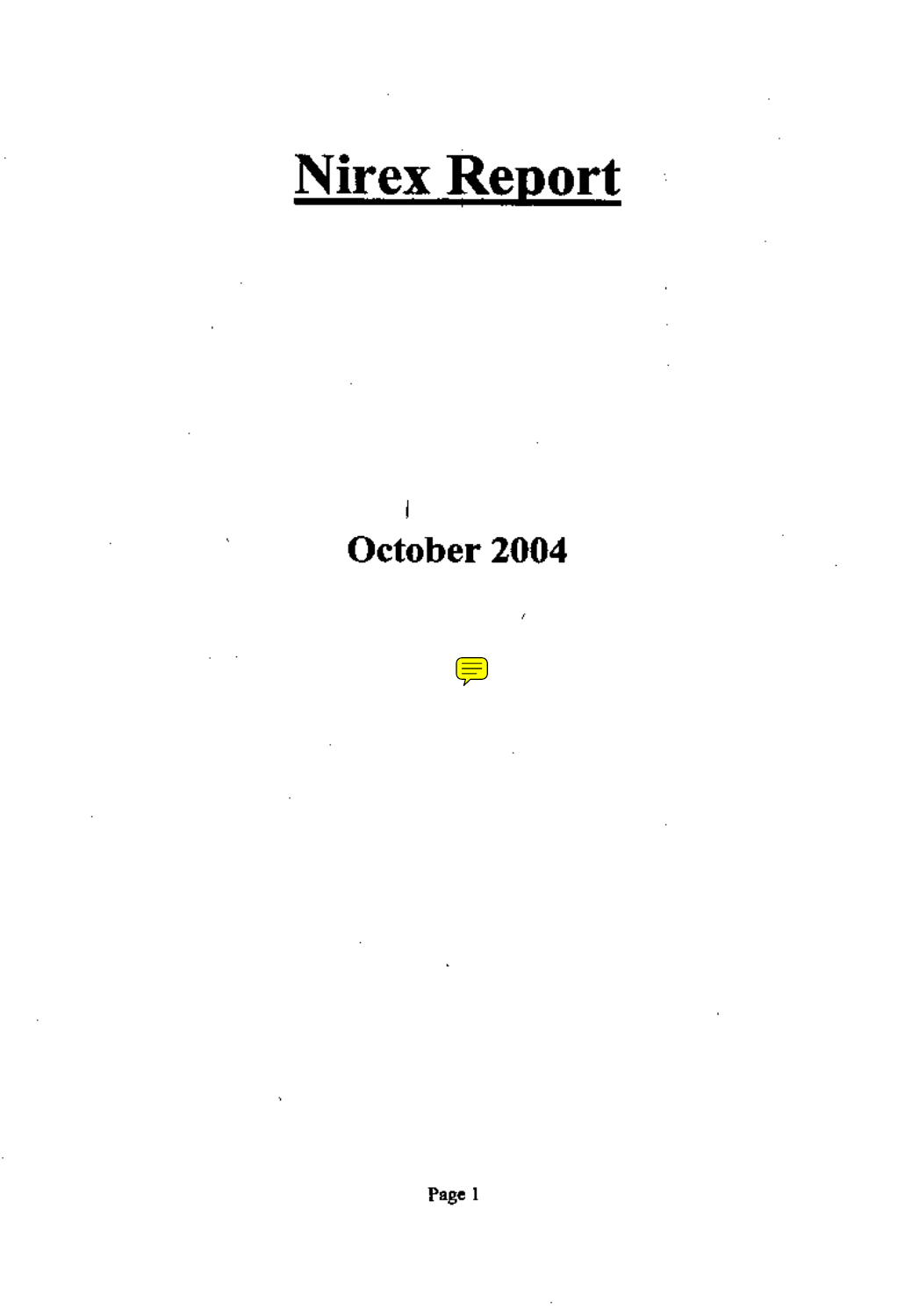# Nirex Report

## **Contents**

#### Part One - Establishing the Position

| Aims                                                             | p 4 |
|------------------------------------------------------------------|-----|
| Method                                                           | p 4 |
| General comment and explanation                                  | p 4 |
| 1. Explanation of categories<br>2. General remarks on categories |     |
| Conclusion                                                       | p 6 |
| Attachments                                                      |     |
| 1. Table of categories                                           |     |

- *2. Sheet of questions, categorized and by session*
- *3. Numbers of questions* by *year* and *by category*
- *4. Graphs showing 'periodicity' of questions*
- *5. List a/MPs who have put down questions, by session, with their constituencies*
- *6. List of 'nuclear sites', in parliamentary constituencies, showing MPa and their political ajjlliations*

#### Part Two - Comments on the UK Nirex 2004 Media and Public Affairs **Strategy**

| Aims                                | p 9   |
|-------------------------------------|-------|
| Method                              | p 9   |
| General comments on the strategy    | p 9   |
| Comments on content of the strategy | p 10. |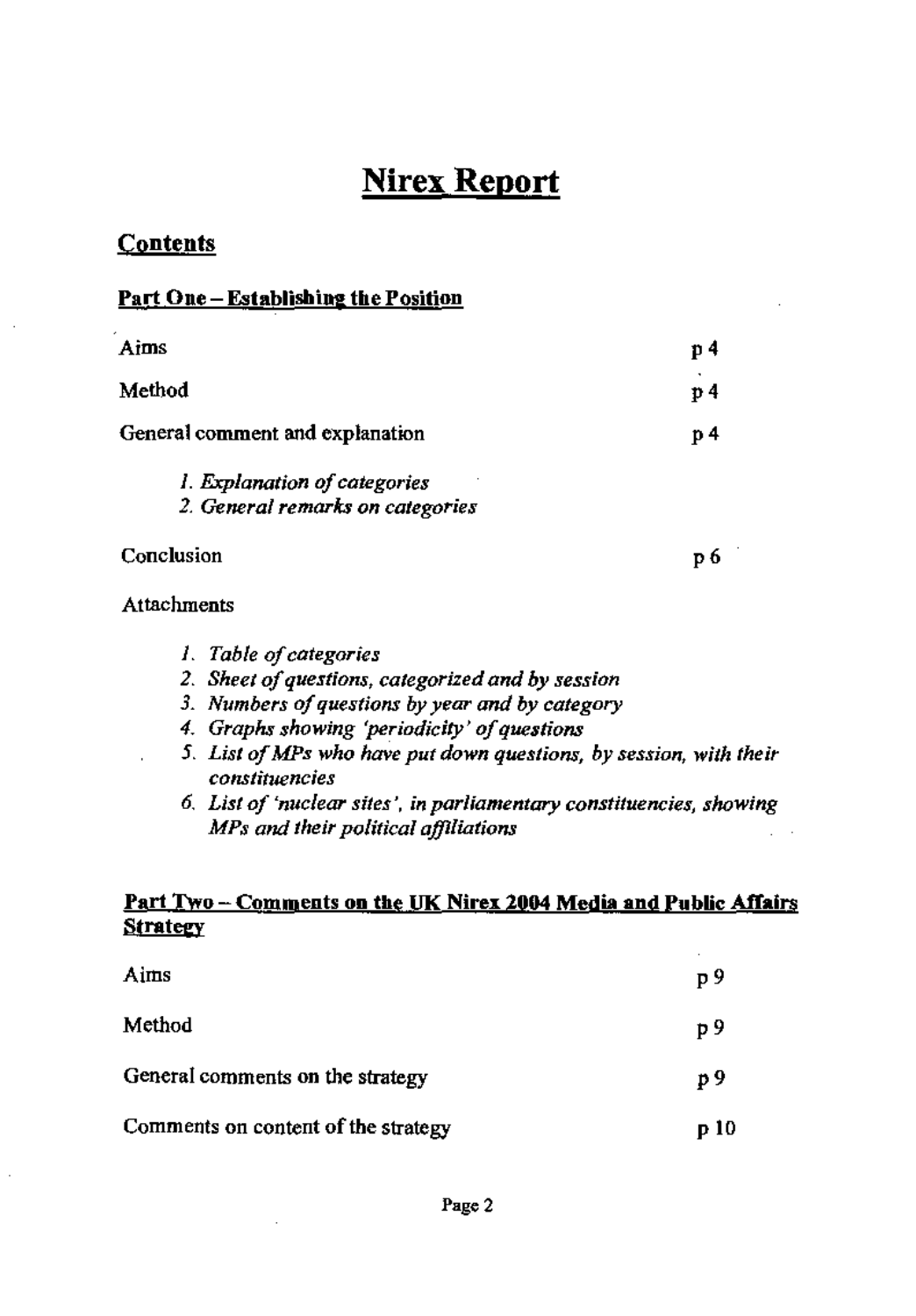## Part Three - The Way Forward

 $\cdot$ 

| Statement                                      | p 13 |
|------------------------------------------------|------|
| The perceived image                            | p 13 |
| What we have now                               | p 13 |
| What must be done                              | p 14 |
| What could CORWM propose                       | p 14 |
| Actions to be instigated                       | p 16 |
| How these actions should be instigated         | p 16 |
| The purpose and aim of these actions           | p 16 |
| Strategies for the target groups               | р 16 |
| 1. Parliament and government                   |      |
| 2. Public at large                             |      |
| 3. Regional communities that might be affected |      |
| 4. Nirex image and reputation                  |      |
| End                                            | p 18 |

pl8

 $\ddot{\phantom{a}}$ 

 $\ddot{\phantom{a}}$ 

 $\overline{\phantom{a}}$ 

 $\ddot{\phantom{a}}$ 

 $\bar{a}$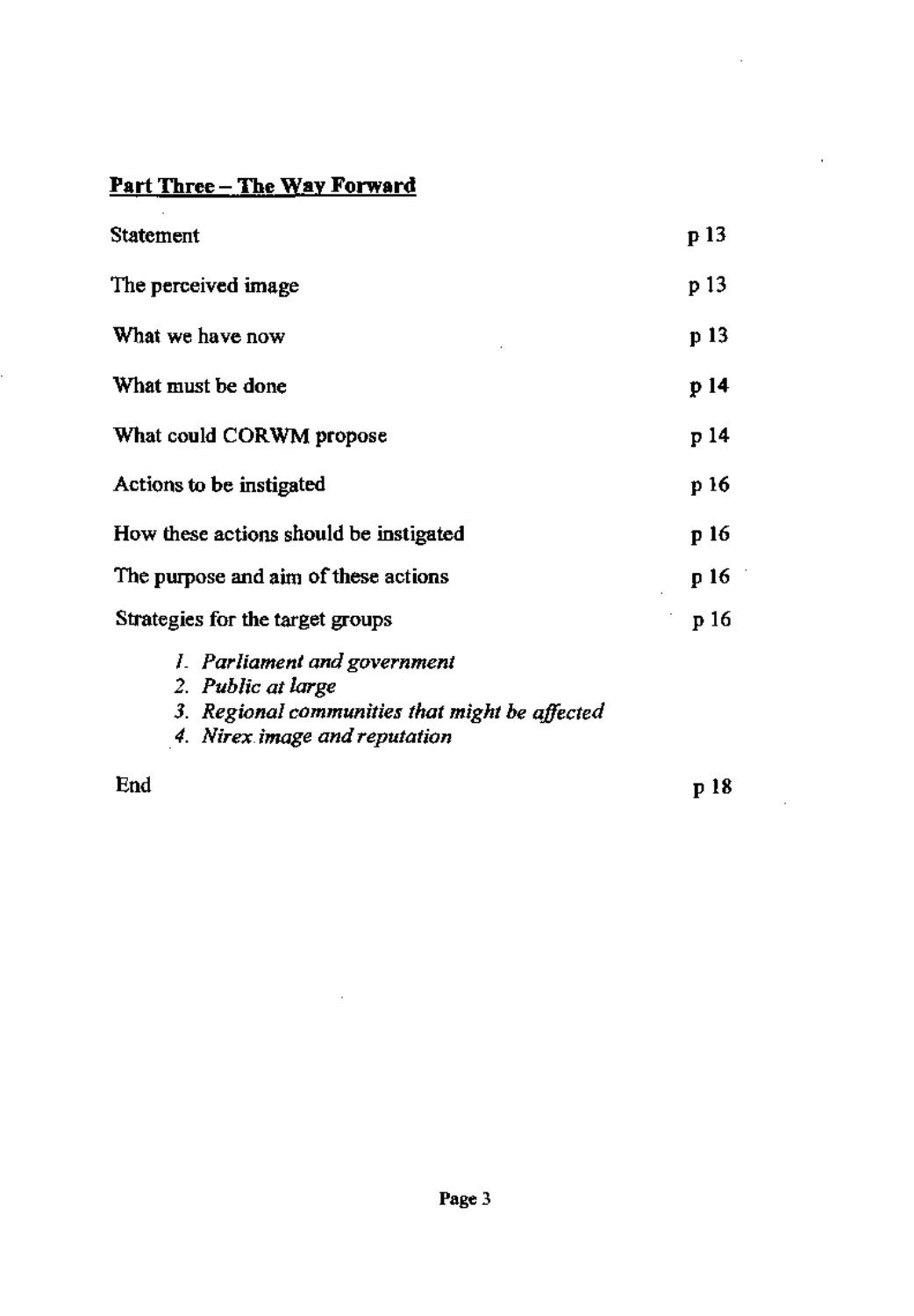Information :<br>- orgentive<br>- tooks .

## Nirex Report

## Part One - Establishing the Position

#### Aims

To produce a list of MPs who have an interest in the subject of radioactive waste management. To categorise this list in such a way that a clear strategy can be developed which can be targeted specifically to the individual MPs and other target groups.

" .....

#### Method

- I. parliamentary records were examined covering a period of 15 years (1989-2004)
- 2. 7 general categories were established which were then further subdivided into 17 more specific categories (attachment I)
- 3. the information derived from the parliamentary records (attachment 2) over the past 9 years (from 1995/96 to 2003/4 (to date)) was analysed and assigned to categories (attachment 3)
- 4. this was then interpreted (see Nirex Report  $-$  Part Three The Way Forward)

This intellectual but time-consuming exercise gives a firm factual and statistical base from which to operate, it helps to remove conjecture and affirms or rejects subjective opinions.

However, it is not a general compilation of the views of MPs, but a reflection of their widespread interest in matters nuclear. As such it gives a clear indication where interests and fears lie and how they might be satisfied and assuaged.

#### General Comment and explanation

In order to further understand this information it is necessary to give: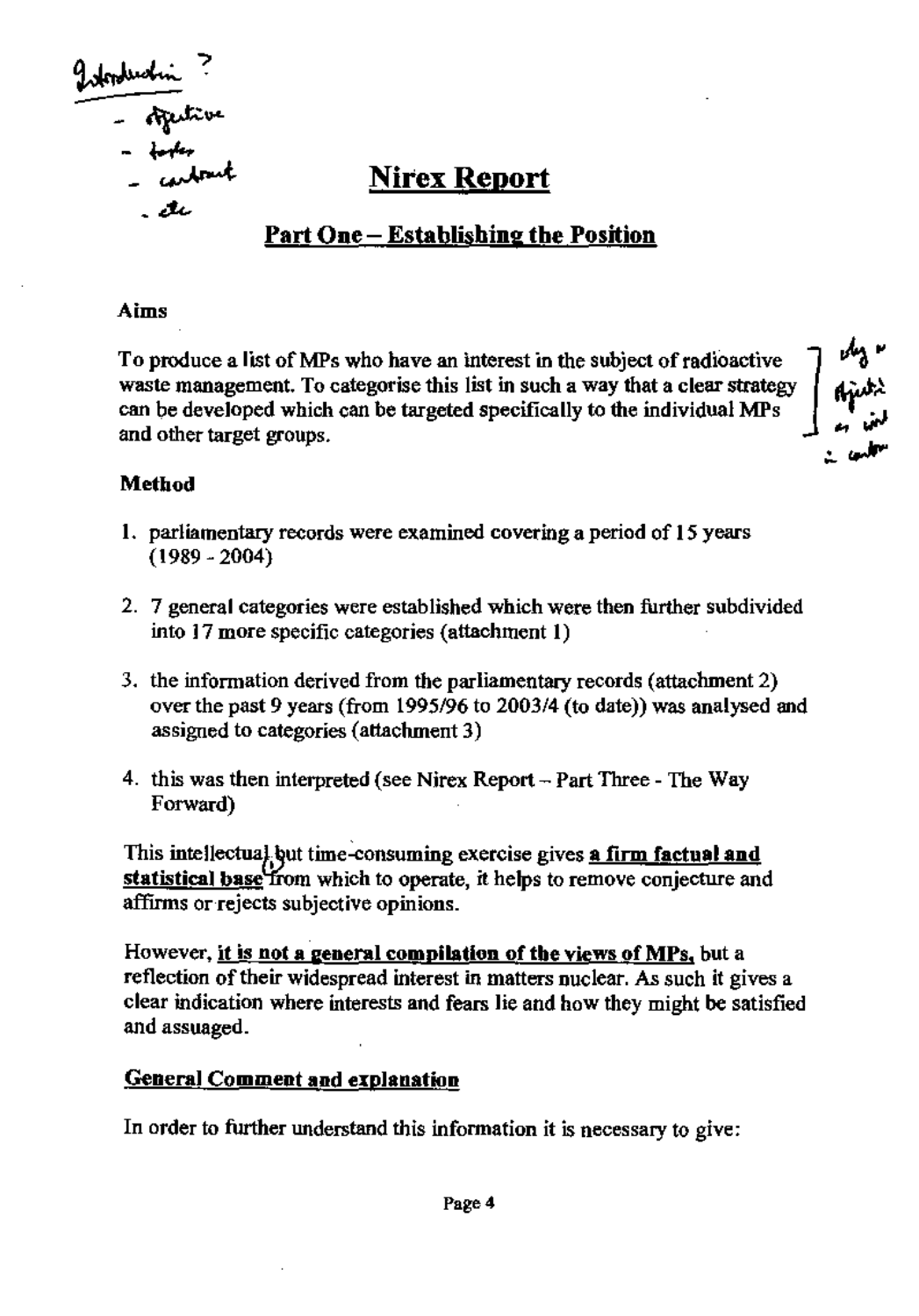- 1. an explanation of the categories
- 2. general remarks on the classifications.

#### *1. Explanation of Categories*

- the general headings result from a particular reference in the question
- the specific headings are usually because of a specific reference  $\frac{1}{2}$
- categories are 'catch-all' for questions in that general area and could come from quite diverse angles e.g.
- a) Questions that could be categorised as Category 2, FOREIGN, Importing/returning radioactive waste (see  $*$  in attachment 1) could include issues such as:
- ethical issue of handling other countries waste
- transport implications
- security of materials
- health and safety
- cost
- escorts  $-$  Ministry of Defence (MoD)
- illegal imports (98/99 (73)(86))
- concern and problem of Russian waste

b) They could also be categorised as Category 2, FOREIGN and cover issues such as:

- imports/returns
- transport
- Russian stocks/waste management
- French discharges
- References to Irish Sea discharges not included except where there is a specific reference to the Irish government.
- c) In Category I, MIUTARY AND DEFENCE (MoD) which includes all references to military use of nuclear materials including references to dockyards and submarine decommissioning.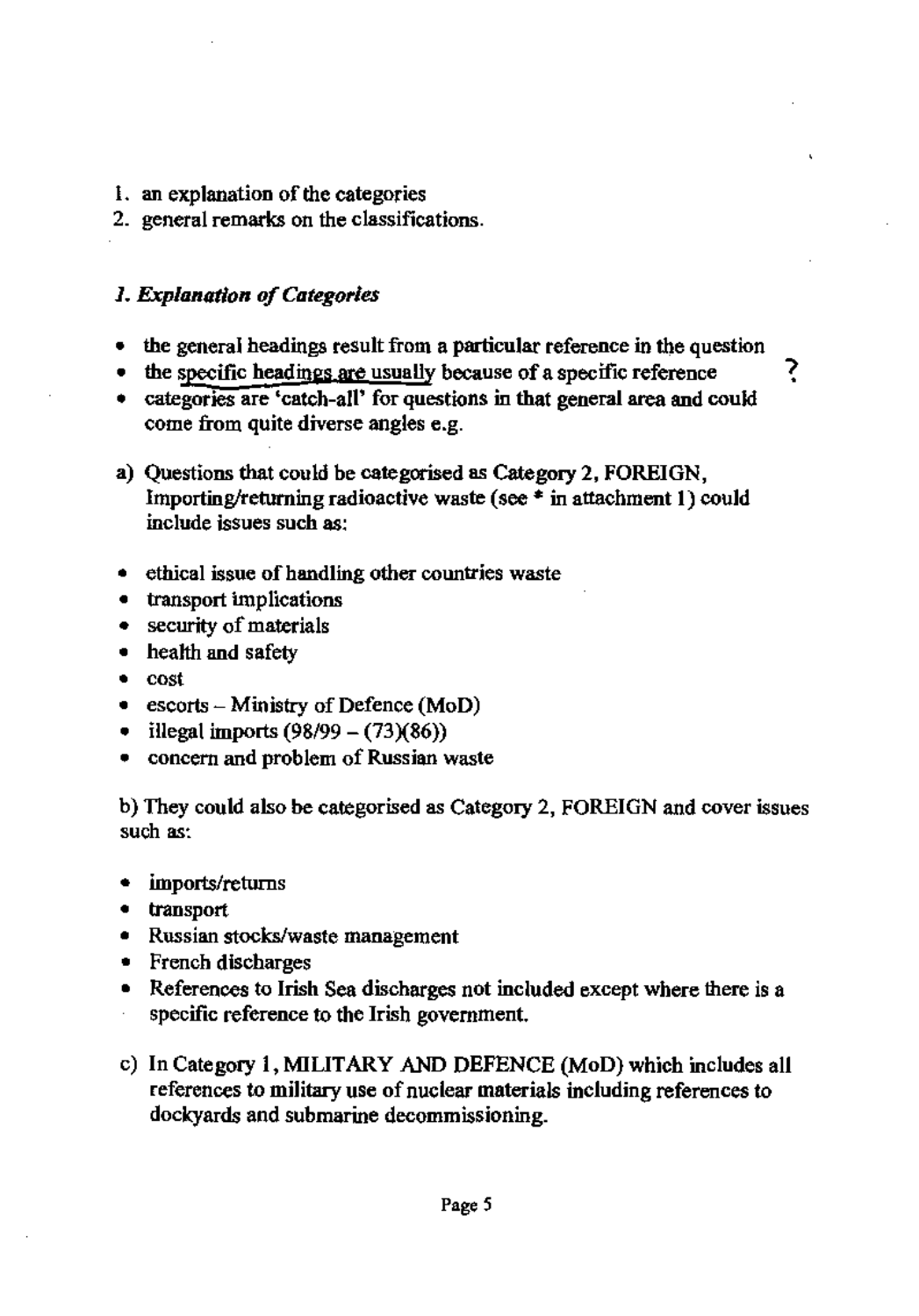## of Orier Category 7. CENTERAL Subdivision

## *2. General Remarks on Classification*

. Many questions contain more than one query  $-$  explicitly or implicitly  $-$  and as such, have been placed in more than one category. For example a question on 'transport of nuclear materials' could be concerned with:

- cost of transport
- security of transport physically
- health (of ship's crews)
- safety technically/community safety/constituency concern e.g. London transits
- terrorism hijacking
- $\bullet$  use and cost of MoD facilities  $-$  escorts etc.
- purpose of transport import/export/reprocessing/storage/transfer etc.

Category 7, GENERAL could be usefully broken down further, as it contains matters, which came up occasionally. Initial breakdown could be as follows:

- international agreements/conventions
- environmental impact/implications
- energy policy/strategy
- health
- safety
- research
- recycling consumer implication irradiation
- contamination/remediation
- public consultation etc.

## **Conclusion**

As a result of this exercise, we can show that MPs approach the issue of nuclear waste and its implications, as with most other issues, from different standpoints.

Generally, the motivations are: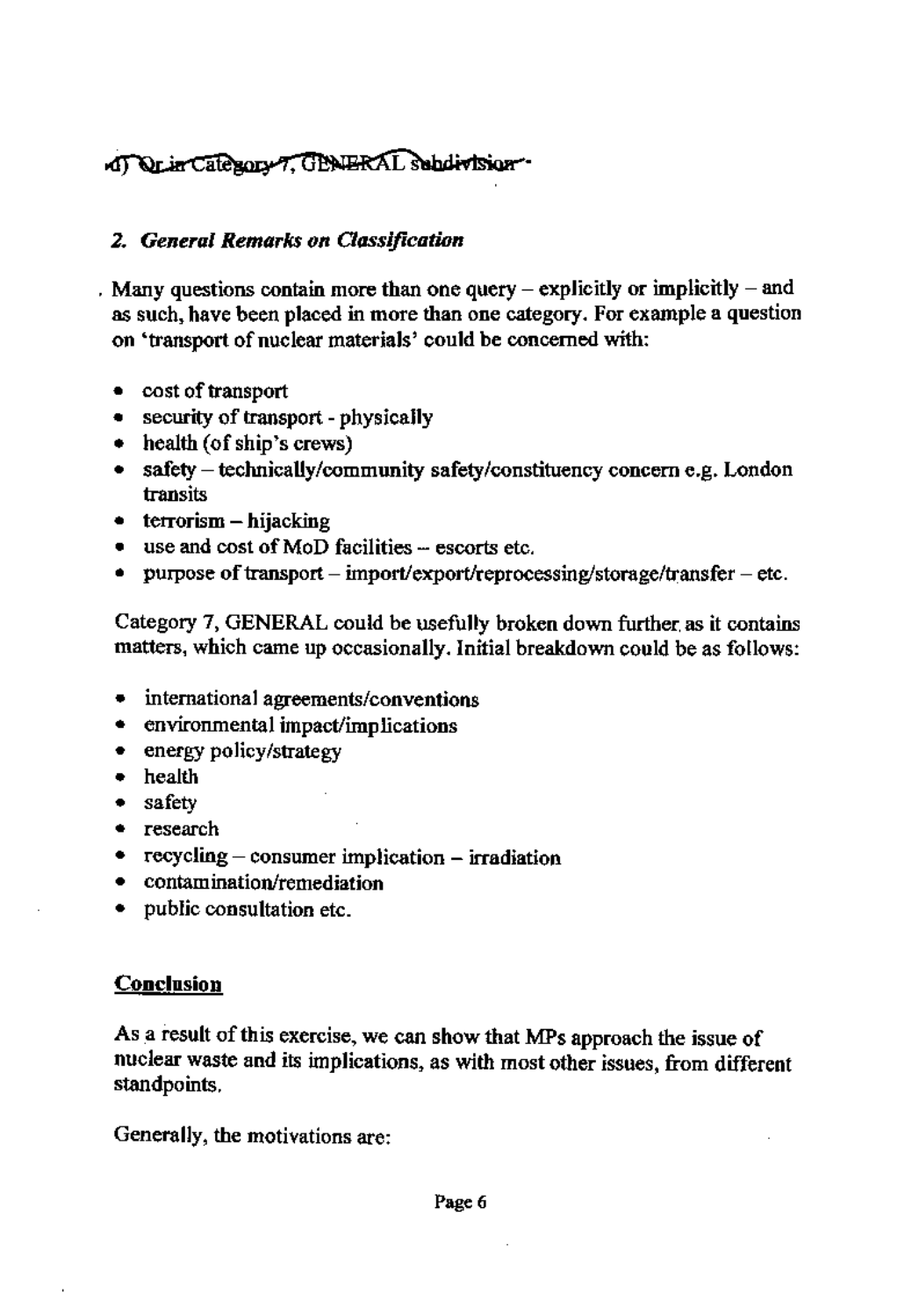- political  $-$  one of principle
- political  $-$  one of opportunism
- constituency/regional concern
- general/national concern
- $\bullet$  'gut' dislike/like could be based on personality conflicts

THORP ?

However, the 'nuclear' issue is one that evokes considerable  $\iota$ feeling outside the general considerations above. These sped are also diverse:

- anti~nuclear attitude
- history of background in CND
- anti-war, pacifist
- arms trade
- proliferation
- previous or existing preferences for other fuels, e.g. coal background
- environmental impact concerns
- general green/eoo-warrior

Or having a political researcher with some of the above!

Some questions come in 'clusters' from different MPs - especially if they are topical, newsy, etc. e.g.

- disposal of waste in Australia 1998/99
- Cap la Hague emissions (June 2000 (40,41)
- Imports from Germany (1998/99 (77))

New titles come up at particular times e.g.

Thorp<sup>7</sup>

o  $\bullet$  CORWM, ISOLUS, THEPT, MOX

After the 1997 election, particularly 1998/99 - there were more questions about matters such as policy, strategy, agreements/conventions, environmental impact, etc. These have gone into category 7, GENERAL.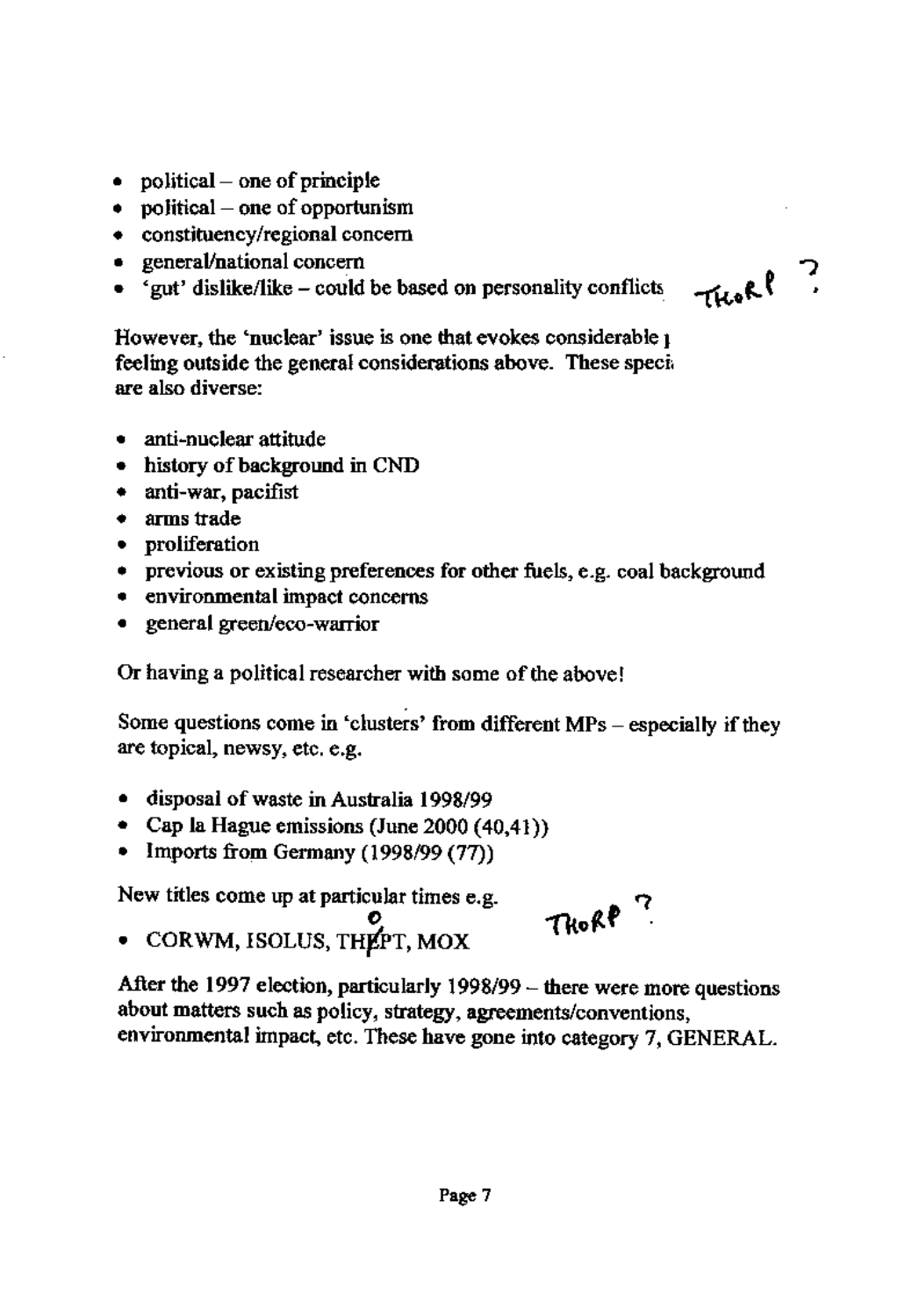Post 11/9/2001 – the concerns about terrorism and hijacking of material usually connected with transport to and from other countries (2001/02,  $(41, 46, 75, 131, 136)$ ).

 $\mathbf{u} = \mathbf{u} \times \mathbf{u}$  , where  $\mathbf{u} = \mathbf{u} \times \mathbf{u}$ 

 $\mathcal{L}^{\mathcal{L}}$ 

 $\cdot$ 

 $\bar{z}$ 

 $\mathcal{L}$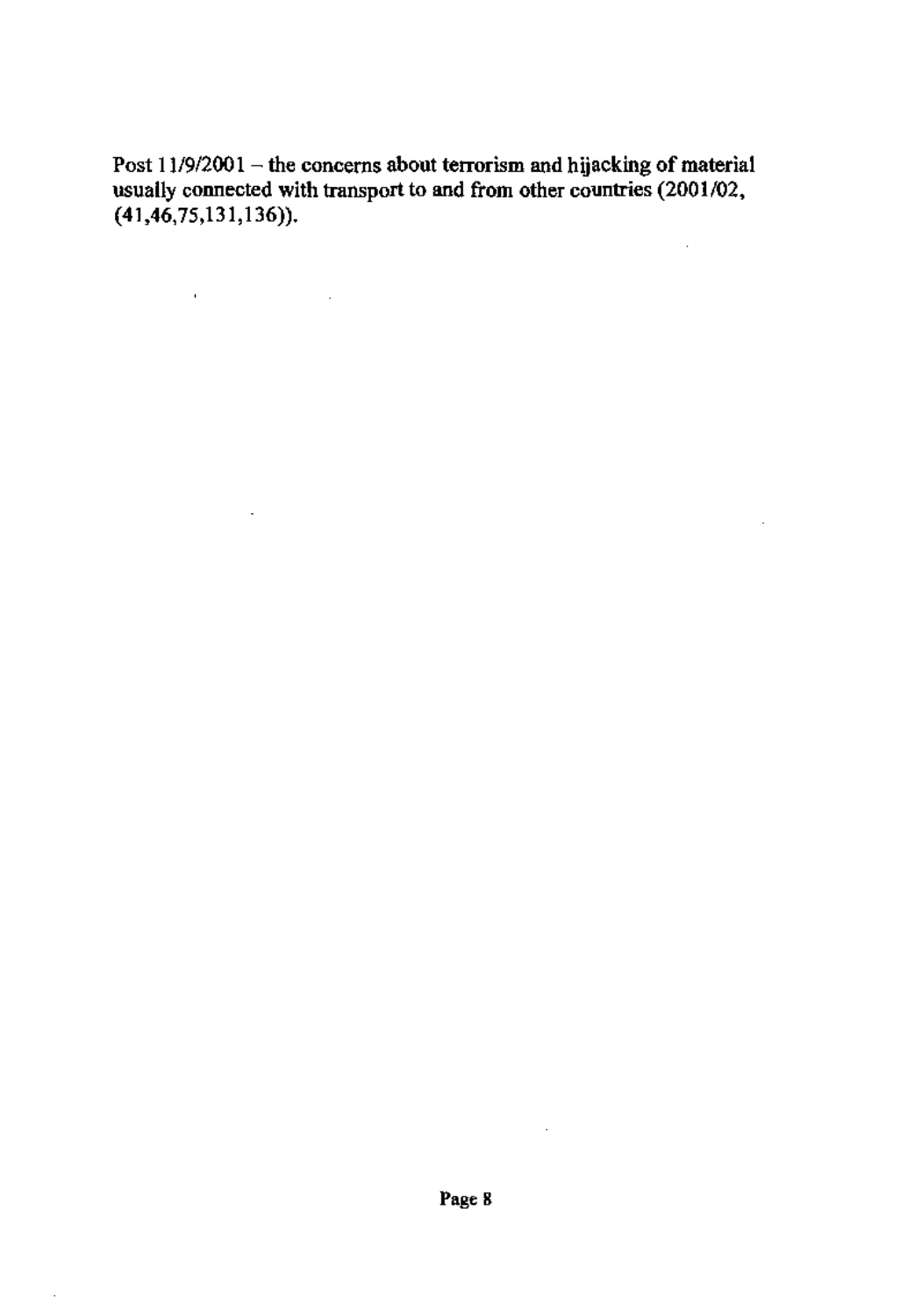# Nirex Report

## Part Two - Comments on 2004 Media and Public Affairs **Strategy**

#### Aims

I was asked to comment on the UK Nirex 2004 Media and Public Affairs Strategy.

#### Method

1 used results from the exercise to categorise the list of MPs gained from examining parliamentary records (see Nirex Report Part One - Establishing the Position) and my own parliamentary experience to develop a media and public affairs strategy, before checking my conclusions against those of the published strategy.

What was most interesting was that J started from a different perspective but came broadly to the same conclusions.

#### General comments on the strategy

The strategy is well thought out and well-founded, embracing all the nuances of the problem and obviously a great deal of hard work has gone into its framing.

Having said that, coming to the end of2oo4 one could justifiably ask what has been delivered or achieved. Any strategy is only as good as its implementation and must depend on the tactics used to achieve a positive outcome.

It is vital to remember that the 'strategy' cannot be furthered until it is translated into an 'operational' mode and I suggest tbat tbls operational side is implemented along the lines I mentioned in Nirex Report Part Three - The Way Forward).  $\mu$ <br> $\mu$ ,  $\mu$ 

Page 9  $\frac{m}{r}$  . The mode  $\frac{1}{r}$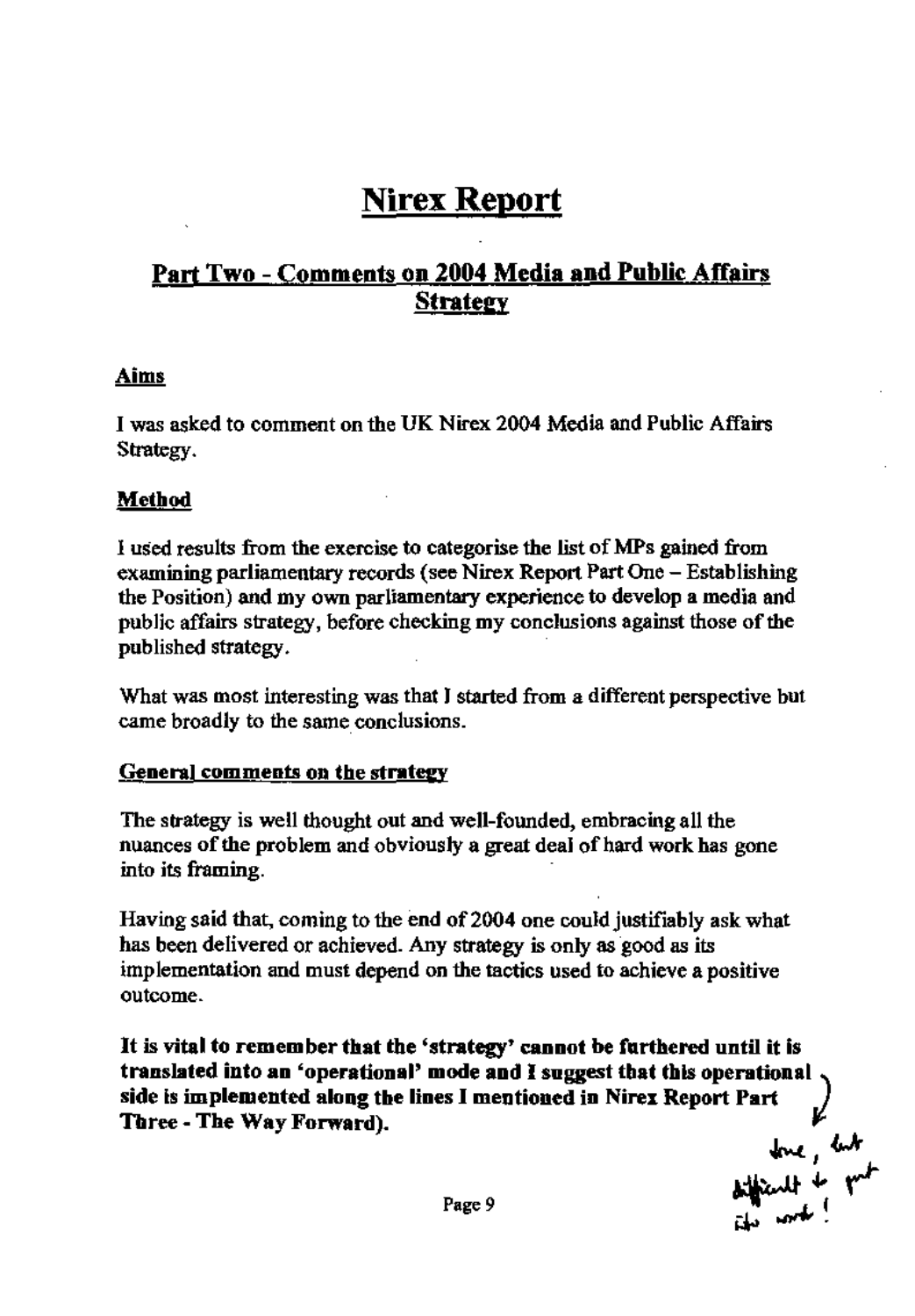My difficulty was that I wasn't privy to all that the Communication Directorate has been doing during the year except for some initiatives that John (Dalton) mentioned to me:

- $21<sup>st</sup>$  Century Science
- Industry Supports Seienee *(Juca*)
- At the University of Lancaster
- Parliament and Industry Trust etc.

However notwithstanding all the hard work that has been done, I think that it would be true to say that the general views and attitudes towards Nirex have would be true to say that the general views and attitudes towards Nirex have not changed substantially, especially in Parliamentary terms.

I feel that there is now an urgency in the matter with the possible demise of Nirex as it is presently constituted.

It would be wilful neglect if aU avenues were not pursued over the next year.

## Comments on the content of the Strategy

These are made against the content of the Strategy.

## Paragrapb 1

Paragraph 1 states that the Energy Bill was 'the perfect hook on which to hang a resurrected key issues briefing'. The following questions need to be answered in order that the strategy can be seen to be effective:

- what was the result?
- were briefings held systematically?
- were they successful?
- was there a measurable response?

The interest in the House of Lords is well known, many have a vested interest in the industry - which is known and resented by certain Members in the House of Commons. This doesn't mean that they should be ignored; there are some very eminent scientists among them. I know that some of my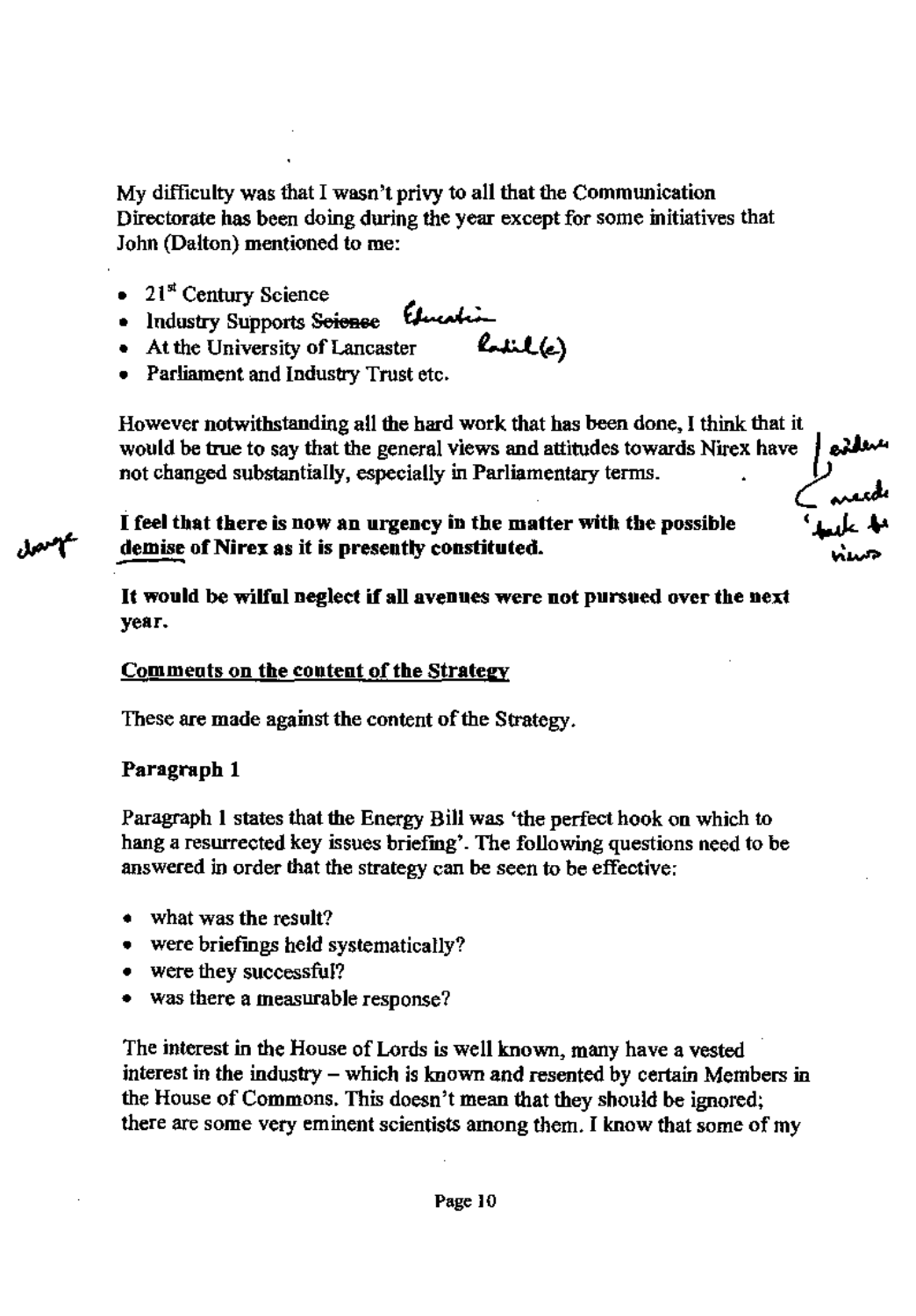ex-colleagues and friends in the House of Lords would want to help if asked in developing our cadre of Parliamentarians.

## Paragraph 2

I agree entirely with the CORWM reference.

## Paragraph 3

Succinctly puts the need for a cohesive approach.

## Paragrapb 4

Oral briefings are absolutely essential to build up a cadre of MPs. It will be time consuming, but that is probably the only way to achieve that particular tactic.

#### Paragraph 5

 $Yes - it$  is so important that people are 'singing off the same hymn sheets' and that there is good communication within the team to ensure that everyone knows what every one else is doing.

## Targets

This is exactly what is required to progress the ·strategy'. But it does need updating and enlarging, remembering that not only the soft targets need addressing but also the uncommitted and maybe some of the hostiles.

## CORWM

I was asked to 'stay away' from CORWM, which I have done, other than speaking to the Chairman at the All-Party Group meeting.

However, I agree with the general thrust of the strategy in wanting to maintain openness, honesty and transparency.

( $\angle$  As far as 'Third Party' support is concerned, as I have expressed before, it really is essential to develop the indirect approach.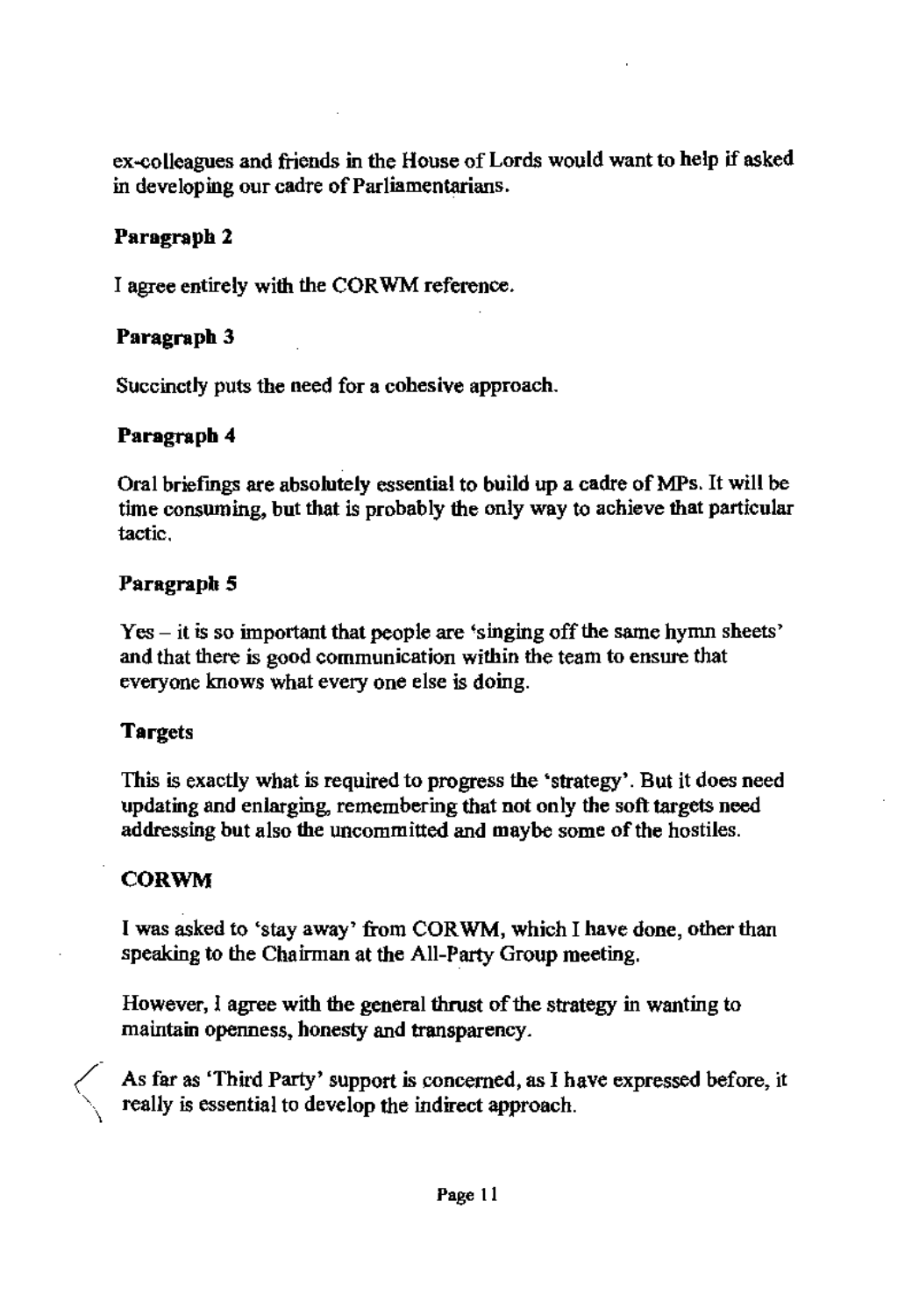#### Media

Not my field so I find it difficult to comment. However my general feeling is that journalists are manageable and must be kept on-side. It is also important to recognise that we are dealing with different 'types' of journalists.

#### **Scotland**

Obviously vitally important as the pattern of Parliamentary Questions has shown. We must also be aware of Wales with its devolved powers in the environment field.

#### **Departments**

I agree with the analysis and approach, which needs to be developed ftuther.

#### Other 'Third Parties'

I agree that this can be a fruitful area but it needs widening to include organisations mentioned in the Nirex Report Part Three - The Way Forward.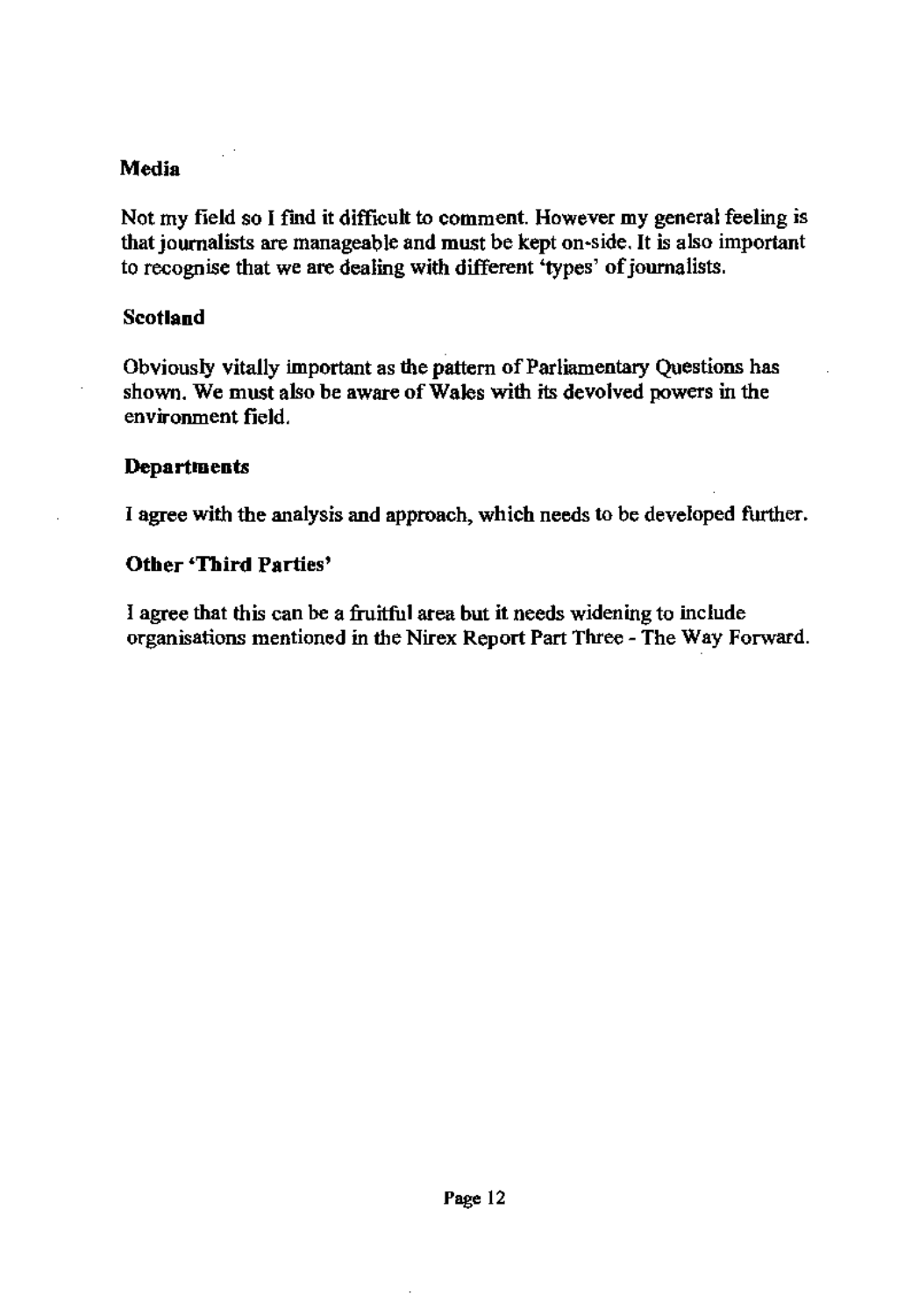## Nirex Report

## Part Tbree - The Way FOrward

#### Statement

the UK with

'UK Nirex Ltd is responsible for providing afe, environmentally sound and publicly acceptable options for the long-term management of radioactive materials.'

#### The perceived image

With this declared and worthwhile aim it is surprising that Nirex does not have a more positive image in both Parliament and the wider community.

Why should this be so?

Is it because Nirex is perceived as:

- an arm of the nuclear power industry and as such is perpetuating an 'undesirable' industry
- the potential bringer of bad news, the NIMBY syndrome fear
- an organisation that hasn't always been open and forthright in the past

Is it because of past mishandling of the problem:

• from a communication and public relations point of view

Or, as is most likely, is it a combination of bad perceptions and communications?

#### What we have now

J. An analysis of Written Parliamentary Questions over the past 9 years, year by year, arranged by subject, with data handling to give graphs and a computer framework (submitted previously)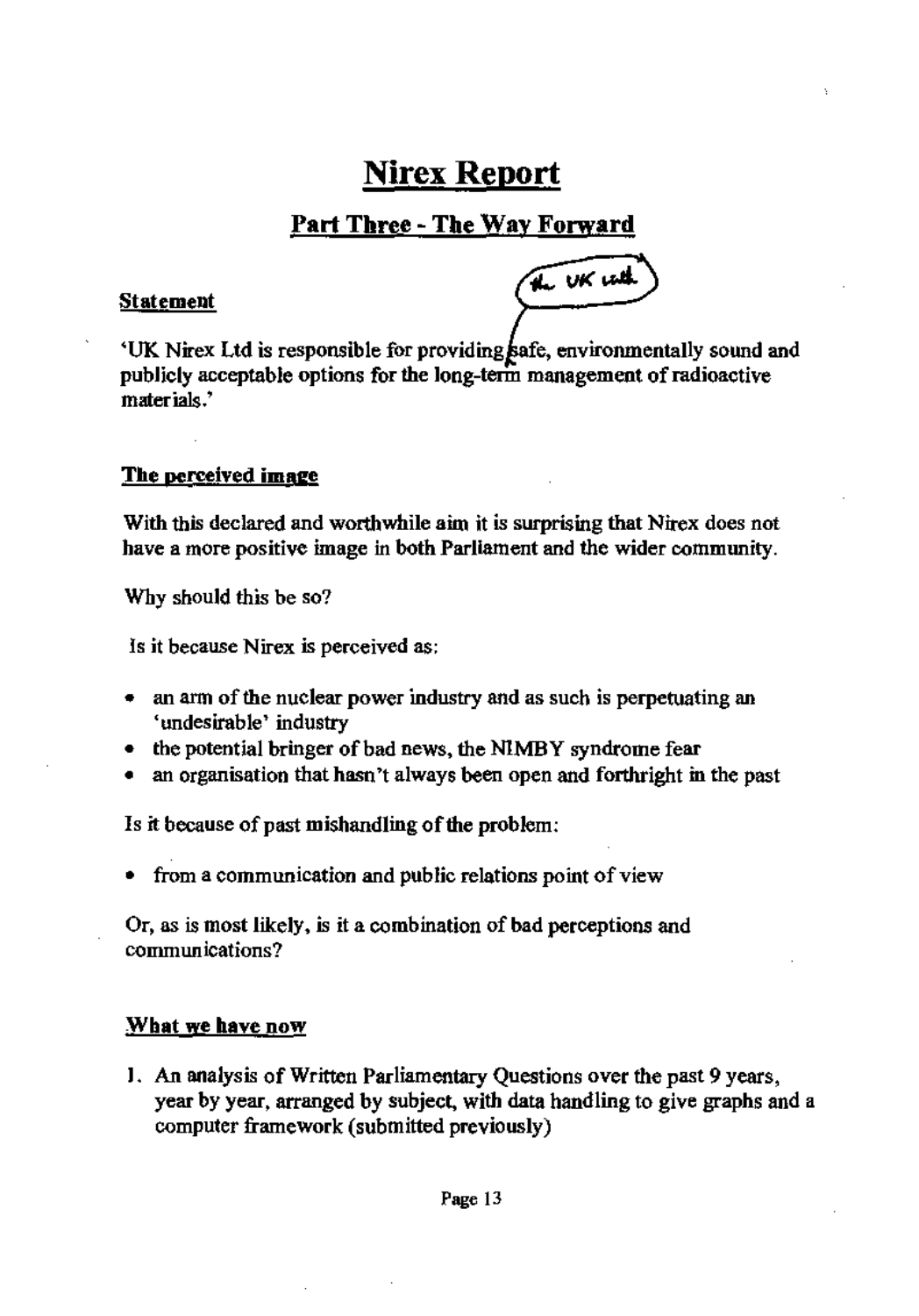- 2. A list of MPs who have shown an interest for varied reasons
- 3. A list of 'nuclear' sites (as given in Nirex publication), with the constituencies, MPs and their political affiliations marked against them.

-------------------------

## What must be done

The critical time is now before the publication of the CORWM Report $$ which could be in about a year and a half!

It would be foolish to sit back and wait for the Report to be published and then respond.

It is therefore important and critical that groundwork is laid down to be able to respond to the possible options that CORWM might propose.

The CQRWM review of options., because of its commitment to extensive public consultation, is already leaving its footprint of a climate of opinion and discussion.

## What could CORWM propose?

Although it is not possible to give the precise outcome, it is possible to make a broad guess at the proposals, which might include:

a) a positive option for deep geological disposal

b) a negative option towards deep geological disposal and in favour of another method of disposal

c) a prevarication with the suggestion of no action, or one or more proposals for disposal.

## No matter what options are proposed there would be a need to respond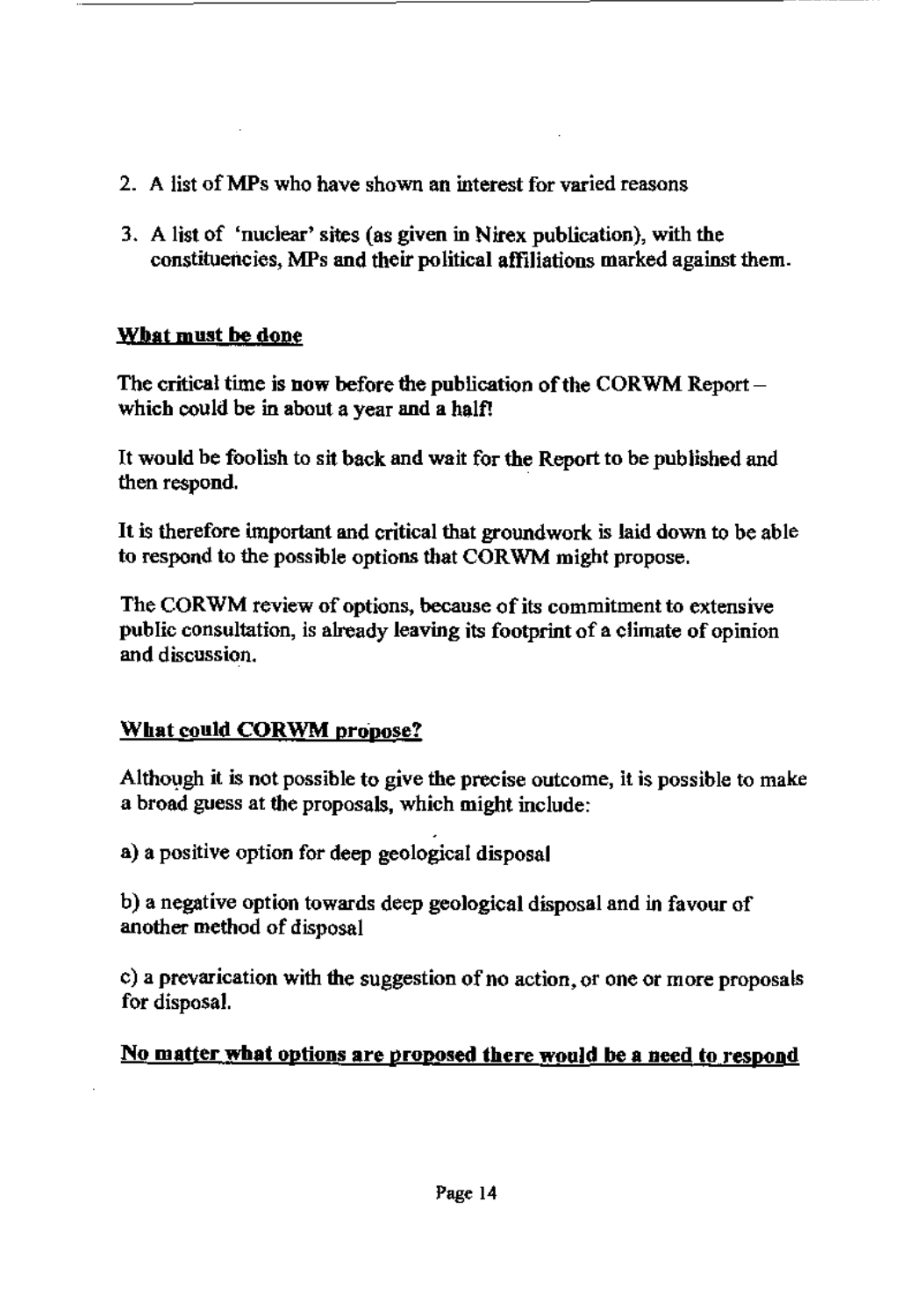If the proposal is:

a) there will be a need to push government into action  $-$  a positive CORWM report does not mean that the government will act. Although armed with the CORWM report they will still be facing the same problems and lobby groups that they face today - NIMBY, anti-Nirex, community worry, 'green and environmental' groups etc.

b) there will be a need to argue especially if the Report equivocates

c) there will be a need to push for a more positive position.

In any event there must be in place a process of preparation for the target groups:

- 1. Government ind fuchs
- 2. Parliament
- 3. General public and communities
- 4. NIMBY areas.

This process must be put in place NOW. It can't be high profile but must consist of a number of elements implemented in a sensitive and appropriate , way.

We have to be sure that 'opinion leaders are carefully recruited and groomed' .

After a careful identification of the people we want to deal with, the key is to:

- evaluate their views and influence potential
- to recruit them to specially designed relationship activities and then
- provide them with a programme of appropriate communications messages and platforms.

nd platforms.<br>Ly must paids took to slew people to ... -IA/..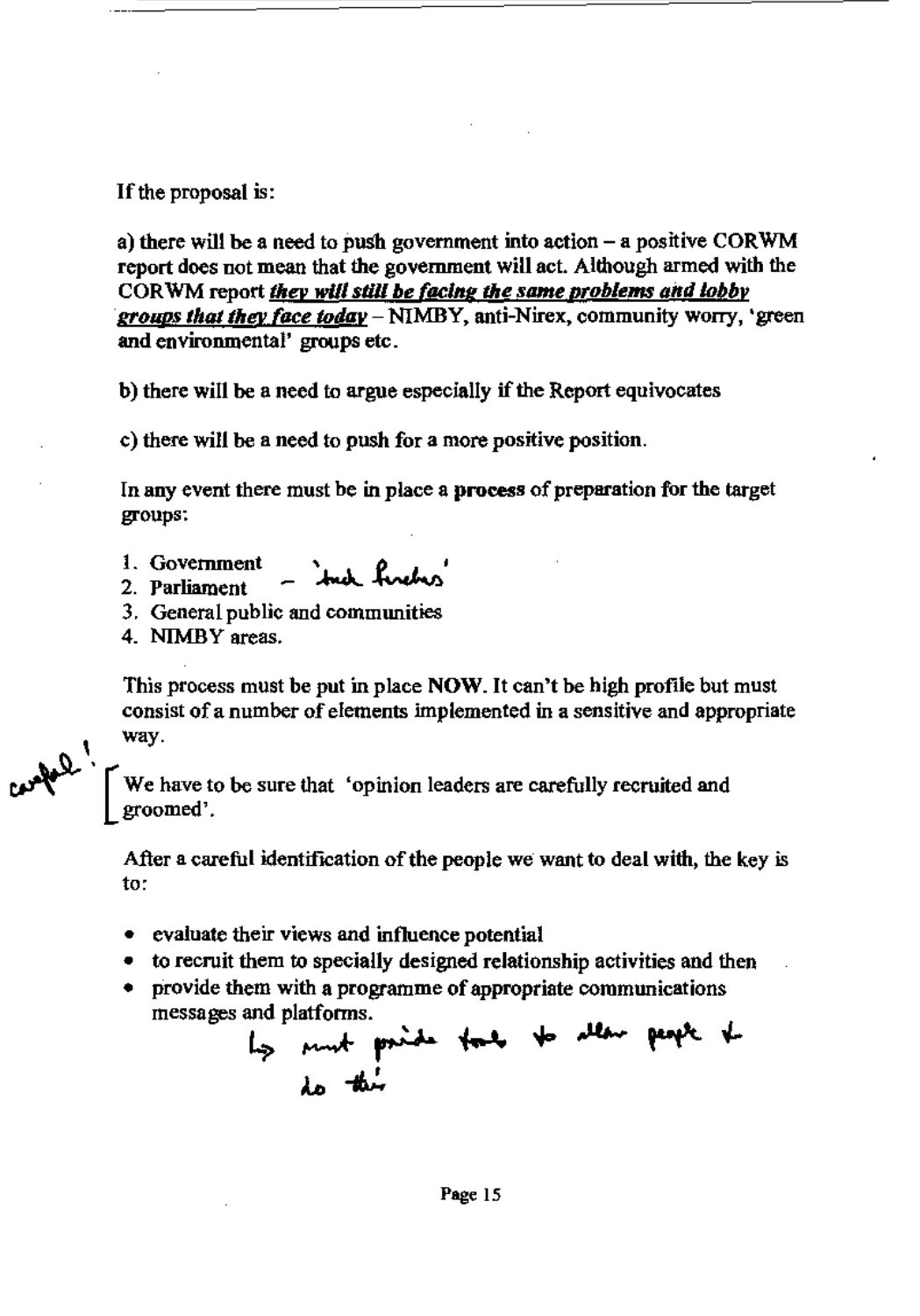## Actions to be instigated

Sound, clear + costly

- 1. Promote scientific and technical arguments
- 2. Promote political arguments in Parliament and government.
- 3. Promote confidence-building in communities that may be affected and with the general public begin a broad general programme of 'education' by way of engagement, dialogue and debate  $L_$   $L_6$   $R_6$
- 4. Embark on NIREX image change

## How these actions should be instigated

- 1. We must first establish what are the best lines of action to be followed particularly whether 'direct' or 'indirect' methods would be better.
- 2. They must be sensitive and appropriate any mistakes might be costly and irretrievable.
- 3. We must decide what resources and contributors are to be put into these actions.

## The purpose and aim of these actions

The purpose and aim is to enable our target groups to realise that:

- the problem exists,
- it must be resolved, and
- that 'our' way is the best way forward, otherwise there can be no future development of the nuclear industry.

## Strategies for the target groups

The strategy must be directly relevant and appropriate for each of the target audiences: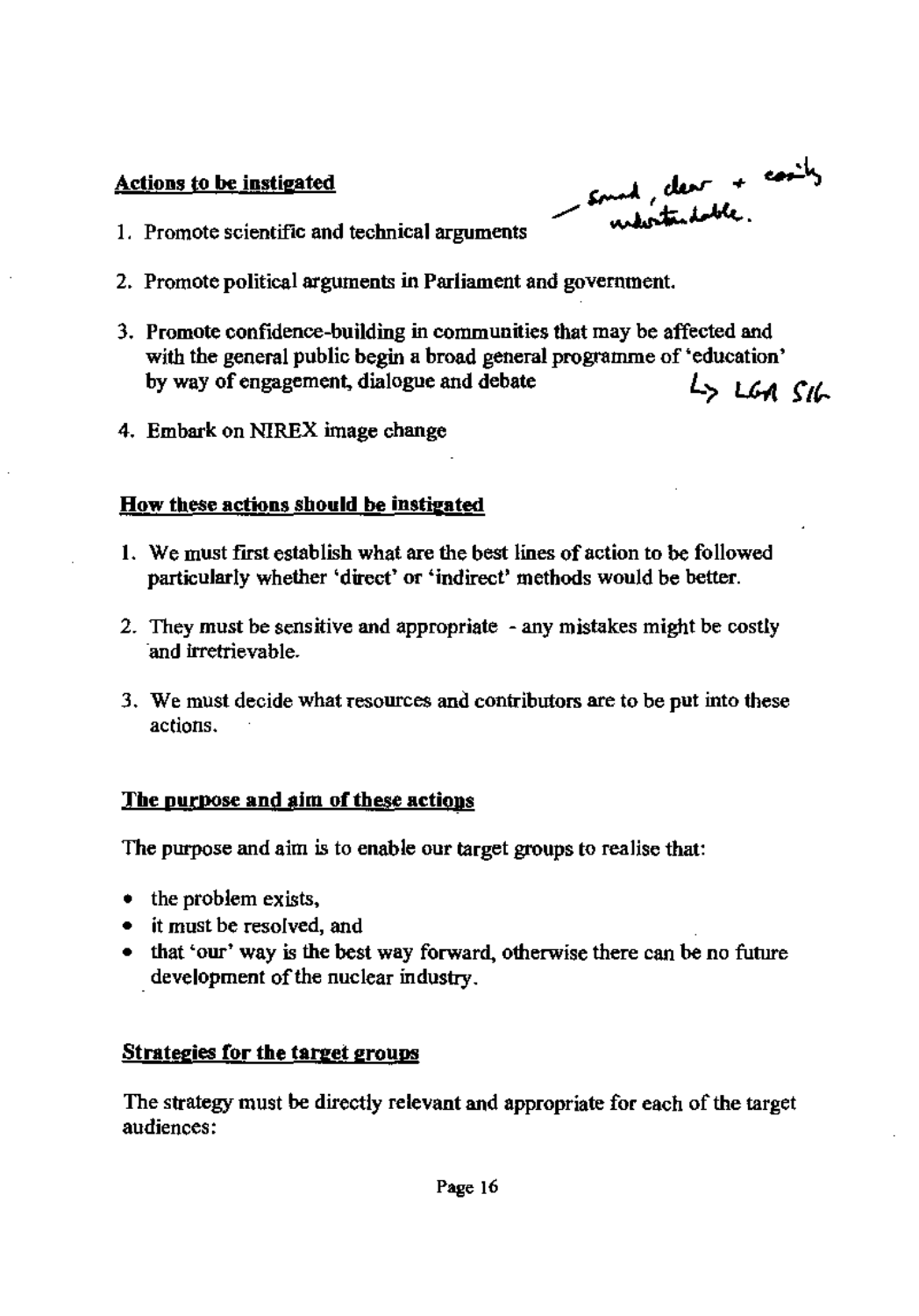- I. Parliament and government
- 2. Public at large
- 3. Regional Communities that might be affected (including NIMBYs)
- 4. Nirex image and reputation

## *1. ParUament and government*

Design strategy to:

- $\bullet$  bolster and, if possible, enlist) those MPs who support our policy
- convince those MPs who are indifferent or soft against
- isolate or convince those MPs who are against

This can be done by:

- $\bullet$  enlisting a cadre of MPs who are ready and well-briefed to respond 'spontaneously' to the CORWM report
- $\bullet$  relating radioactive-waste/production areas to constituencies then constituencies to MPs
- using scientific and technical arguments
- using security of energy supply arguments
- referring to terrorism and security of stockpiles
- identitying other means of action

## . 2. *Public* fit *large*

Embark on a general programme of 'education'- encouraging dialogue and debate.

Investigate ways of using other organisations e.g.

- BGS
- Geological Society
- 
- universities
- and others

• ESEF(England and Wales) Erth Lincoln Elevation From

of mules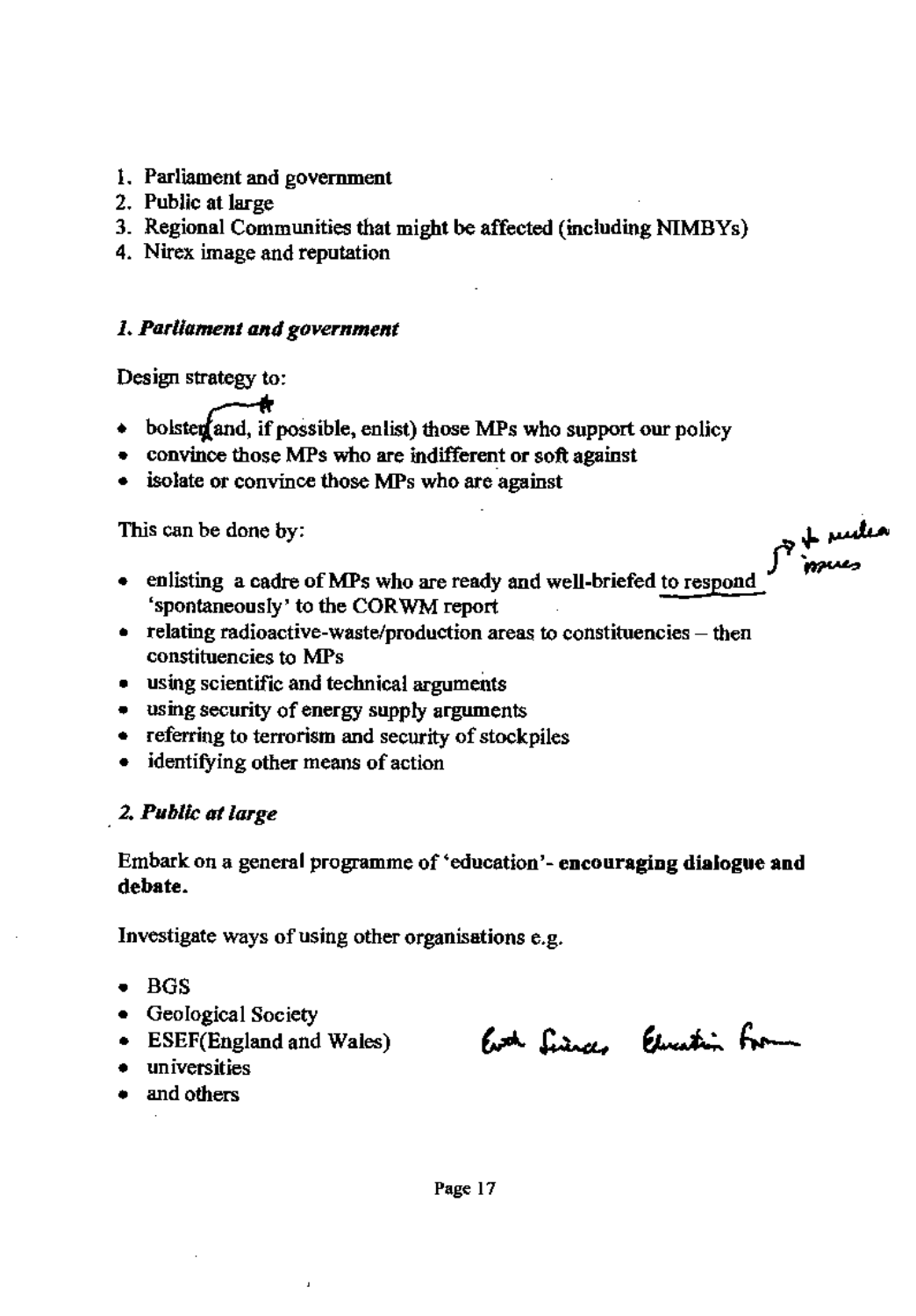## *3. RegumaJ communities that might be affected*

After establishing what might be the likely areas/regions  $-$  not to be disclosed, focus on these areas/regions:



- explain and debate the geology and technical aspects
- make them partners in the exercise (empower them by including them in the decision making process)

## *4. Nlrex image and reputation*

Embark on programme to change the image of Nirex so it will be considered a concerned, caring, soundly based and scientifically founded organisation:

- correct public perception, so Nirex is not seen as the producer of the problem'
- change public address, so Nirex is not associated with Harwell and radioactive waste production
- change funding basis, so Nirex is not seen as being funded by the radioactive waste producing industries
- change name!

End

October 2004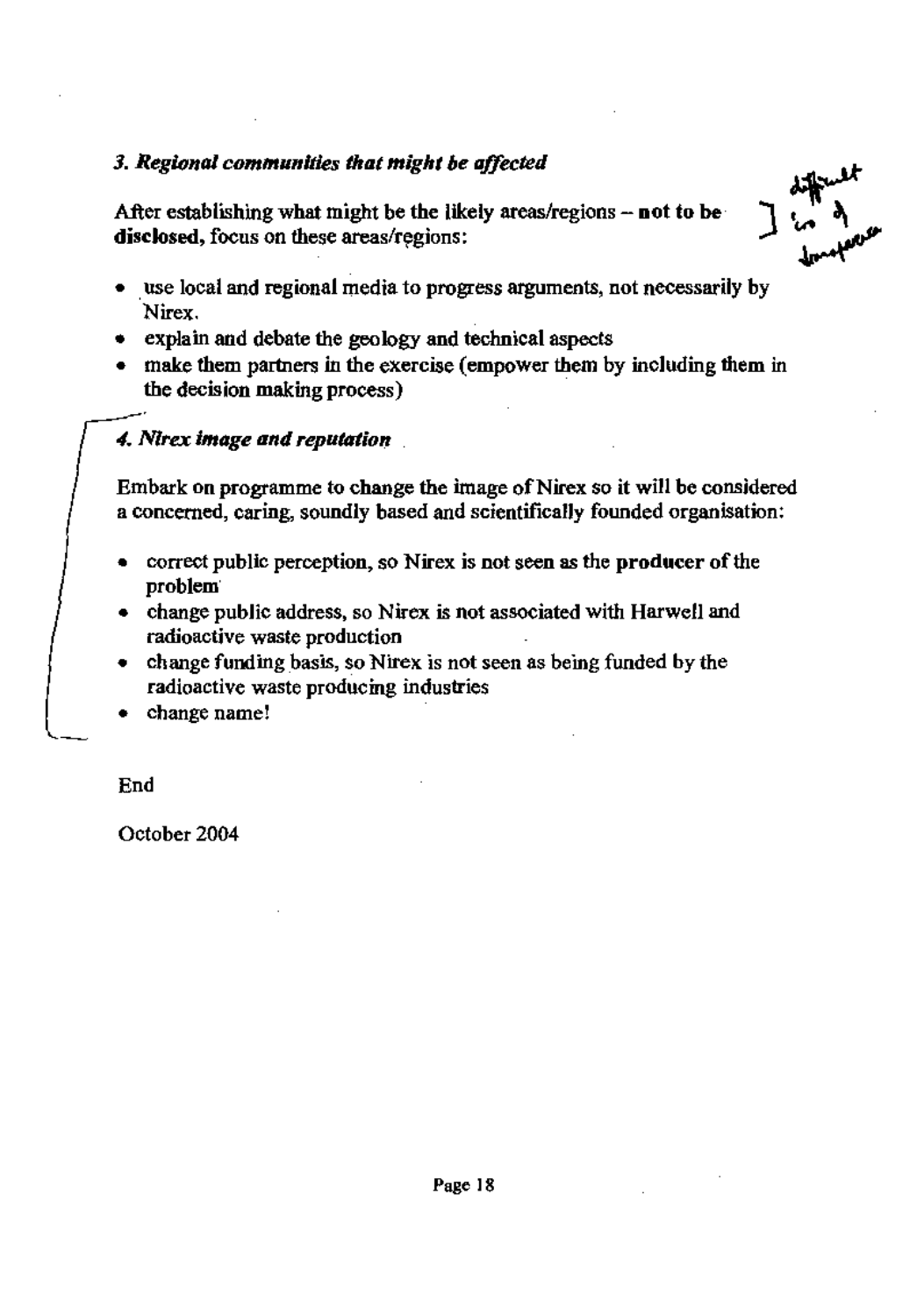# **Nirex Report**

## Table 1 Categories

|                         | <b>7 MAIN CATEGORIES</b><br>(GENERAL) | <b>17 SUB-CATEGORIES</b><br>(MORE SPECIFIC)   |  |  |  |  |  |  |
|-------------------------|---------------------------------------|-----------------------------------------------|--|--|--|--|--|--|
| $\mathbf{1}$            | <b>MILITARY &amp; DEFENCE</b>         | General                                       |  |  |  |  |  |  |
|                         |                                       | Dockyards and submarines                      |  |  |  |  |  |  |
| $\overline{2}$          | <b>FOREIGN</b>                        | General                                       |  |  |  |  |  |  |
|                         |                                       | Importing/returning radioactive waste *       |  |  |  |  |  |  |
| 3                       | <b>OFF-SHORE</b>                      | Disposal/dumping                              |  |  |  |  |  |  |
|                         |                                       | Discharging                                   |  |  |  |  |  |  |
| $\overline{4}$          | ON-SHORE                              | Disposal/dumping                              |  |  |  |  |  |  |
|                         |                                       | Discharging                                   |  |  |  |  |  |  |
|                         |                                       | Storage                                       |  |  |  |  |  |  |
|                         |                                       | Stocks                                        |  |  |  |  |  |  |
|                         |                                       | Transportation                                |  |  |  |  |  |  |
| $\overline{\mathbf{5}}$ | <b>WASTE</b>                          | General                                       |  |  |  |  |  |  |
|                         |                                       | Nirex                                         |  |  |  |  |  |  |
|                         |                                       | Cumbria/Nirex                                 |  |  |  |  |  |  |
|                         |                                       | Scotland/Nirex                                |  |  |  |  |  |  |
| $\overline{6}$          | <b>RE-PROCESSING</b>                  | <b>Domestic</b>                               |  |  |  |  |  |  |
|                         |                                       | Imports/exports                               |  |  |  |  |  |  |
| 7                       | <b>GENERAL</b>                        | Including - policy, environmental impact,     |  |  |  |  |  |  |
|                         |                                       | health, safety, strategy, research, recycling |  |  |  |  |  |  |

÷.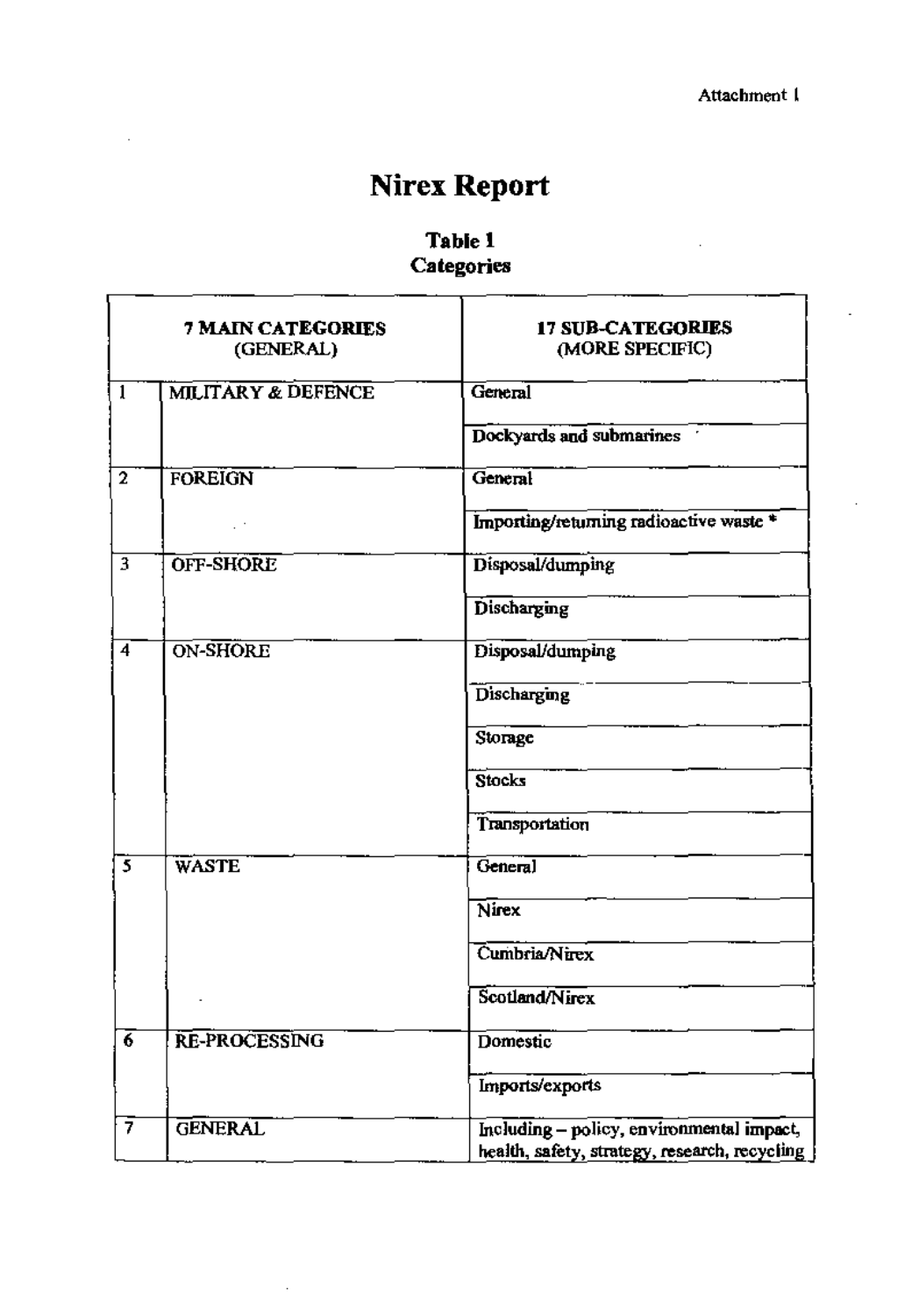| 8<br>$\cal{E}$<br>12∥<br>$\boldsymbol{z}$<br>9<br><u>25 pc (</u><br>412<br>6<br>3<br>7<br>$\mathcal{F}$<br>3.<br>6<br>$\boldsymbol{z}$<br>3<br>$\boldsymbol{3}$<br>$\overline{\phantom{m}}$<br>∦⊬<br>z<br>$+$<br>6/97<br>3<br>7⊘∥<br>1/7<br>4 <sub>1</sub><br>∦≲⊺<br>12<br>$\boldsymbol{z}$<br>$15 -$<br>6<br>$\left  \right $<br>14<br>5<br>а<br>$\boldsymbol{z}$<br>٠<br>∣ 3।<br>125<br>$\overline{\phantom{m}}$<br>8<br>ૐ∦<br>$\frac{7}{48}$<br>123<br>8<br>7이<br>   8<br>93 21<br>3<br>4<br>$\mathcal{S}$<br>29<br>2t<br>$\ 55\ 30\ $ 16<br>- ا<br>8<br>9<br>8<br>15<br>41<br>$\overline{\phantom{a}}$<br>3/99<br>∦2{∦+8   3 <br>162137 23114 2 11 7 14 1<br>10  36  36<br><u> 7  21  建計空  化性液 担</u><br>÷<br>$-2$ (1)<br>22<br><u>12148  </u><br>2<br>ドチミルヨ<br>3<br>$\overline{\phantom{a}}$<br>9<br>丑子<br>$ \psi $<br>$\mathbf{z}$<br>$8 - 112$<br>Ħ<br>12<br>19<br>$\mu$<br>$5 \frac{1}{2}$<br>$\overline{\phantom{m}}$<br>410181<br>$\mathcal{S}$<br>(3)<br>З<br>3<br>'/⊬i<br>li 13 I<br>#14<br>$\boldsymbol{\mathcal{Z}}$<br>13<br>6<br>$5 -$<br>U<br>$\mathcal{S}$<br>$-1$<br>JI.<br>6<br>$\overline{\phantom{m}}$<br>$\overline{\phantom{m}}$<br>, <del>and</del><br>87<br>∥ ອ<br> l <br><u>45 25 20 17</u><br>$1/6$ $20/9$<br>.5 <u>2∥ج</u> ک<br>$\overline{\mathbf{7}}$<br>10 <sub>o</sub><br>$\pmb{\mathcal{S}}$<br>30 <sub>o</sub><br>  27  21 <br>6<br>$\mathbf{z}$<br><b>2</b><br><u>ه :</u><br>$\frac{1}{2}$<br>4158<br><u>  33    33  </u><br><u> +  (11   66   11  </u><br>$1/6$ 23 9 7 $\frac{1}{6}$ 14 2 -<br>12<br>$1   z    z    -$<br> <br>  89<br>ત્વાનુ <sub>ક</sub><br>ן ≀ 2∥<br> 25    2    4   <br>1251619<br>2  b  <br><u>IS Lu</u><br> /O <br>1213<br>₽<br>6<br>華<br>车<br>$60$ 73 437 89 74 152 37 85 232 130 68<br>795732<br>$202$ $123$ $79$ $133$<br>$3+$<br>[56]24 26 21   21<br>$\circ$ | $\frac{1}{\sqrt{2}}\sum_{i=1}^{N} \sum_{i=1}^{N} \left \frac{\partial}{\partial x_i}\right  \left \frac{\partial}{\partial x_i}\right $ |  |  | ু ∤ | $\bm{\phi}$ | $\mathbb{E}$ is $\vert$ | $^{\circ}$ बाउँ से । उ |  | គង្គរ $ $ ង | U, | $\mathcal{A}$ | $\mathsf{r}^{\mathsf{y}}$ | $\mathbf{E}[\mathbf{e}^{\mathbf{e}}]$ | $a$ -1 | ?¦ ⊰ हैं | A | ० माट ब्रम |  |      |
|-----------------------------------------------------------------------------------------------------------------------------------------------------------------------------------------------------------------------------------------------------------------------------------------------------------------------------------------------------------------------------------------------------------------------------------------------------------------------------------------------------------------------------------------------------------------------------------------------------------------------------------------------------------------------------------------------------------------------------------------------------------------------------------------------------------------------------------------------------------------------------------------------------------------------------------------------------------------------------------------------------------------------------------------------------------------------------------------------------------------------------------------------------------------------------------------------------------------------------------------------------------------------------------------------------------------------------------------------------------------------------------------------------------------------------------------------------------------------------------------------------------------------------------------------------------------------------------------------------------------------------------------------------------------------------------------------------------------------------------------------------------------------------------------------------------------------------|-----------------------------------------------------------------------------------------------------------------------------------------|--|--|-----|-------------|-------------------------|------------------------|--|-------------|----|---------------|---------------------------|---------------------------------------|--------|----------|---|------------|--|------|
|                                                                                                                                                                                                                                                                                                                                                                                                                                                                                                                                                                                                                                                                                                                                                                                                                                                                                                                                                                                                                                                                                                                                                                                                                                                                                                                                                                                                                                                                                                                                                                                                                                                                                                                                                                                                                             |                                                                                                                                         |  |  |     |             |                         |                        |  |             |    |               |                           |                                       |        |          |   |            |  | 48   |
| 1/00<br><u>r/o1</u><br>$\frac{1}{2}$<br>$\frac{2}{9}$ 10 $6$<br>$\omega$                                                                                                                                                                                                                                                                                                                                                                                                                                                                                                                                                                                                                                                                                                                                                                                                                                                                                                                                                                                                                                                                                                                                                                                                                                                                                                                                                                                                                                                                                                                                                                                                                                                                                                                                                    |                                                                                                                                         |  |  |     |             |                         |                        |  |             |    |               |                           |                                       |        |          |   |            |  | 110  |
|                                                                                                                                                                                                                                                                                                                                                                                                                                                                                                                                                                                                                                                                                                                                                                                                                                                                                                                                                                                                                                                                                                                                                                                                                                                                                                                                                                                                                                                                                                                                                                                                                                                                                                                                                                                                                             |                                                                                                                                         |  |  |     |             |                         |                        |  |             |    |               |                           |                                       |        |          |   |            |  | 248  |
|                                                                                                                                                                                                                                                                                                                                                                                                                                                                                                                                                                                                                                                                                                                                                                                                                                                                                                                                                                                                                                                                                                                                                                                                                                                                                                                                                                                                                                                                                                                                                                                                                                                                                                                                                                                                                             |                                                                                                                                         |  |  |     |             |                         |                        |  |             |    |               |                           |                                       |        |          |   |            |  | 228; |
|                                                                                                                                                                                                                                                                                                                                                                                                                                                                                                                                                                                                                                                                                                                                                                                                                                                                                                                                                                                                                                                                                                                                                                                                                                                                                                                                                                                                                                                                                                                                                                                                                                                                                                                                                                                                                             |                                                                                                                                         |  |  |     |             |                         |                        |  |             |    |               |                           |                                       |        |          |   |            |  | ∦≀49 |
|                                                                                                                                                                                                                                                                                                                                                                                                                                                                                                                                                                                                                                                                                                                                                                                                                                                                                                                                                                                                                                                                                                                                                                                                                                                                                                                                                                                                                                                                                                                                                                                                                                                                                                                                                                                                                             |                                                                                                                                         |  |  |     |             |                         |                        |  |             |    |               |                           |                                       |        |          |   |            |  | ∦⊤≀  |
|                                                                                                                                                                                                                                                                                                                                                                                                                                                                                                                                                                                                                                                                                                                                                                                                                                                                                                                                                                                                                                                                                                                                                                                                                                                                                                                                                                                                                                                                                                                                                                                                                                                                                                                                                                                                                             |                                                                                                                                         |  |  |     |             |                         |                        |  |             |    |               |                           |                                       |        |          |   |            |  | 253  |
|                                                                                                                                                                                                                                                                                                                                                                                                                                                                                                                                                                                                                                                                                                                                                                                                                                                                                                                                                                                                                                                                                                                                                                                                                                                                                                                                                                                                                                                                                                                                                                                                                                                                                                                                                                                                                             |                                                                                                                                         |  |  |     |             |                         |                        |  |             |    |               |                           |                                       |        |          |   |            |  |      |
|                                                                                                                                                                                                                                                                                                                                                                                                                                                                                                                                                                                                                                                                                                                                                                                                                                                                                                                                                                                                                                                                                                                                                                                                                                                                                                                                                                                                                                                                                                                                                                                                                                                                                                                                                                                                                             |                                                                                                                                         |  |  |     |             |                         |                        |  |             |    |               |                           |                                       |        |          |   |            |  |      |
| 201<br>122<br>437<br>50                                                                                                                                                                                                                                                                                                                                                                                                                                                                                                                                                                                                                                                                                                                                                                                                                                                                                                                                                                                                                                                                                                                                                                                                                                                                                                                                                                                                                                                                                                                                                                                                                                                                                                                                                                                                     |                                                                                                                                         |  |  |     |             |                         |                        |  |             |    |               |                           |                                       |        |          |   |            |  | 1354 |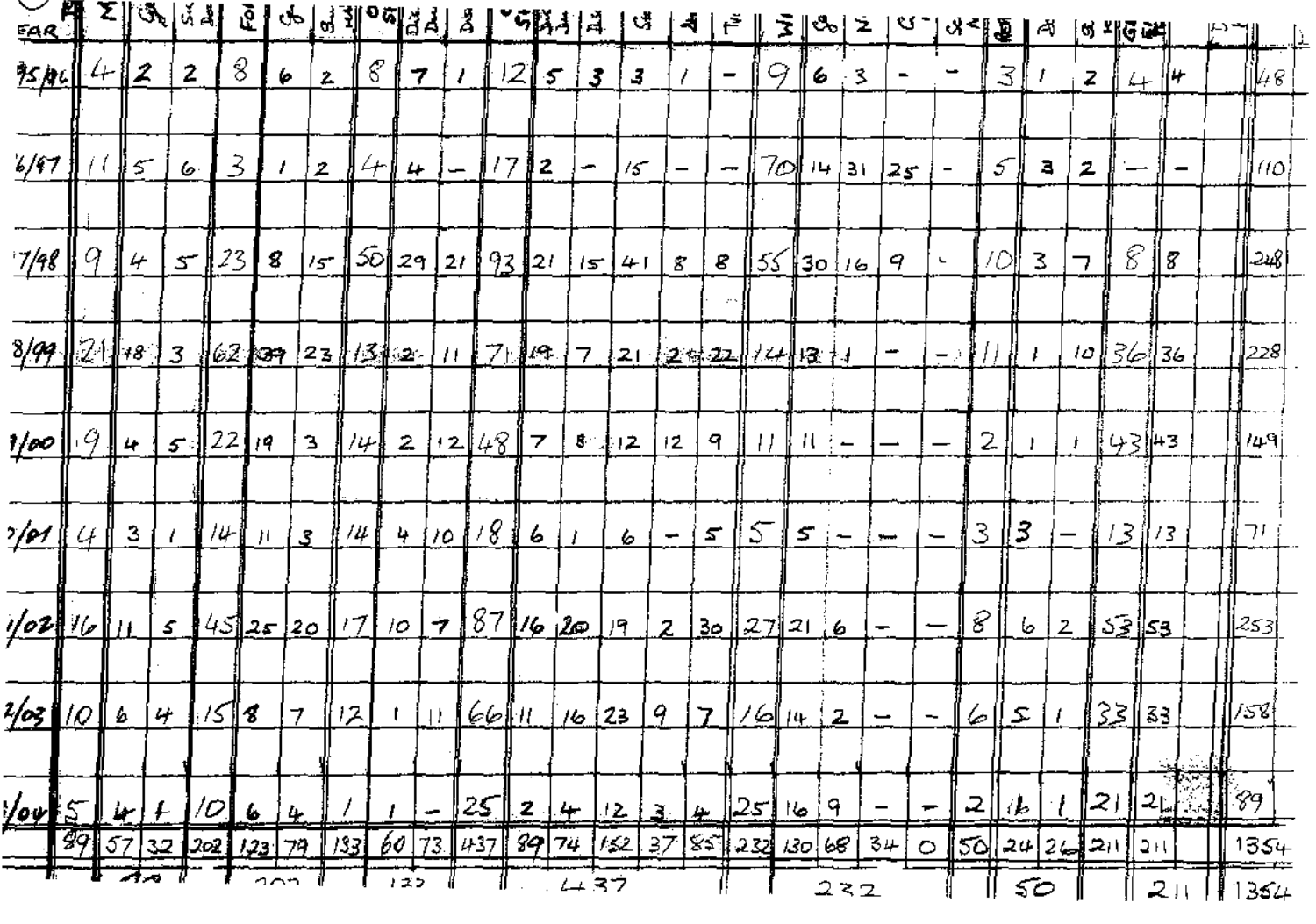# MEMBERS OF PARLIAMENT WHO HAVE PUT DOWN QUESTIONS IN RECENT YEARS – with their constituencies.

attachement (S

I

#### 1995/1996

| Derby South           |
|-----------------------|
|                       |
| Newcastle Central     |
|                       |
| Linlithgow            |
| Reading East          |
| Carrick, C&D          |
| E.Kilbride            |
| Mid-Wores             |
| Western Isles         |
| Oldham W              |
| Cardiff W             |
| Wolver NE             |
| Bl <b>aenau</b> Gwent |
| Castle Point          |
|                       |

ä,

÷.

 $\overline{\phantom{a}}$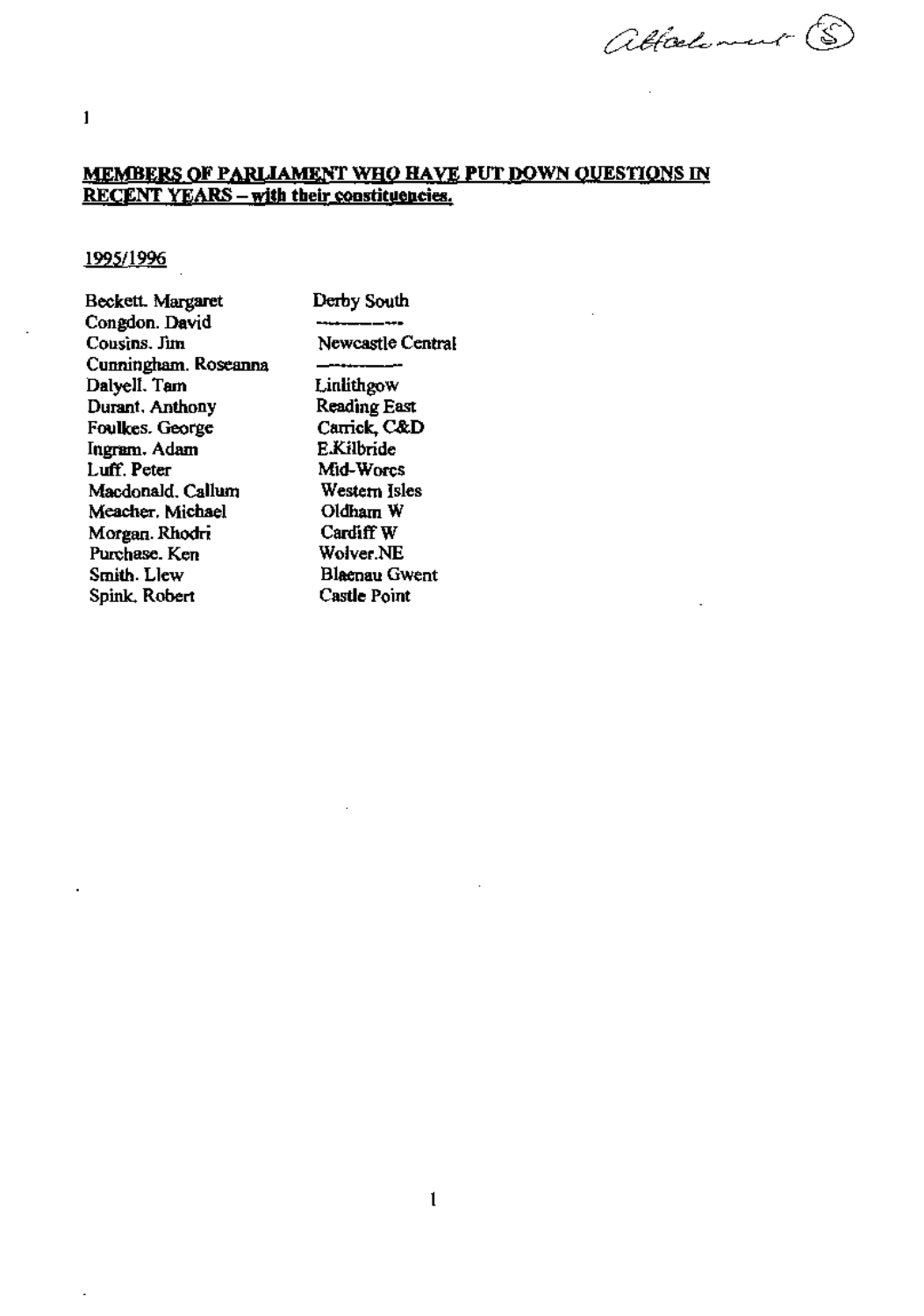#### 1996/1997 -- 1997/1998

Baker. Norman Bennett. Andrew Brinton. Helen Cable. Vincent Campbell-Savours. Dale Chaytor. David Clapham. Michael Clarke. Tony Cooker. Vernon Cohen. Harry Corbyn. Jeremy Cunningham. Jack Cunningham. Roseanna Dafis. Cynog DalyelL Tam Davies. Geraint Fearn. Ronnie Flynn. Paul Gardiner. Barry Godman. Norman Gorrie. Donald Hancock. Mike Home-Robertson. John Jones. leuan Wyn Jones. Martyn Keen. Alan Lawrence. Jackie Lidington. David Llwyd. Elfyn Maclennan. Robert McGrady. Eddie McWilliam. John Meachcr. Michael Mitchell. Austin Moonie. Lewis Morgan. Alasdair Morgan. Julie Redwood. John Ruane. Chris Shaw. Jonathan

Lewes Denton & Reddish Twickenharn Bury N Barnsley W Northampton S Gedling Leyton & Wanstead Islington N Copeiand Ceredigion Linlithgow Croydon Central Newport W Brent N Portsmouth S Ynys Mon Clwyd S Feltham & Heston Preseli Pembs Aylesbury Merionydd N.C. South Down Blaydon Oldham W Great Grimsby Kirkcaldy Cardiff<sub>N</sub>

Wokingham Vale ofClwyd Chatham & Aylesford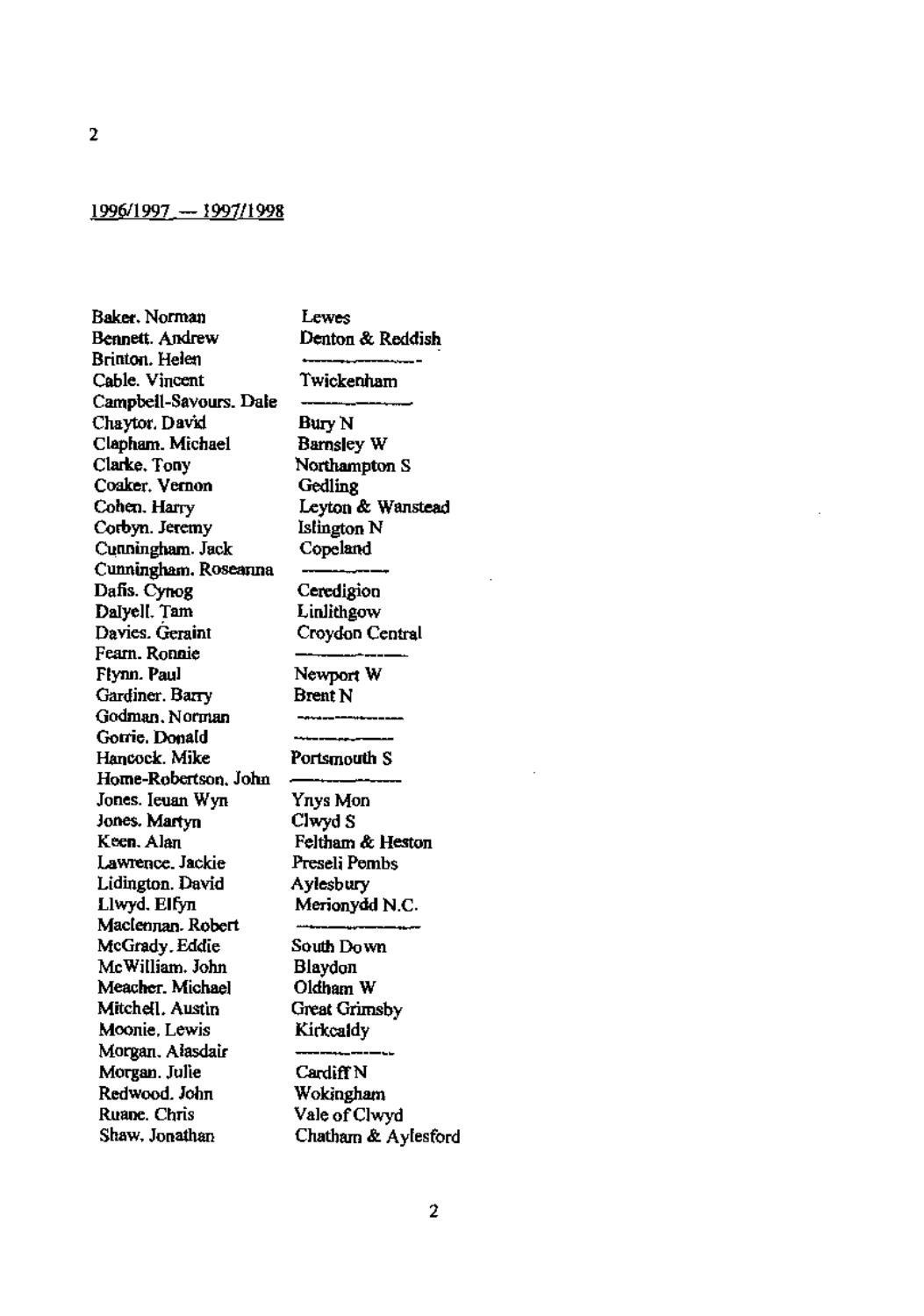Shephard. Gillian Simpson. Alan Smith. Llew Smith. Robert Taylor. Matthew Todd. Mark Walley. Joan Williams. Alan W. Wray. Jimmy

SWNorfolk Nottingham S Blaenau Gwen! West Aberdeen & Kincardine Truro &: 8t Austell S. Derbyshire Stoke on Trent Carms. W Glasgow, Baillieston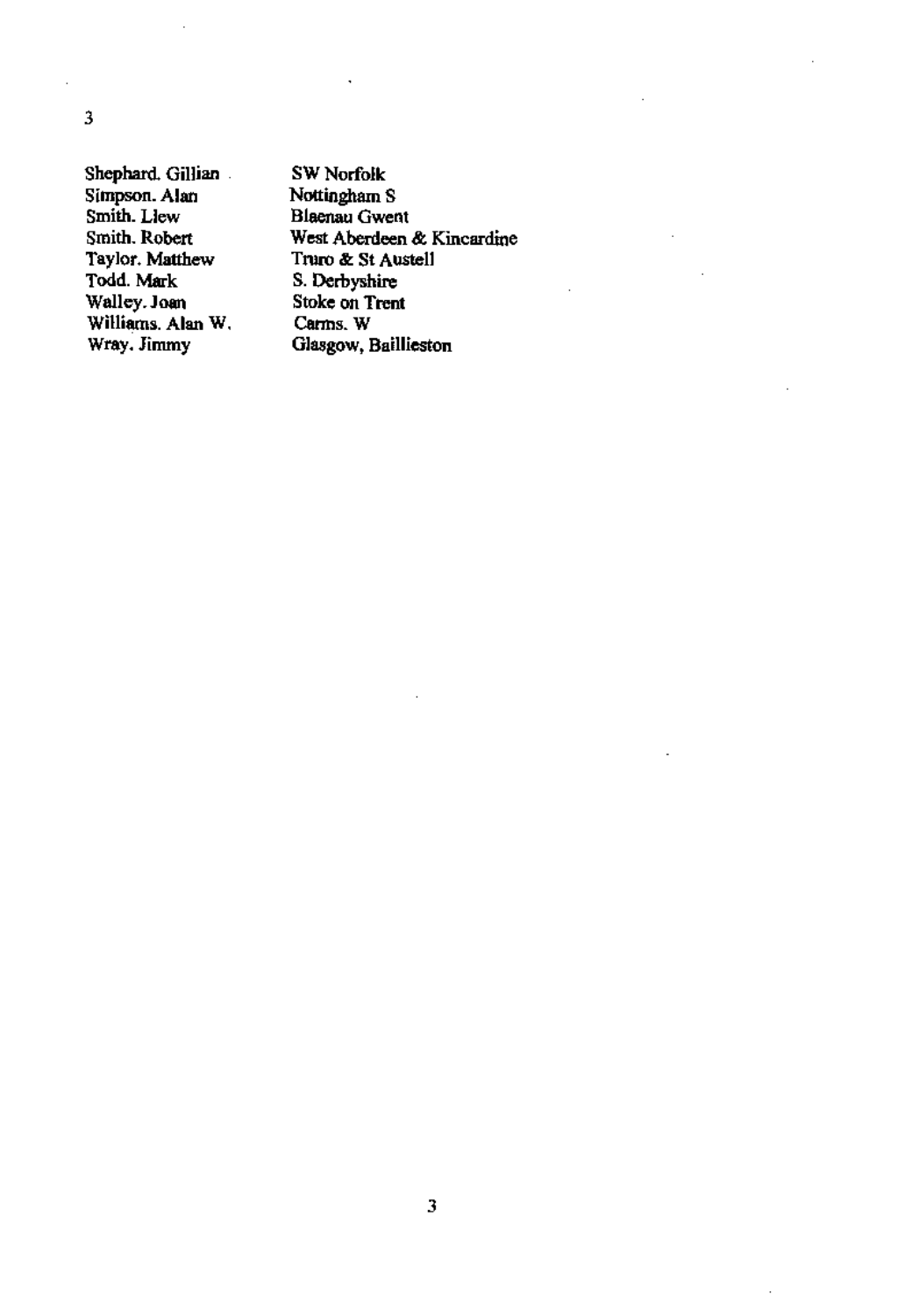#### 1998/1999

Alexander. Douglas Chaytor, David Clarke, Eric Cohen, Harry Collins. Tim Corbyn, Jeremy Cunningham, Jim Cunningham. Roseanna Dafis. Cynog Dalyell. Tam Drew. David Edwards. Huw Gillan, Cheryl Grieve, Dominic Hancock. Mike Key, Robert Lawrence. Jackie Livsey, Richard McDonald. John McGrady. Eddie McNamara. Kevin Morgan. Alasdair Salter, Martin Simpson. Alan Smith. Llew Stewart. David Stunell, Andrew Taylor. Matthew Turner. Desmond Walley. Joan

Paisley S Bury N Leyton & Wanstead Westmoreland & Lonsdale **Islington N** Coventry S Ceredigion Linlithgow Stroud Monmouth Chesham & Amersham Beaconsfield Portsmouth S Salisbury Preseli Pembs Brecon & Radnor  $\overline{\phantom{a}}$ South Down Hull N Nottingham S **Blaenau Gwent** Inverness E, Naim & Lochaber Hazel Grove Truro & St Austell Brighton Kemptown Stoke on Trent N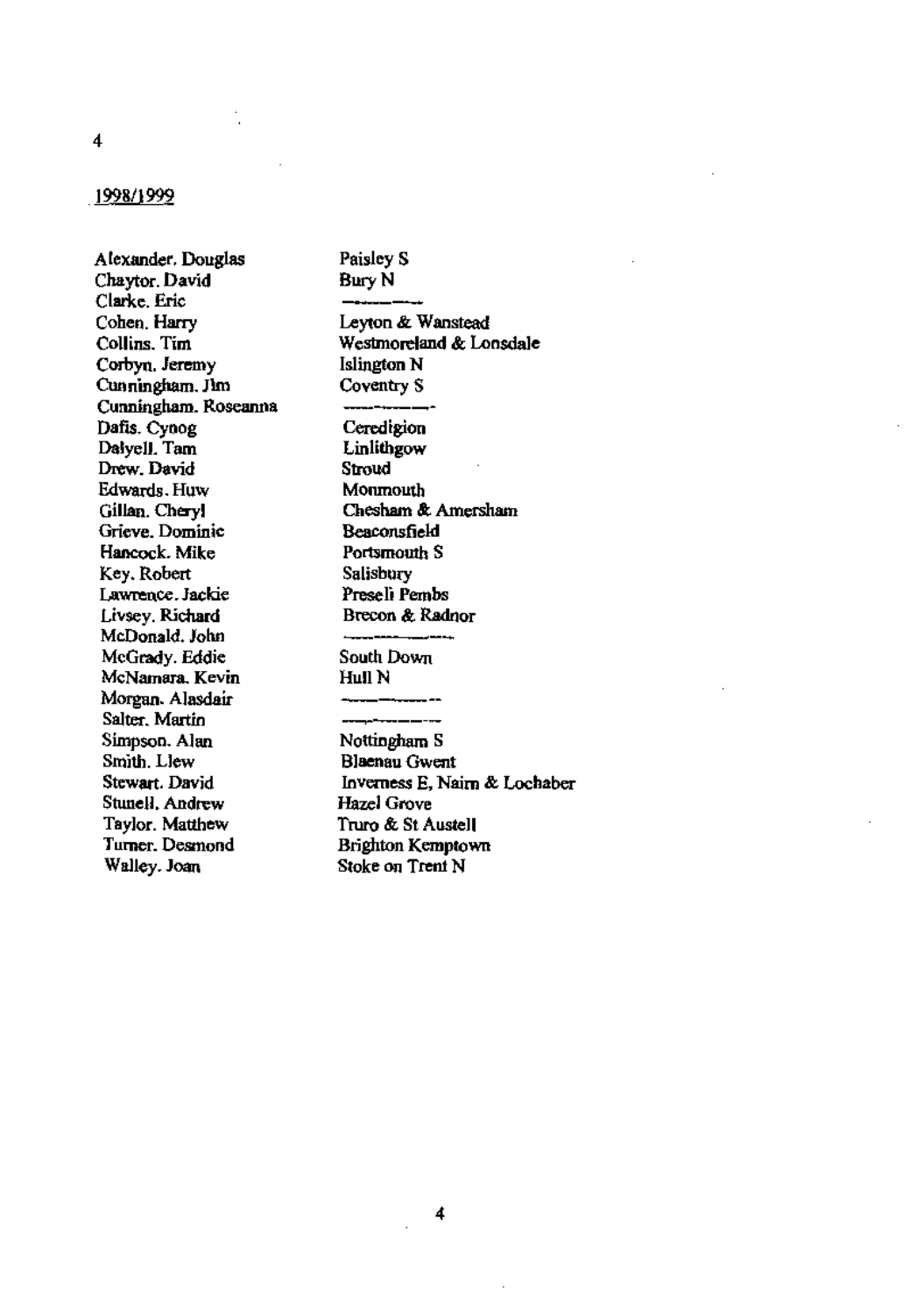#### 1999/2000

Baker. Norman Brake. Tom Burgon. Colin Chaytor. David Cousins, Jim Cox. Tom Gibb. Nick Hancock. Mike Jenkin, Bernard Key. Robert Lawrence. Jackie Leslie. Christopher Livsey. Richard Maclennan, Robert McCabe. Stephen McNamara, Kevin Moore, Michael Rendel. David Robertson. Laurence Savidge. Malcolm Smith. Llew Stunell. Andrew Taylor. Teddy Thomas. Simon Tonge. Jenny Turner. Neil

Lewes Carshalton & Wallington Elmet **Bury N** Newcastle Central Tooting Bognor Regis & Littlehampton Portsmouth S N Essex Salisbury Preseli Pembs Shipley **Birm Hall Green** Hull N Tweedale.Ettrick & Lauderdale Newbury Tewkesbury Aberdeen N Blaenau Gwent Hazel Grove Rochford & Southend Ceredigion **Richmond Park** Wigan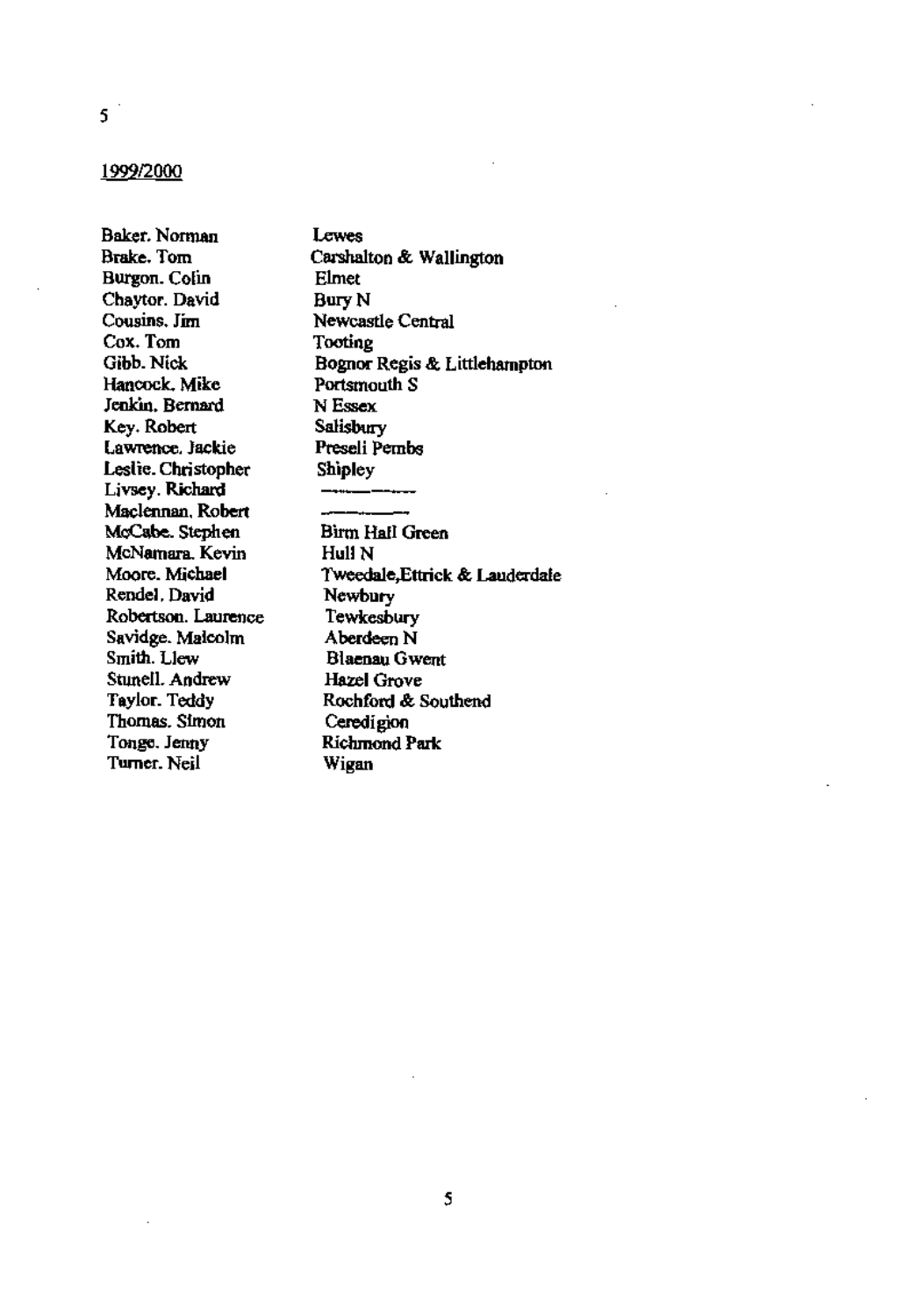l,

#### 2000/2001

Chaytor. David Cohen. Harry Cotter, Brian Cousins. Jim Cox. Tom Dalyell. Tam Fearn. Ronnie Gale, Roger Gibb, Nick Jack. Michael Jenkin, Bernard Maclennan, Robert Pickles, Eric Smith, Llew Stunell, Andrew

**Bury N** Leyton & Wanstead Weston super Mare Newscastle Central Tooting Linlithgow

--

 $\overline{\phantom{a}}$ 

North Thanet Bognor Regis & Littlehampton Fylde N.Essex

Brentwood & Ongar **Blaenau Gwent** Hazel Grove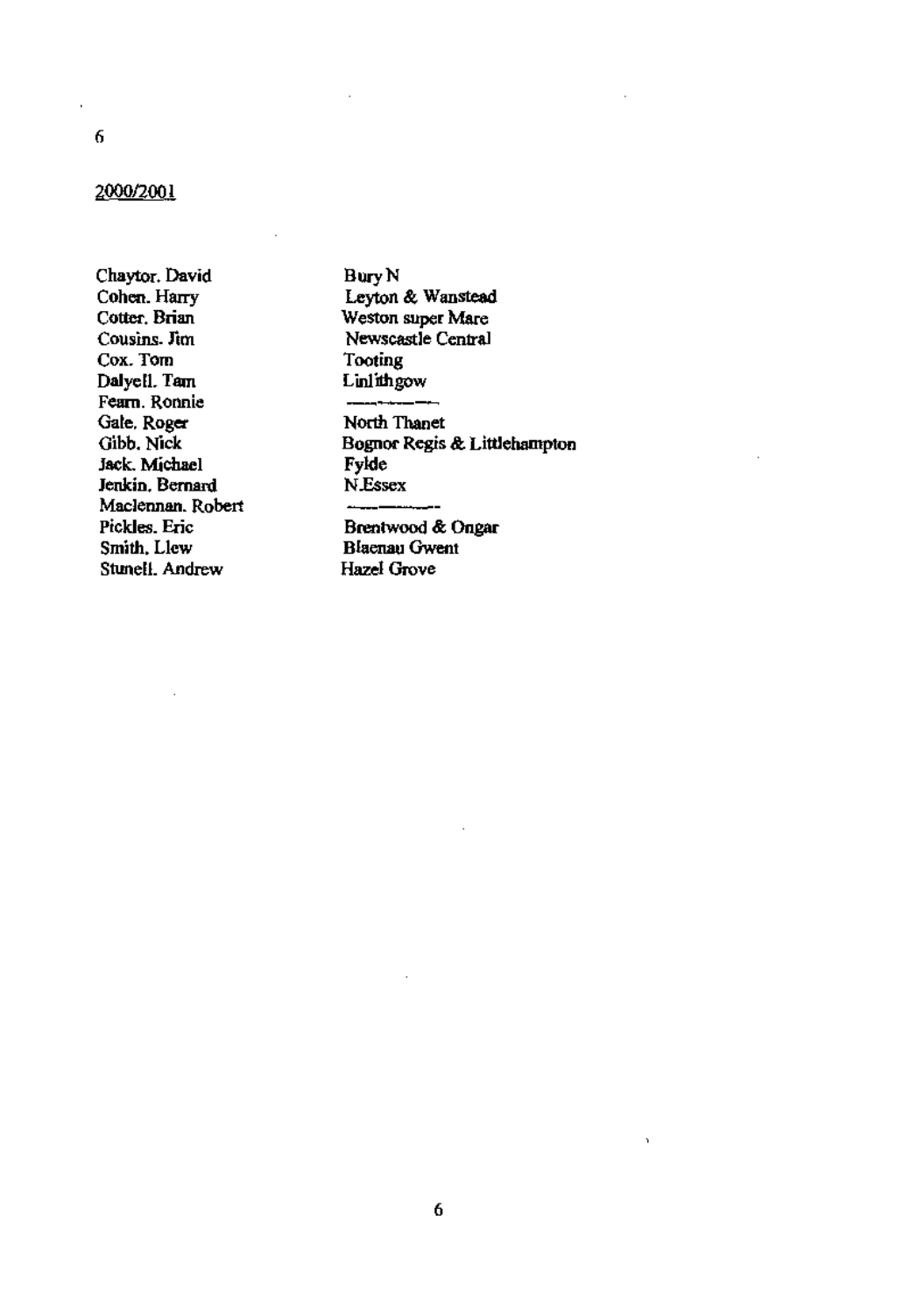#### 2001/2002

Ainsworth. Peter Baker. Norman Barker. Gregory<br>Bruce. Malcolm Burgon. Colin Carmichael. Alistair Chaytor. David Cotter. Brian Cousins. Jim Curtis-Thomas. Clain: Doughty. Sue Drown. Julia George. Andrew Gibb. Nick Grayling. Chris Hancock. Mike Lawrence, Jackie Lloyd. Tony Llwyd. Elfyn Mackinley. Andrew Mallaber. Judy Marsden. Paul McGrady. Eddie Merron.Gillian Petbam. Linda Robertson. Angus Ruane. Chris Sayeed, Jonathan Shipley. Debra Simpson. Alan Smith. Llew Stunell. Andrew Taylor. Matthew Thomas. Simon Weir. Michael Wishart. Pete Wmy.Jimmy Key. Robert Steen. Anthony Davey. Valerie Chidgey. David Clifton-Brown. Geoffrey Flynn. Paul

Ń

E Surrey Lewes Bexhill Park<br>Gordon **Elmet** Orkney & Shetland Bury N Weston super Mare Newcastle Central Crosby Guildford S Swindon St lves Bognor Regis & Littlehampton Epsom & Ewell Portsmouth S Preseli Pembs Manchester Central Merionydd Thurrock Amber Valley Shrewsbury South Down Lincoln Ilford N Moray Vale ofClwyd Mid Beds Stourbridge Nottingham S Blaenau Gwent Hazel Grove Truro & St Austell Ceredigion Angus N.Tayside Glasgow Baillieston Salisbury<br>Totnes Bristol W Eastleigh Cotswold Newport E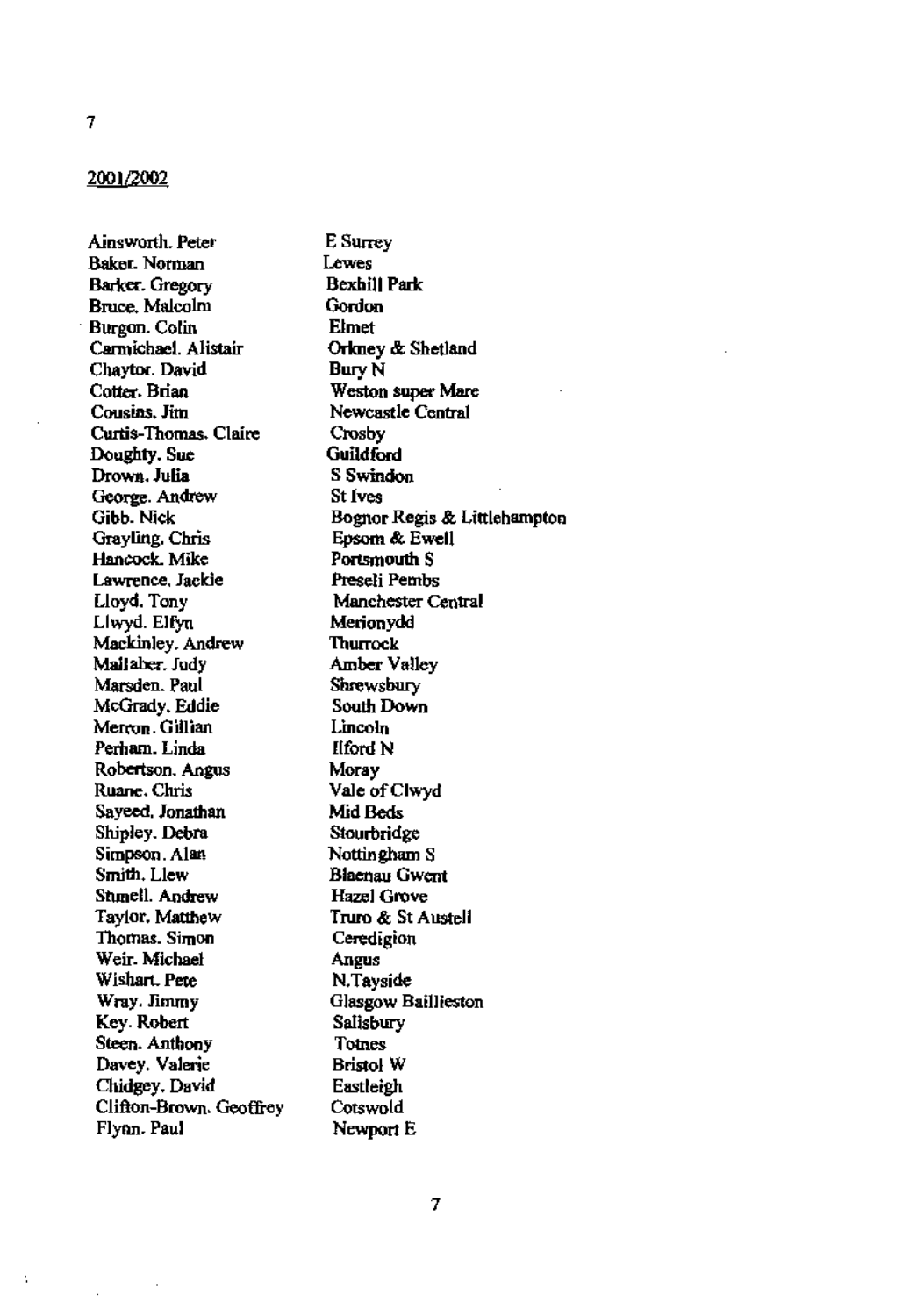Grayling. Chris Watson. Tom

Epsom & Ewell WestBrom

 $\bar{z}$ 

 $\ddot{\phantom{a}}$ 

 $\overline{\phantom{a}}$ 

J,

------------

 $\overline{a}$ 

 $\sim$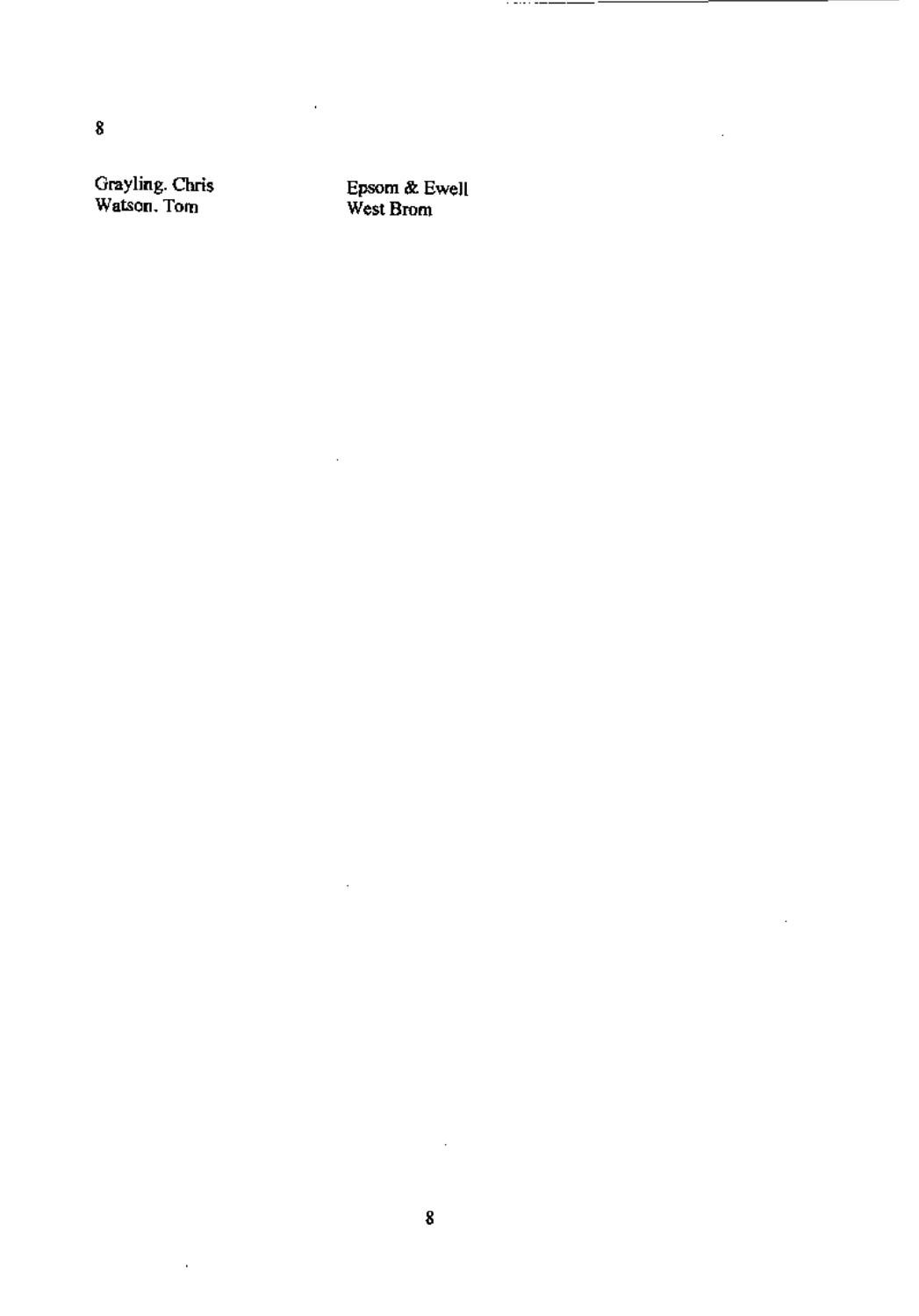#### 2002/2003

Baker. Norman Barker. Gregory Baron, John Blunt. Crispin Cable. Vincent CarmichaeL Alistair Chaytor. David Cunningham. Jack Curtis-Thomas. Claire David. Wayne Drews. David Godsiff. Roger Hayes. John Hughes. Simon Mann. John McGrady. Eddie Meacher. Michael Reid. Alan Ruane. Chris Shaw. Jonathan Smith. Llew Squire. Rachel Stewart. David Stunnel. Andrew Thomas. Simon Watson. Tom Wiggin. Bill Wray. Jimmy Wyatt. Derek

**Lewes** BexhiU &; Battle **Billericay** Reigate Twickenham Orkney &; Shetland Bury N Copeland Crosby **Caerphilly** Stroud Binn Sparkbrook South Holland & The Deepings<br>
N Southwark & Bermondsey<br>
Bassetlaw<br>
South Down<br>
Oldham W N Southwark & Bermondsey<br>Bassetlaw South Down<br>Oldham W Argyll &; Bute Vale ofClwyd Chatham &; Aylesford Blaenau Gwent Dunfermline W Inverness E\_ Hazel Grove Ceredigion West Brom E Leominster Glasgow Baillieston Sittingbourne & Sheppey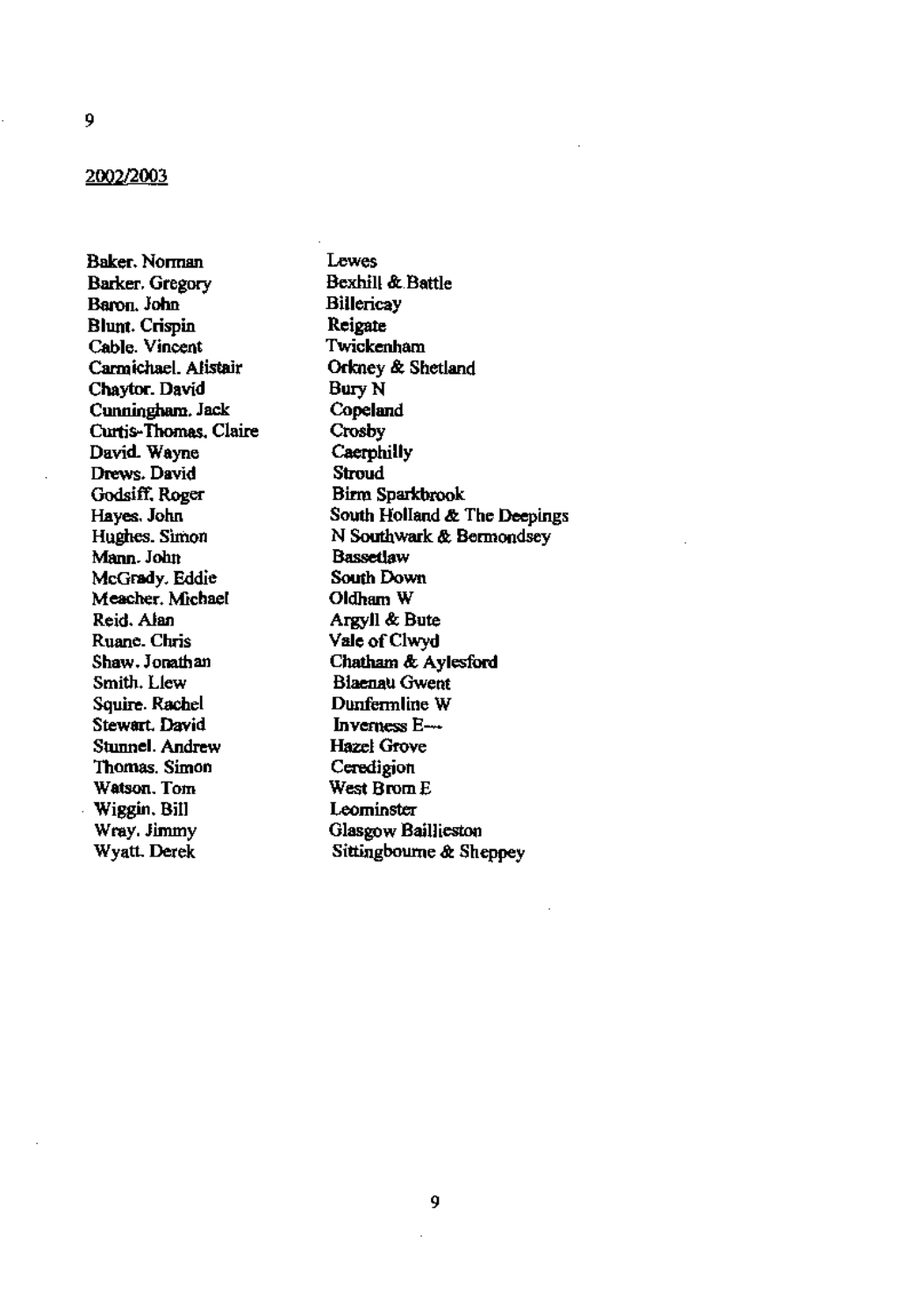#### 2003/2004

Ainsworth, Peter Baker. Norman Bellingham. Henry Chaytor. David Cunningham, Jack Hancock. Mike Hoyle. Lindsay Jenkin, Bernard Jones, Kevan MacDonald, John Mallaber. Judy Mercer. Patrick O'Brien. Stephen Reid. Aian Robertson, John Robertson, Laurence Simon, Sion Smith, Llew Tami. Mark Watson, Tom Wright. David

E Surrey Lewes **NW Norfolk** Bury N Copeland Portsmouth S **Chorley** N Essex N Durham **Amber Valley** Newark Eddisbury Argyll & Bute Glasgow Anniesland Tewkesbury **Birm Eddington** Blaenau Gwent Alyn & Deeside West Brom E **Telford**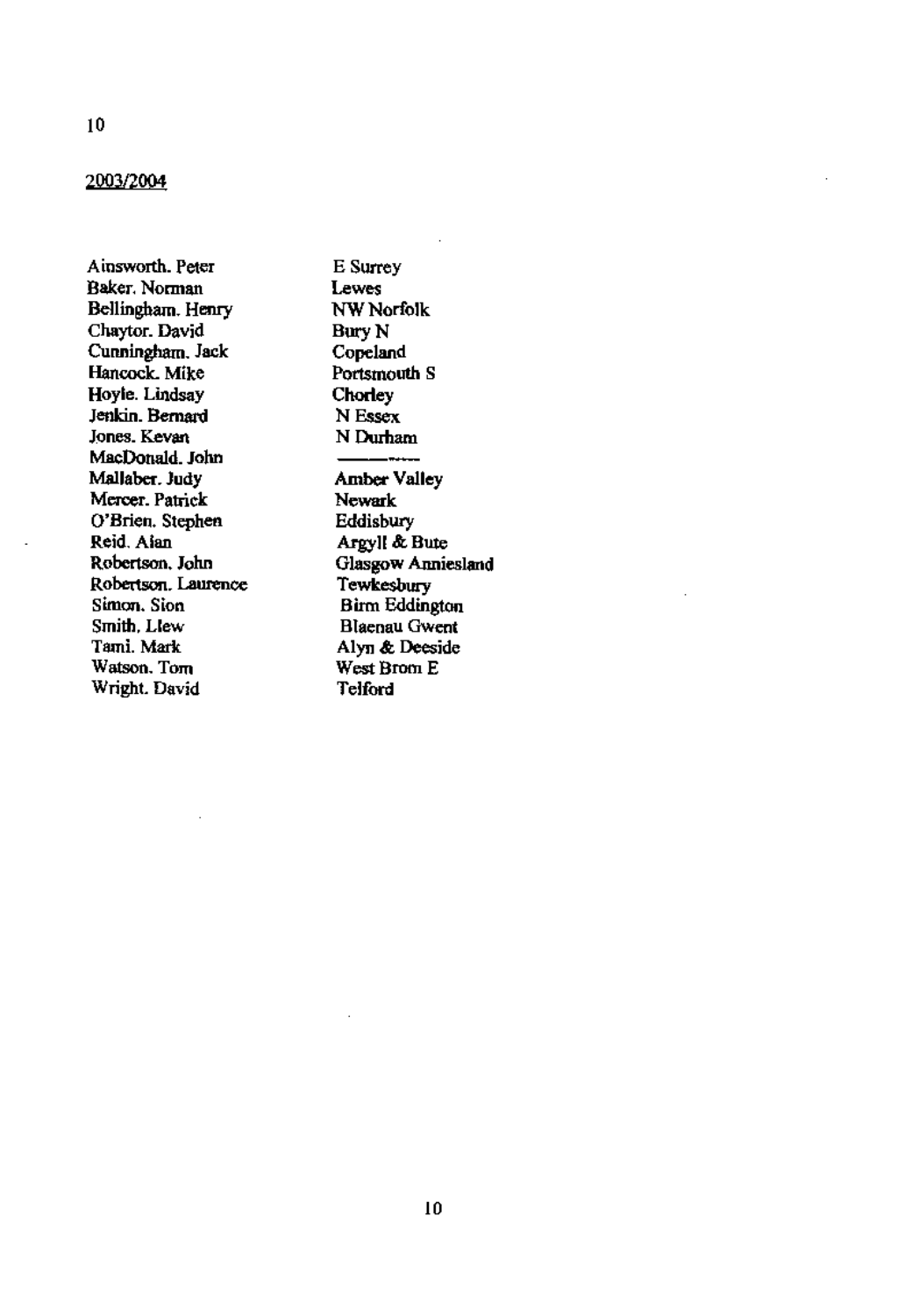attachment C

 $\sim 10^{-1}$ 

## NUCLEAR SITES I CONSTITUENCIES I MPs I **PARTY**

 $\sim 10^{-11}$ 

| <b>Nuclear Sites</b> | <u>Constituencies</u>  | МP                  | Party |  |
|----------------------|------------------------|---------------------|-------|--|
| Vulcan/Dounray       | Caithness & Sutherland | John Thurso         | LD    |  |
| Rosyth               | Dunfermline W          | Rachel Squire       | L     |  |
|                      | 6693<br>E              | Gordon Brown        | L     |  |
| Ciyde                | Clydebank&Milngarvie   | 2                   |       |  |
|                      | Dumbarton              | Ÿ.                  |       |  |
| Tomess               | East Lothian           | Anne Picking        | L     |  |
| Hunterston           | Cunningham N           | <b>Brian Wilson</b> | L     |  |
| Chapelcross          | Dumfries               | Russell Brown       | L     |  |
| Drigg                | Copeland               | Jack Cunningham     | Ļ     |  |
| Windscale            |                        |                     |       |  |
| Sellafield           |                        |                     |       |  |
| <b>Eskmeads</b>      |                        |                     |       |  |
| Heysham              | Morecambe&Lunesdale    | Geraldine Smith     | r     |  |
| Hartlepool           | Hartlepool             |                     | L     |  |
| Springfields         | <b>Fylde</b>           | Michael Jack        | C     |  |
|                      | Ribble South           | Nigel Evans         | . C   |  |
| Capenhurst           | Ellesmere Port         | Andrew Miller       | Ļ     |  |
| Wylfa                | Ynys Mon               | Albert Owen         | L     |  |
| Trawsfynydd          | Merionydd              | Elfyn Llwyd         | PC    |  |
| Cardiff              | Cardiff N              | Julie Morgan        | L     |  |
| Stafford             | <b>Stafford</b>        | David Kidney        | L     |  |
| Donnington           | Shrewsbury&Atcham      | Paul Marsden        | LD    |  |
|                      | The Wrekin             | Peter Bradley       | L     |  |
| Sizewell             | Suffolk Coastal        | John Gummer         | С     |  |
| <b>Bradwell</b>      | Maldon&Chelmsford E    | John Whittingdale   | С     |  |
| Amersham             | Chesham & Amersham     | Cheryl Gillan       | С     |  |

 $\sim 100$  km s  $^{-1}$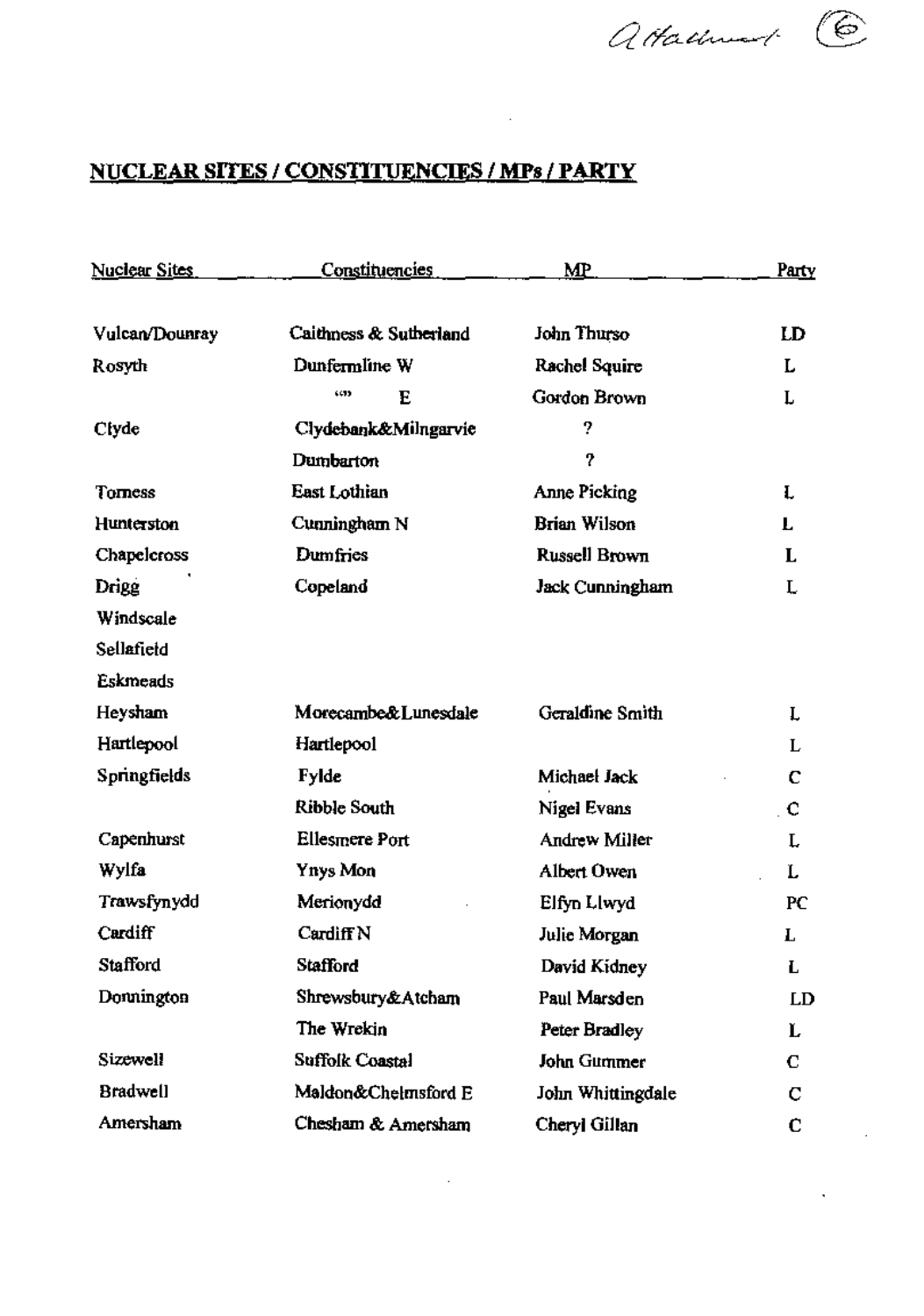| <b>Harwell</b>       | Wantage            | Robert Jackson       | С  |
|----------------------|--------------------|----------------------|----|
| Culham               |                    |                      | с  |
| Aldermaston          | Newbury            | David Rendel         | LD |
| Berkeley             | Stroud             | David Drew           | L  |
| Oldbury              | Northavon          | Steve Webb           | LD |
| Fort Halstead        | Sevenoaks          | Michael Fallon       | С  |
|                      | Orpington          | John Horam           | С  |
| Dungeness            | Folkestone&Hythe   | Michael Howard       | С  |
| Portsmouth           | Portsmouth         | Mike Hancock         | LD |
| Winfrith             | Dorset S           | Jim Knight           | Į, |
| Devonport            | Devonport          | David Jamieson       | L  |
| <b>Hinkley Point</b> | <b>Bridgewater</b> | Ian Liddell Grainger | С  |

 $\label{eq:2.1} \mathcal{L}(\mathcal{L}^{\text{max}}_{\mathcal{L}}(\mathcal{L}^{\text{max}}_{\mathcal{L}}(\mathcal{L}^{\text{max}}_{\mathcal{L}}(\mathcal{L}^{\text{max}}_{\mathcal{L}^{\text{max}}_{\mathcal{L}}}))))$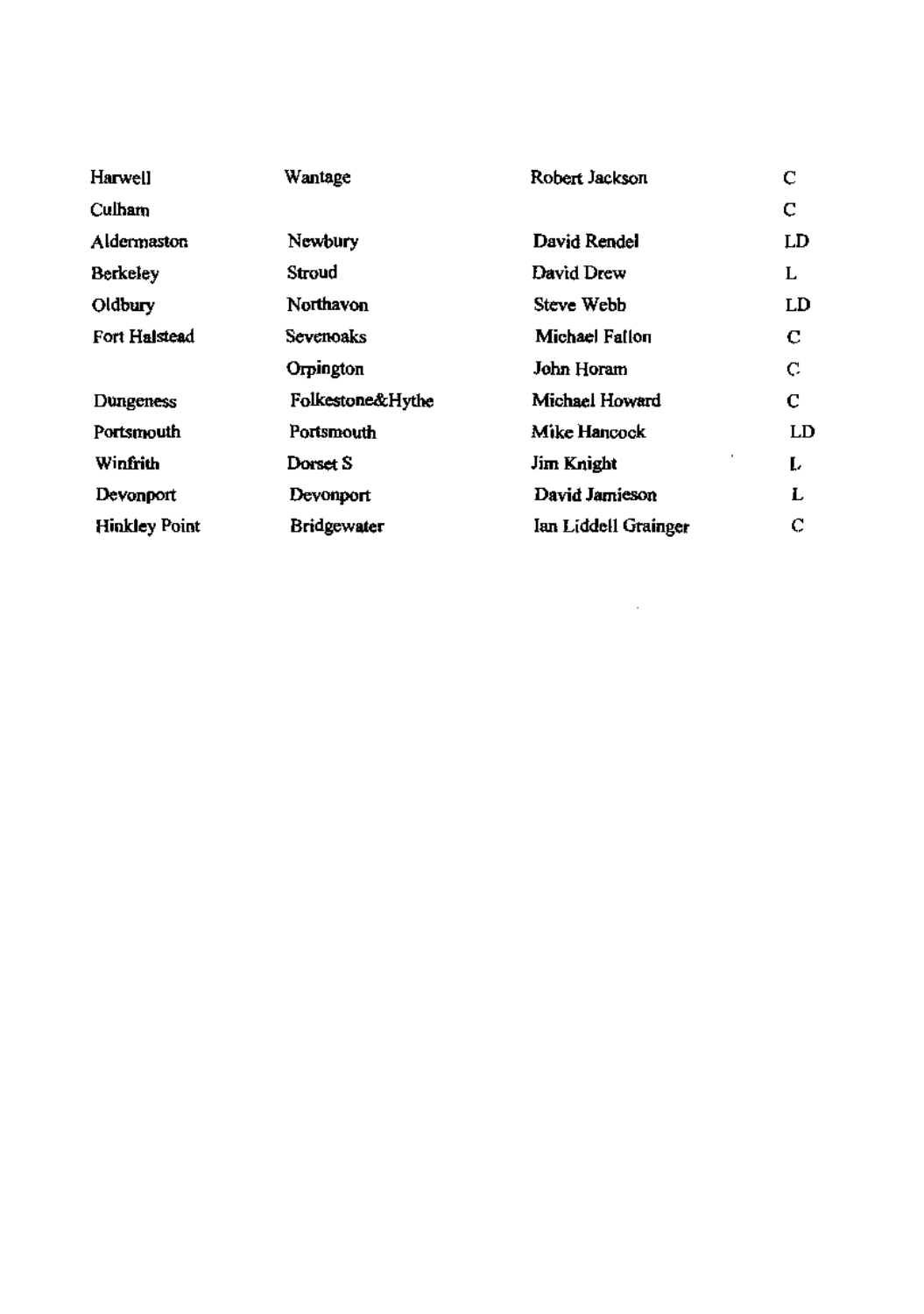#### 2004 Media & Public Affairs Strategv

#### • 2004 -Key Policy Drivers

- <sup>Q</sup>Resolution of Nirex independence
- Cl Ongo1ng work of CoRWM
- Cl Progress of the Energy Bill
- <sup>Q</sup>ISOlUS debate particularly in Scotland
- <sup>Q</sup>New build debate
- <sup>Q</sup>European Nuclear Waste Directive

#### • Parliament

With the announcement of the Energy Bill (incorporating the draft NDA Bill) in the Queen's Speech, we have the perfect hook on which to hang a resurrected key issues briefing. Interest in both Houses, but especially the Upper, on nuclear energy generally and the waste issue specifically has already meant that we have been able to step up our proactive contact with parliamentarians. Equally it also means that we have a job to do in ensuring that the long-term perspective is not lost in the ongoing debate.

The briefing needs to be pitched in such a way as to put across the key messages but not be seen to undermine the ongoing work of CoRWM. Broad brush and falrty basic in scope and content, it should include some cr all of the following:

- Introductory messages The waste exists, it is an ethical issue, it must be dealt with whether or not, Nirex has changed
- $\Box$  Where does Nirex fit place in the fuel cycle, long-term perspective (with advent of NDA etc.), recent announcements (independence, CoRWM etc.)
- CI Why *now*  why it is right, proper, and feasible to act now (doahle, opportunity, future generations etc.)
- Ll Why deep the one that comes clOsest to CoRWM's remit but essential if we are to bring third party pressure to bear on the Committee. International precedent, safety, environmental containment, fairness to future generations etc.

In addition the opportunities to continue orally briefing key figures should also be established, enabling us to engage in a more candid dialogue about CoRWM and our preferred long-term management solution. Also, specifically with regards to the Bill there is a need to consider both whether we are to seek to make any specific amendments and whether we are to approach any sympathetic MPs over membership of the Standing Committee (which would entail them speaking at Second Reading).

Alongside this specific briefing, consideration should alSO be given to writing a 'corporate script' - designed for internal use only - which is a long hand version of the core presentation. With focus on Nlrex and its activities only likely to increase and widen over the coming year, such a message management tool would serve to ensure that the same key points are communicated across the company to a range of different audiences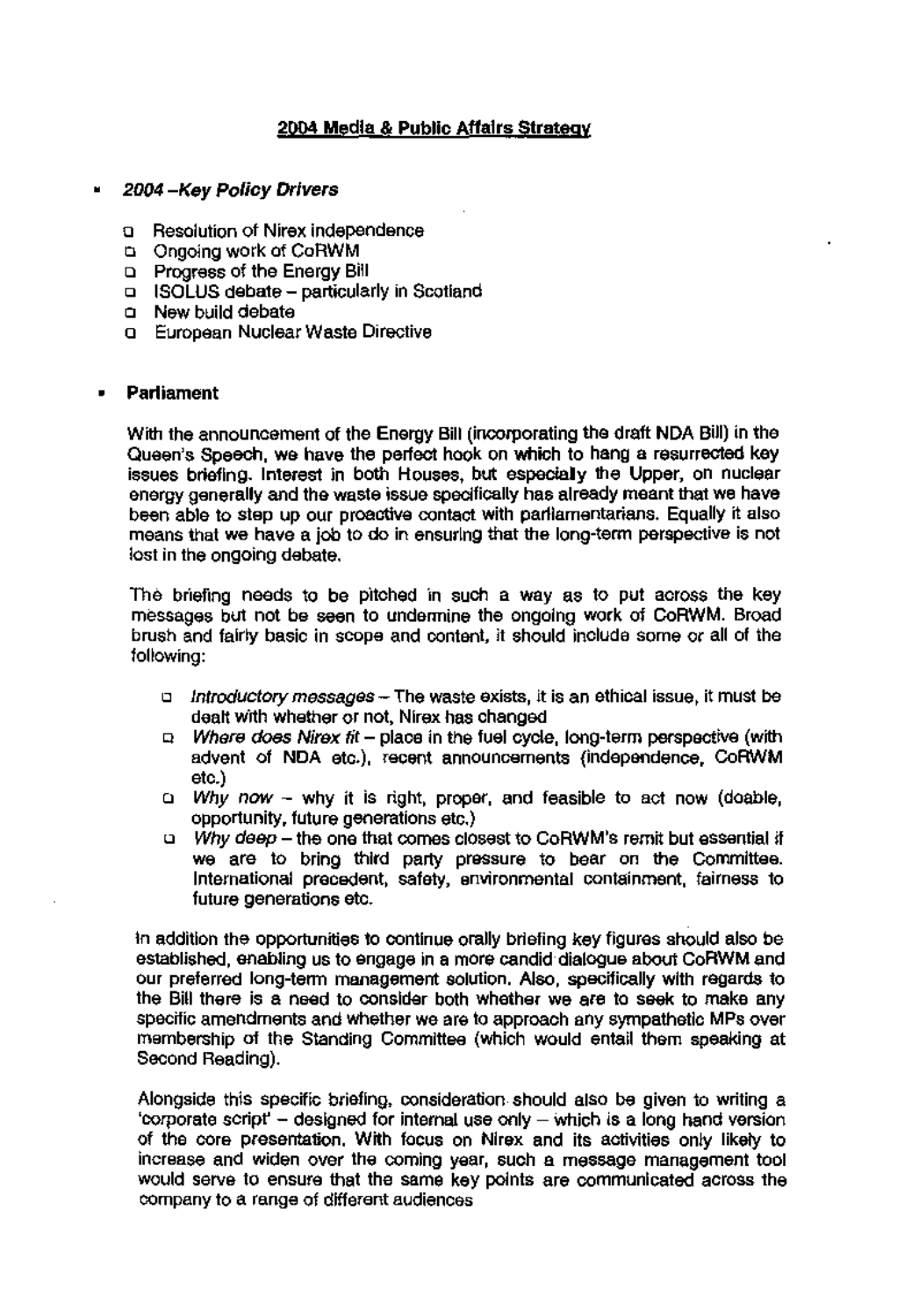Suggested targets for the Parliamentary briefing would include:

#### Select Committee Chairmen

- $\triangleright$  Rt Hon Michael Jack Environment, Food and Rural Affairs
- l> Peter Ainsworth Environmental Audit
- $\triangleright$  Dr Ian Gibson Science and Technology

#### Backbench Labour MPs

- l> Russell Brown Dumfries Constituency (Chapelcross)
- l> Devid Drew Stroud Constituency (BerKeley & EFRA Select Committee)
- l> Hon Lindsay Hoyle Trade & Industry Select Committee
- )- Dr Ashok Kumar Trade & Industry Select Committee, Deputy Chair Energy Stuoles APG, Board Member POST
- $\triangleright$  John McFall Dumbarton Constituency (Clyde Base & Chair Treasury Select Committee)
- $\triangleright$  Geraldine Smith Morecombe and Lunesdale Constituency (Heysham, Science & Technology Select Committee)
- l> David Wright Telford Constituency (Donnington & Environmental Audit Select Committee)
- > Parmit Dhanda Gloucester Constituency (British Energy), Science & Technology Select Committee
- )- Paddy TIpping EFRA Select Committee, Chair Energy Studies APG

#### Conservative Spokespeople & MPs

- l> Theresa May Shadow Secretary of State for Environment & Transport
- $\triangleright$  Caroline Spelman Shadow Secretary of State for Environment
- $\triangleright$  Stephen O'Brien Shadow Secretary of State for industry
- > Gregory Barker Environmental Audit Select Committee
- > Mark Francois Environmental Audit Select Committee

#### Liberal Democrat Spokespeople & MPs

- l> Norman Baker Chief Spokesman, Environment
- $\triangleright$  Sue Doughty Spokesman, Environment
- $\triangleright$  Malcolm Bruce Chief Spokesman, Industry
- l> Norman Baker Vice Chair, All Party Environment Group, Shadow Spokesman for Environment
- l> John Thumo Caithness, Sutherland & Easter Ross Constituency (Dounreay)

#### Labour Backbench Peers

- $\triangleright$  Lord Evans of Parkside Nuclear Industry Interest
- l> Lord Corbett of Castle Vale Nuclear Industry Interest
- $\triangleright$  Lord Hardy of Wath Nuclear Industry Interest
- $\triangleright$  Lord Lofthouse of Pontefract Nuclear Industry Interest
- l> Baroness Nicol- Nuclear Industry Interest
- $\triangleright$  Lord Taylor of Blackburn Nuclear Industry Interest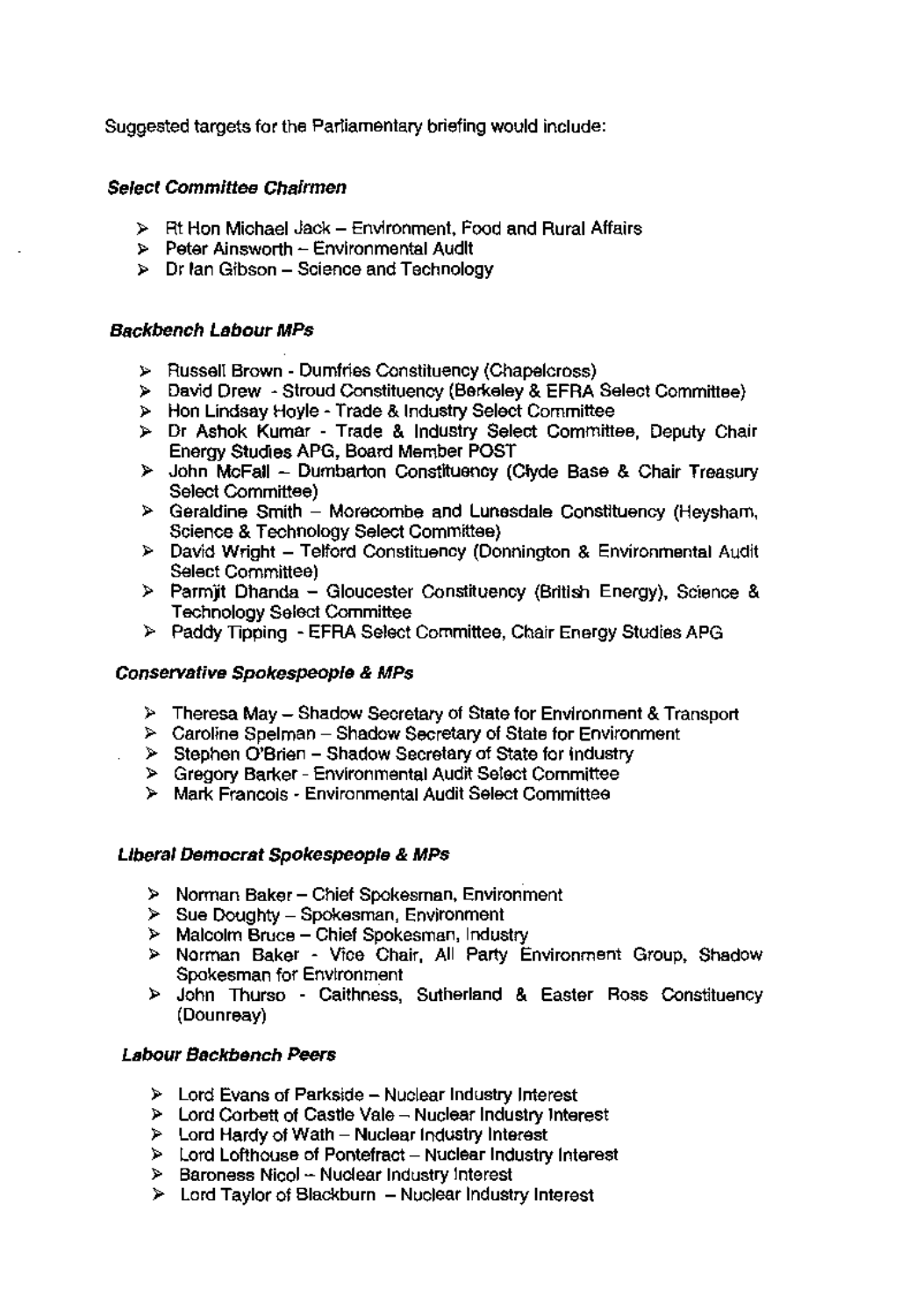#### Conservative Peers

- $\triangleright$  Earl Atlee Energy Spokesman
- }> Lord Dixon-Smith Environment Spokesman
- $\triangleright$  Duke of Montrose Environment Spokesman
- > Lord Rotherwick Environment Spokesman
- }> Baroness Miller of Hendon Trade and Industry Spokesman
- > Lord Hodgson of Astley Abbots Trade and Industry Spokesman
- }> Earl of Lindsay Nuclear Industry Interest
- $\triangleright$  Lord Jenkin of Roding Nuclear Industry Interest
- > Lord Skeimersdale Nuclear Industry Interest
- $\triangleright$  Lord Geddes Nuclear Industry Interest
- $\triangleright$  Lord Howell of Guildford Nuclear Industry Interest
- $\triangleright$  Lord Naseby Nuclear industry Interest

#### Liberal Democrat Peers

- }- Lord Ezra Energy Spokesman
- }> Baroness Miller 01 Chllthome Domer Environment. Food and Rural Affairs Spokesman
- }> Lord Livesy of Talgarth Environment, Food and Rural Affairs Spokesman
- $\triangleright$  Lord Razzell Trade and Industry Spokesman
- }> Lord Sharman Trade and Industry Spokesman

#### • CoRWM

When considering how to communicate with the new Committee the central point to be emphasised is that it should not involve any major reinvention of wheels  $$ the strengths and practices (openness, honesty, transparency) that have carried us this far (i.e. with our post '97 rehabilitation or our independence) should fonn the basis of our work with CoRWM. There may be a new emphasis to the strategy and in the way in which we communicate, but the essential underpinning should remain the same.

With this in mind the following issues and themes need to be borne in mind:

- $\Box$  Strong messages the announcement on our independence means something of a step-change in the way we communicate our key messages. Our approach will have to be more assertive and front-foot (as with Tc-99), with less emphasis on the pre-'97 negatives (while still stressing the lessons learnt) and more on the post-'97 posltivas. Nowhere will this be more important than with CoRWM. Our arguments will be examined. tested and contested in the strongest, most sustained manner since the planning inquiry and we will need to be Confident not only in their inherent strengths and robustness, but also In our ability to communicate them.
- $\Box$  Comparison in a similar vein, with the main focus of the Committee being an examination of the options, we cannot fight shy of pushing the Nirex Concept, and in doing so the key will lie with comparisons. The zero-sum nature of the problem must be emphasised, as must the need to look to the option that builds in the most defences against uncertainty.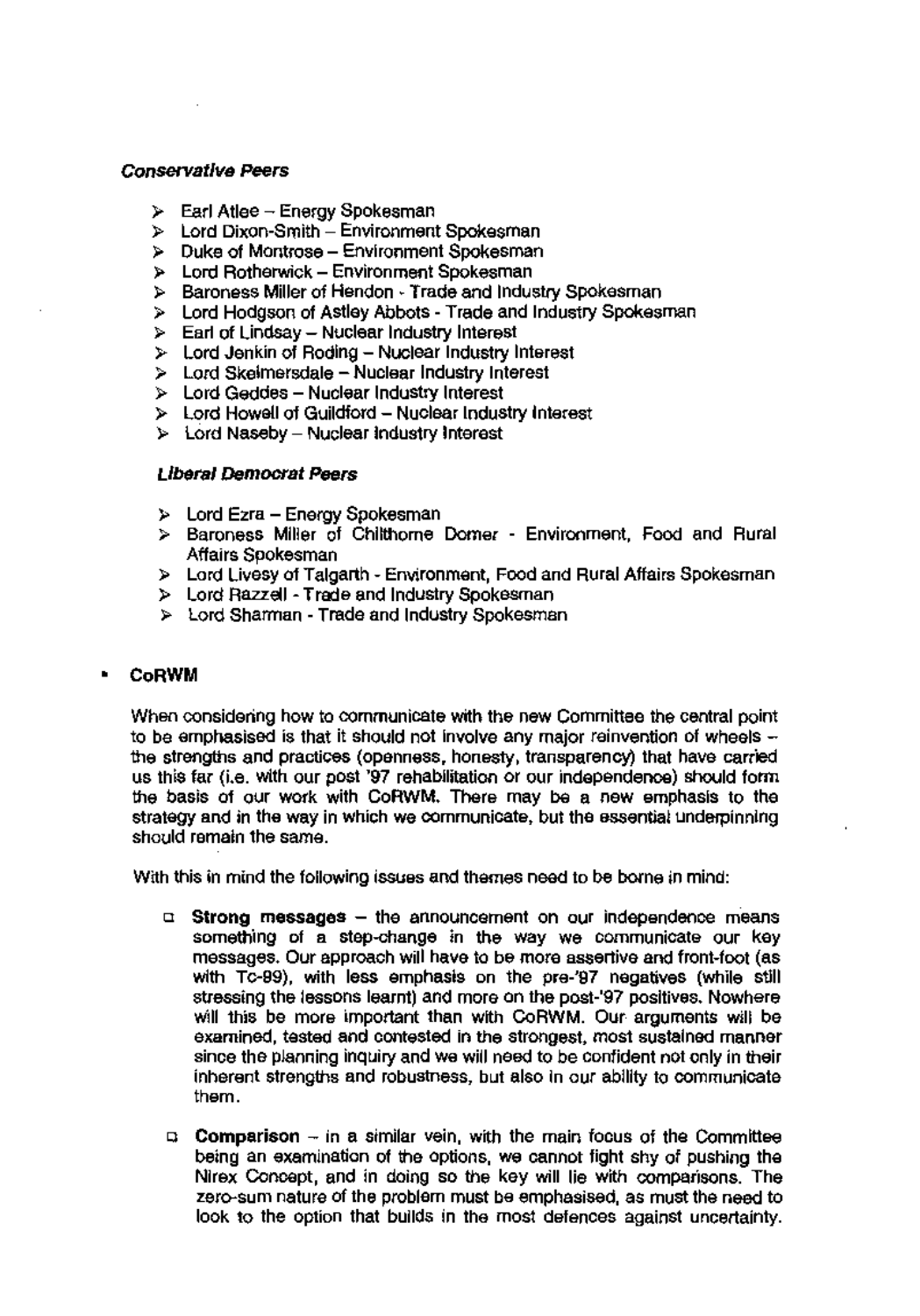The Concept will be attacked from all angles, both In its generality and its minutiae, but it must be continually stressed that no single option can, or should be viewed in isolation, and that when all the variants, factors, and parameters are considered phased deep geological disposal constitutes the best practicable all round management option,

- □ Shape and structure there is, quite rightly and understandably, a lot of information ourrently being prepared for submission to CoRWM, all of which will need soma overall shape and structure, This can be providad by the standard presentation, which, as the central communication tool of the company, supplies the narrative necessary (i.e. project viability, strengths of the Nirex Concept etc.) to ensure coherence and focus in the messages being fed into CoRWM.
- **I** Transparency it is crucial that Nirex does not (and is not seen to) beg any special favours in terms of access to the Committee or demand that, simply because we have been around the longest, we should be able to dictate the pace and programme of work. We will be dealing with an open market of Information (with, hopefully, a few exceptions such as the inventory) and need to position ourselves as a very helpful and very well informed stakeholder, winning them over with strength of argument rather than mere dominanoe.

By the same token though, we must ensure that all the Cornmittee's dealings are carried out in suoh an open and transparent manner and that all information sought and received, from all quarters, is made public. Our own lessons learnt (especially process and behaviour) should be carried over to the work of CoRWM to preclude later questioning of the legitimacy of the consultation process.

- $\Box$  Independence just as we have sought independence from the industry and the NDA on the grounds of legitimacy, so we need to ensure our separation from the new Committee to avoid it becoming portrayed as 'Nirex Mark II' end to protect the integrity of the process. Similarly, from our own perspective we need the independence to stop us becoming a kind of seoond secretariat for the Committee and to allow us to, legitimately, criticise CoRWM, Should we feel it necessary, on process and/or outcome.
- $\Box$  Third party support If, as stated, there is to be an open market in information, then we need to ensure that we are not the only ones proactively putting forward the arguments (ethical, scientific, environmental etc.) In favour of phased deep geological disposal. Sympathetic supporters in all fields - academic, political, scientific, international, environmental - should be encouraged to play a full and active part in the consultative process, both through feeding their views into CoRWM and helping Nirex sharpen up its own contribution.

#### • Media

The 2004 political agenda, which includes, amongst other topics, the Energy Bill and the ongoing work of CoRWM, represents a gear change in relevant policy development. The main consideration for us on the media front is whether 2004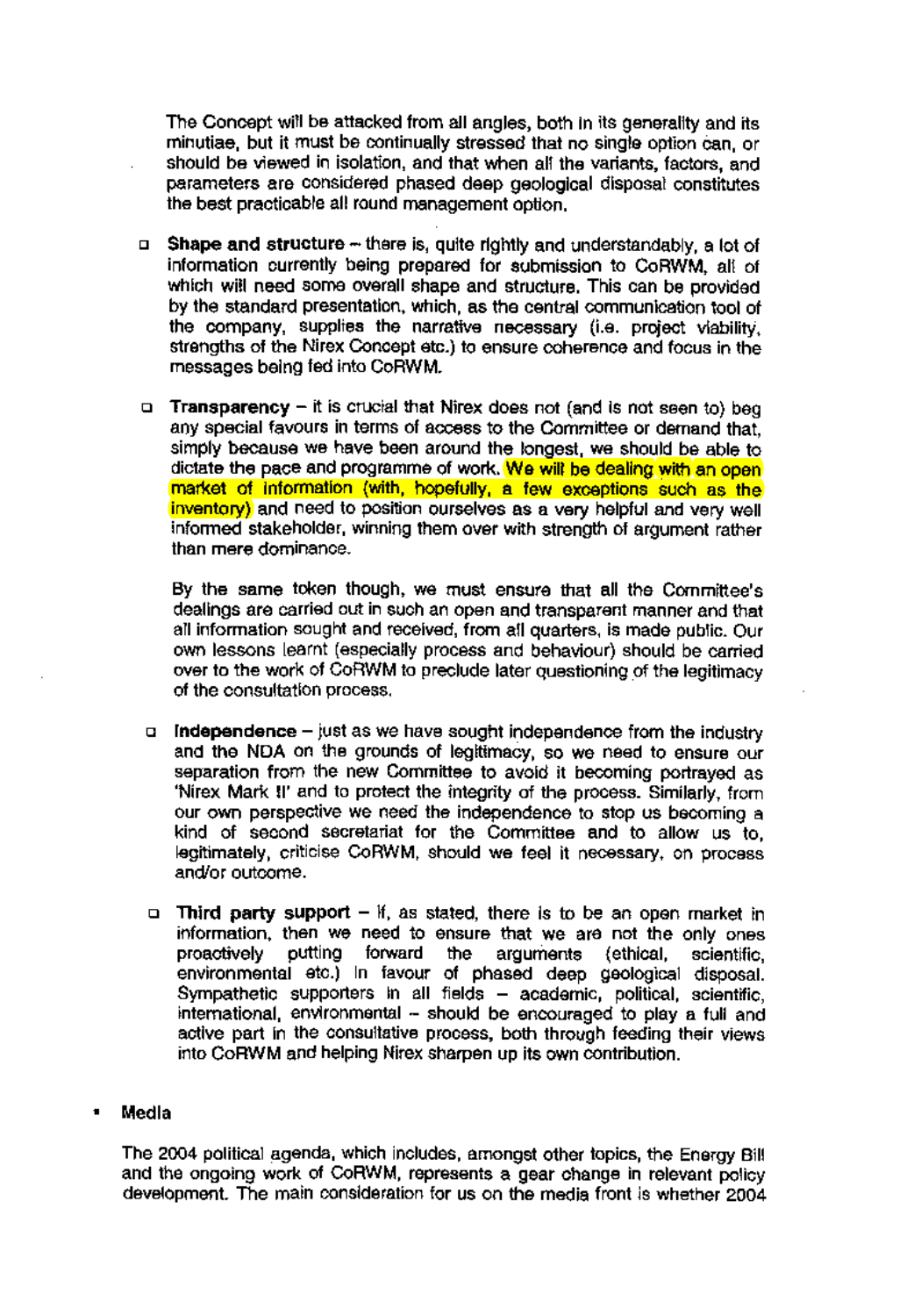should also represent a gear change in how we engage with the media  $-$  both in terms of 'level of volume' and breadth of contacts.

#### Level of Volume

We have been extremely effective in working with the media and have built relationships with key commentators, based on trust and dialogue, which, In part, may explain opponents' concems to exert control over us and our management.

At the same time we are rarely quoted or referenced on the record  $-$  other than in a historically negative context. To date there has been a deliberate strategy not to raise the profile on the record, mostly in response to advice and concem from Government that this would be unhelpful. This legitimate concem remains and should continue to be a significant consideration In Informing strategy.

That said, it Is also worth considering that the level of volume and 'name-check' references, is too low and could be counterproductive to Nirex's efforts to communicate effectively with wider stakeholders and the public. We should consider going more on the record with positive messages, which would raise the visibility of Nirex to wider audiences, and publicly reflect the ownership of issues, which privately we are already recognised for.

The risk of not doing so is that we lose the required level of visibility within a stakeholder (and potentially public) debate that has an increasing number of players, from CoRWM to the NDA, and the indUstry.

But if nol handled property and without the tacit or implicit support of Government (or elements of its), the risk would be loss of key political support. Therefore the task is 10 find a mlddle-way which has political support. This is a finely balanced argument which requires further consideration before deciding on a course of action - or non-action.

#### Widening the contact base

We have developed very good contacts with some elements of the media, particularly nalional political, business and science correspondents; and some local journalists who continue to display a very keen interest in the issues.

Given the level 01 activity in this policy area in 2004 there is sure to be an inoreased level of interest and coverage in the specialist press. There is a good case for us widening our base of active contacts to cover more of the trade and specialist press (such as Utility Week, New Scientist, Economist) and to increase levels of activity with both the national science correspondents and key regional joumalists (see also the 'Scolland' section).

For example a feature piece by either Chris Murray or Sir Ken, or a key Nirex scientist on the international experience of managing radioactive waste placed in one of the journals above could give us the required visibility and contribute in a positive way to the overall debate and Government objectives.

The Media Contact list can be reviewed, updated and expanded in the New Year, while a list of Government (and other third party) quotes and references should be prepared to support the Nirex position. Previous visits to Finland, Sweden and the US have been very effective and should also continua to be utilised.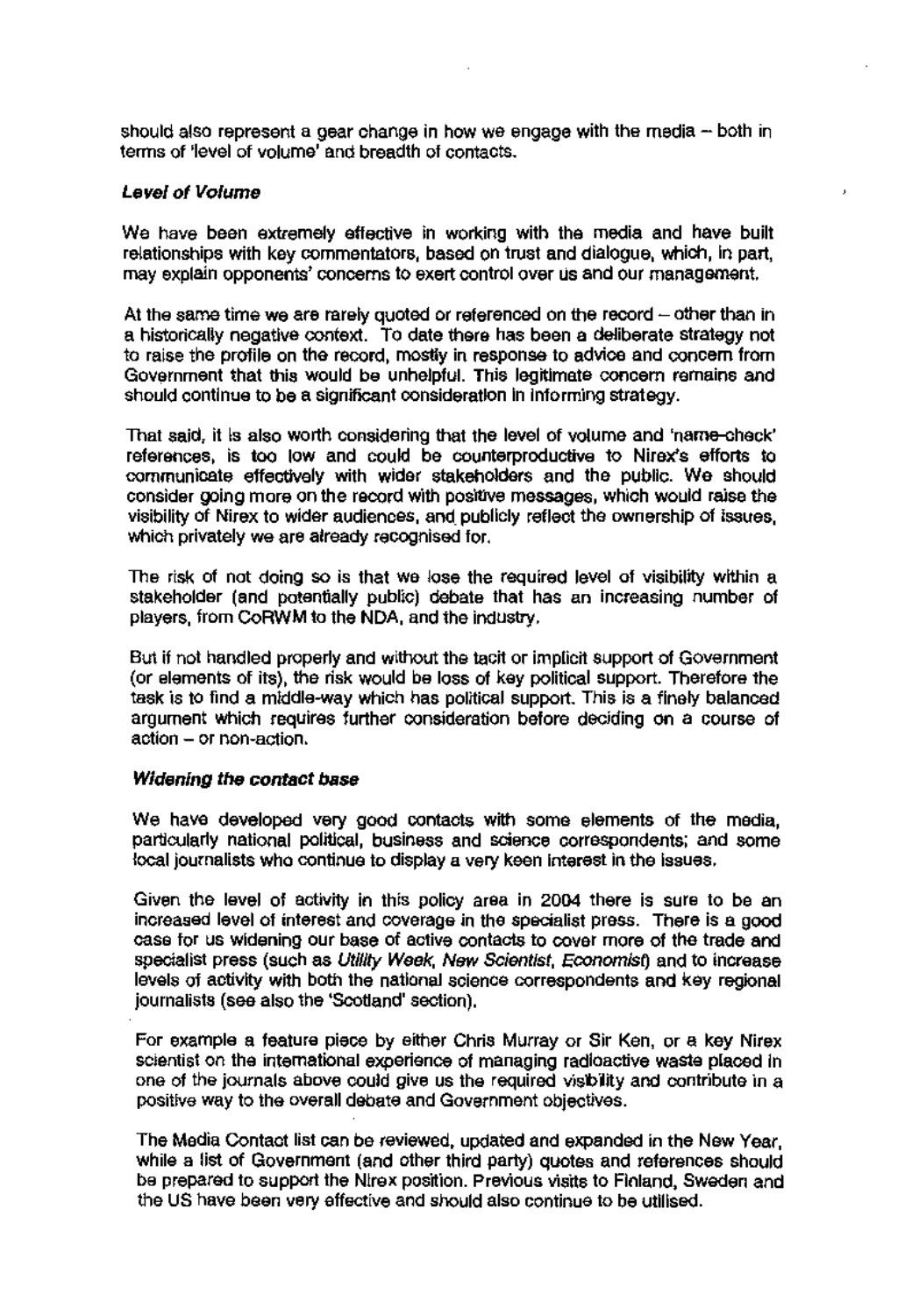#### **• Scotland**

Various scares (the Greenpeace 'site' list, local community compensation) and more recently the whole nuclear submarines debate has revealed a dangerous combination of great interest end lack of up to date knowledge on radioactive waste management in Scotland. The view of us is very much of it as the same organisation that was seeking a repository in Oounreay in the 1980's/1990s and the view of the current state of Government policy is similarly outdated.

The subs debate has had the advantage of bringing to the fore both those that may playa part in a larger debate on long-term waste management and of the viewslfears that will prevail. This will allow us to step up our contact north of the border in more structured way. Much of what we have done in terms of communications has been reactive 'fire fighting' rather than positive engagement and this clearly needs to change over the coming year. This will not be a high profile campaign (which would only trigger fears of 'Return of Nirex') but instead an attempt to ensure Informed and up to date debate as the issue gains in profile with the ongoing work'of ISOLUS and CoRWM.

Specific activity should include:

- $\Box$  Targeted mailing of MSPs move away from ad hoc nature of contact to structured dialogue with selected group of parliamentarians, with a view to taking a small group over to Finland or Sweden
- <sup>Q</sup>Maintain links with Scottish Executive build on meetings with people like Ross Finnie and Peter Hastie and extend contact both on a formal (Alan Wilson, Deputy Environmental Minister, the Enterprise Ministry) and informal (other Special Advisers, Scottish Labour Party Conference) basis
- $\sigma$  Scottish media proactive contact with a targeted list of journalists (environment, energy correspondents, selected columnists) to raise awareness of the issue outside the usual suspects
- $\Box$  Local government  $\sim$  much of the real anger and mistrust has emanated from the local councils, particularly in the north of Scotland. The May 2003 elections saw change in personal and, although approaching them without causing suspicion will be difficult, contact needs to be renewed and updated

POSSible contacts include:

- )- Jamie Stone MSP (Lib Oem, Caithness, Sutherland and Easter Ross)
- .. Maureen Macmiltan MSP (Lab, Highlands and Islands)
- )- John Farquhar Munro MSP (Lib Oem, Ross, Skye and Inverness West)
- » David Mundell MSP (Con, South of Scotland)
	- $\triangleright$  Bruce Crawford MSP (SNP, Mid Scotland and Fife)
	- )- Ross Finnie ~ Minister for the Environment and Rural Development (LO)
	- }> Allan Wilson Deputy Minister for the Environment and Rural Development (Lab)
	- $\triangleright$  Derek Munn Special Adviser to Labour ministers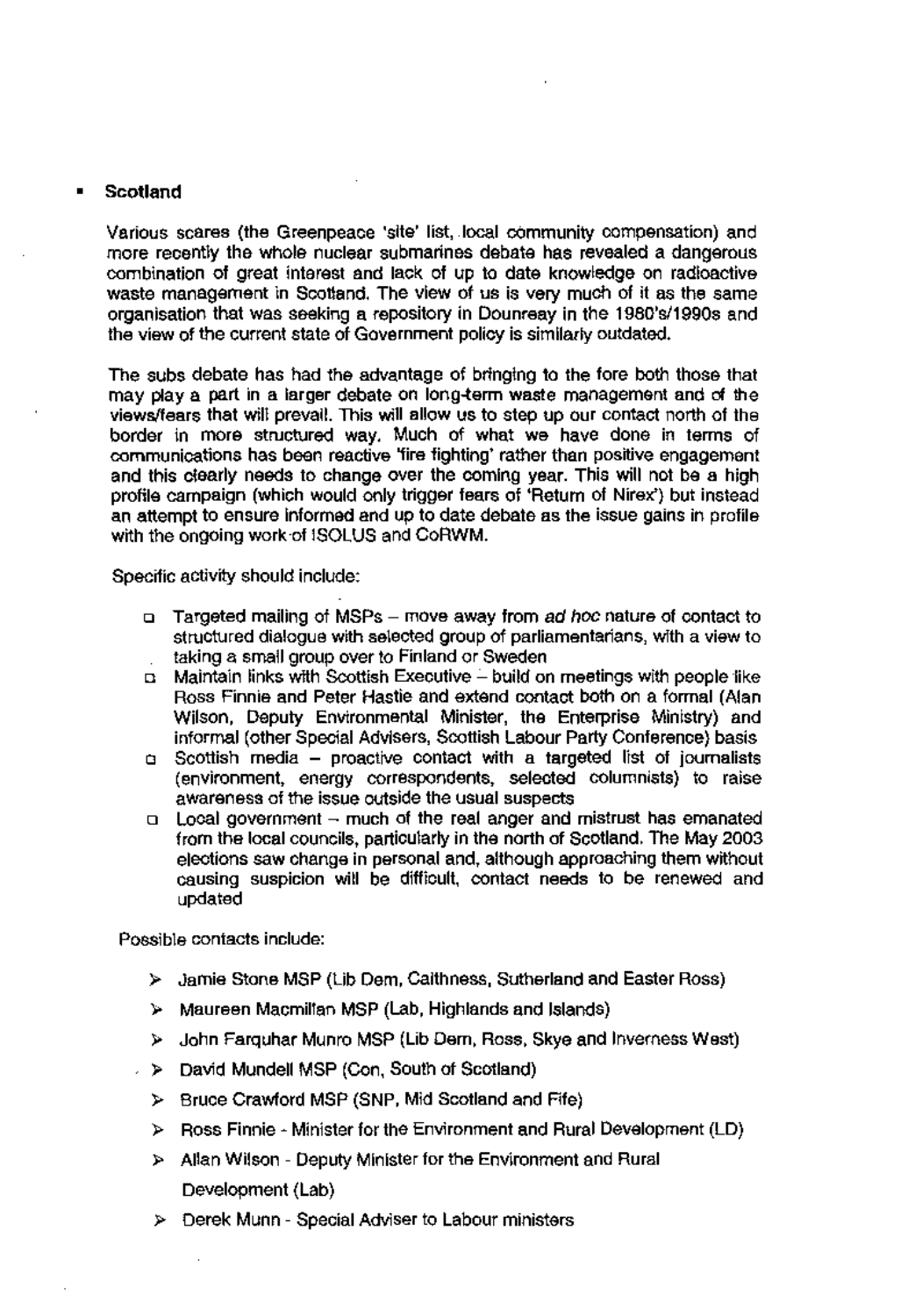- ;. CUr Anne McGovern, Leader of Fife Council
- ).> Cllr Alison McGee, Leader of Highland Council
- );> Cllr Roger Saxon, member for Thurso West
- );> Linda Sumrnerhayes, Press & Journal
- > Bill Jacobs, Evening News
- $\triangleright$  Alastair Dalton, Scotsman (transport, science etc)
- );> Sandy Bremner, BBC (based in Aberdeen)
- );> James Reynolds Scotsman environment correspondent

#### Departments / No. 10

It is with the Departments that we have experiencad the greatest amount of frustration. The Independence announcement has been stymied and somewhat fudged, with, it seems, the civil servants viewing Nlrex as a 'problem' and seeking to keep us wrapped up through uncertainty. This apparent breakdown between political decisions and civil service action indicates the need for a dual communications strategy. We should continue to do everything we have been doing - responding to consultations, feeding in views formally and informally etc. - but at the same time heavy political pressure needs to be brought to bear to ensure that both the spirit and the letter of Govemment announcements are put into practice.

It may also be useful to attempt another trip to Finland or Sweden. This would demonstrate first hand both the fact that a solution is feasible and publicly acceptable and that the solution of choice is deep disposal. By including both enthusiastic and reluctant officials and special advisers the aim would be to win over those who have concerns about the political or environmental acceptability/practicality of a solution. Possible invitees, in addition to those we already deal with, could include Paul Kissack, the Energy Policy official in the Treasury and Stephen Crisp, the new Special Adviser to the Energy Minister Elliot Morley.

• Other  $3<sup>rd</sup>$  Parties – Outside of these political and media audiences there is a nead to continue with efforts to widen the debate. Various surveys have shown that the issue of radioactive waste is very near the bottom of people's list of worries, in the main because of lack of knowledge or awareness, but once alerted to it, it moves to very near the top of the Jist. If we are to overcome this, and have the informed, mature and balanced debate that is needed, then the issue has to become one that Is as familiar and widely debated as, say, nuclear versus renewables or GM crops.

If this is to take place then Nirex needs to establish and/or maintain contact with a range 01 groups who, while they may not have a direct or obvious 'Interest in radioactive waste, do have an influence or inVOlvement in the wider policy worid. Such groups would include:

o Women's Institute - influential at both a national and, particularly, a local level. It is one of the few such organisations to employ full time policy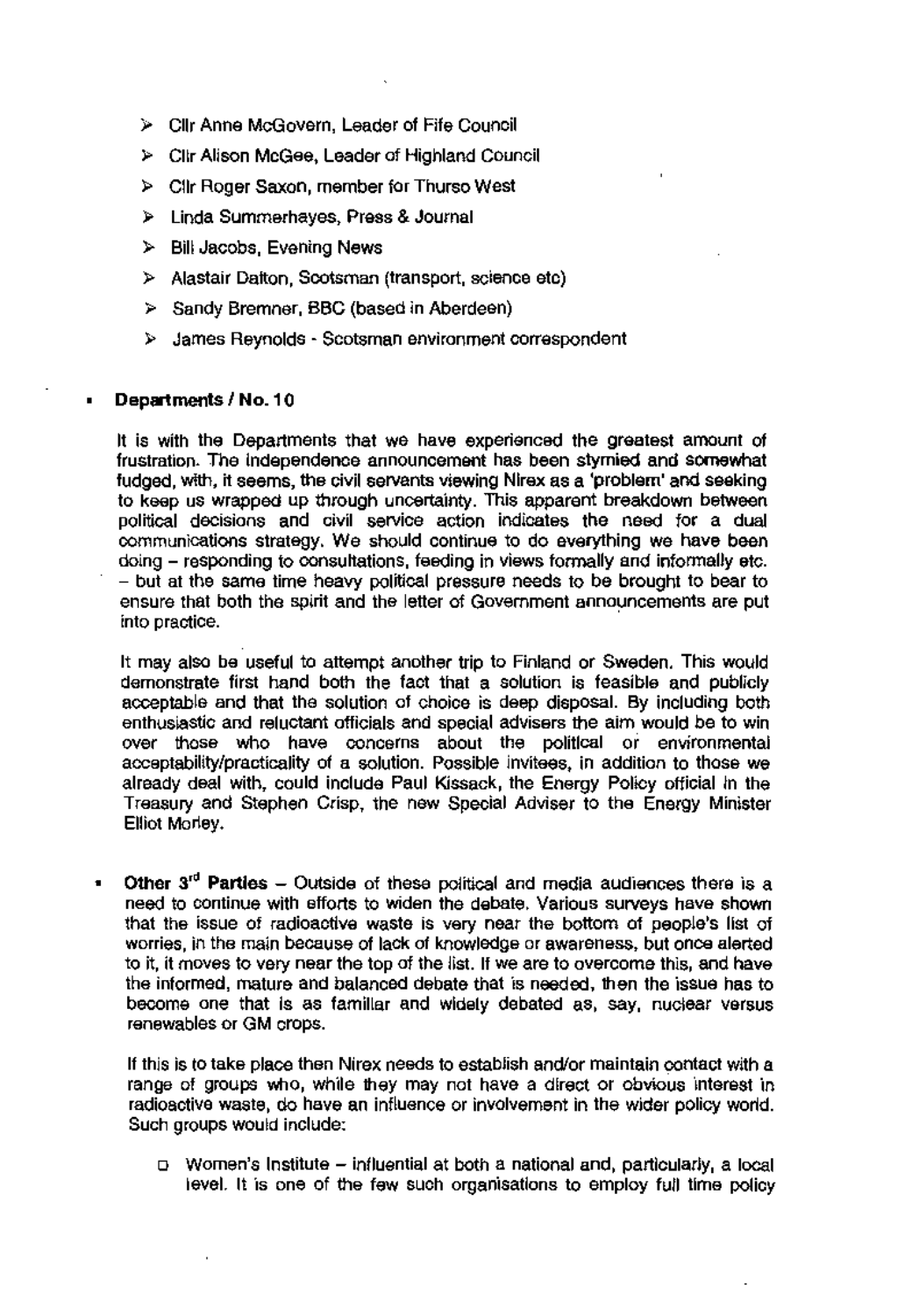officers. Their annual conference would seem to be the best opportunity to establish contact.

- $\Box$  CBI successful ad hoc contact has already been made at a regional level (south east) and thought needs to be given to both formalising the regional relationship and moving en to a national level.
- $\Box$  Think tanks in addition to the seminar already being planned with the FPC, other think tanks could be used to ensure that both the key issue itself and side issues in which we have a close interest (local community engagement, long-term thinking etc.) appear regularly on the public policy radar.
- a Regional Development Agencies/Regional Assemblies although they may not hold a great deal of actual power or influence, they do act as something of a focus/nexus for prominent regional players. Contact has already been made with the Director of Policy at the North West Regional Assembly and the focus obviously should be on affected areas, such as the North West and the north of Scotland.

In addition, with the increased focus on clean-up and the future of nuclear energy generally, Nfrex's place in the fuel cycle and the wider sector Is likely to become an even more important part of our narrative. Therefore consideration should be given to the usefulness of briefing City analysts who cover the energy sector.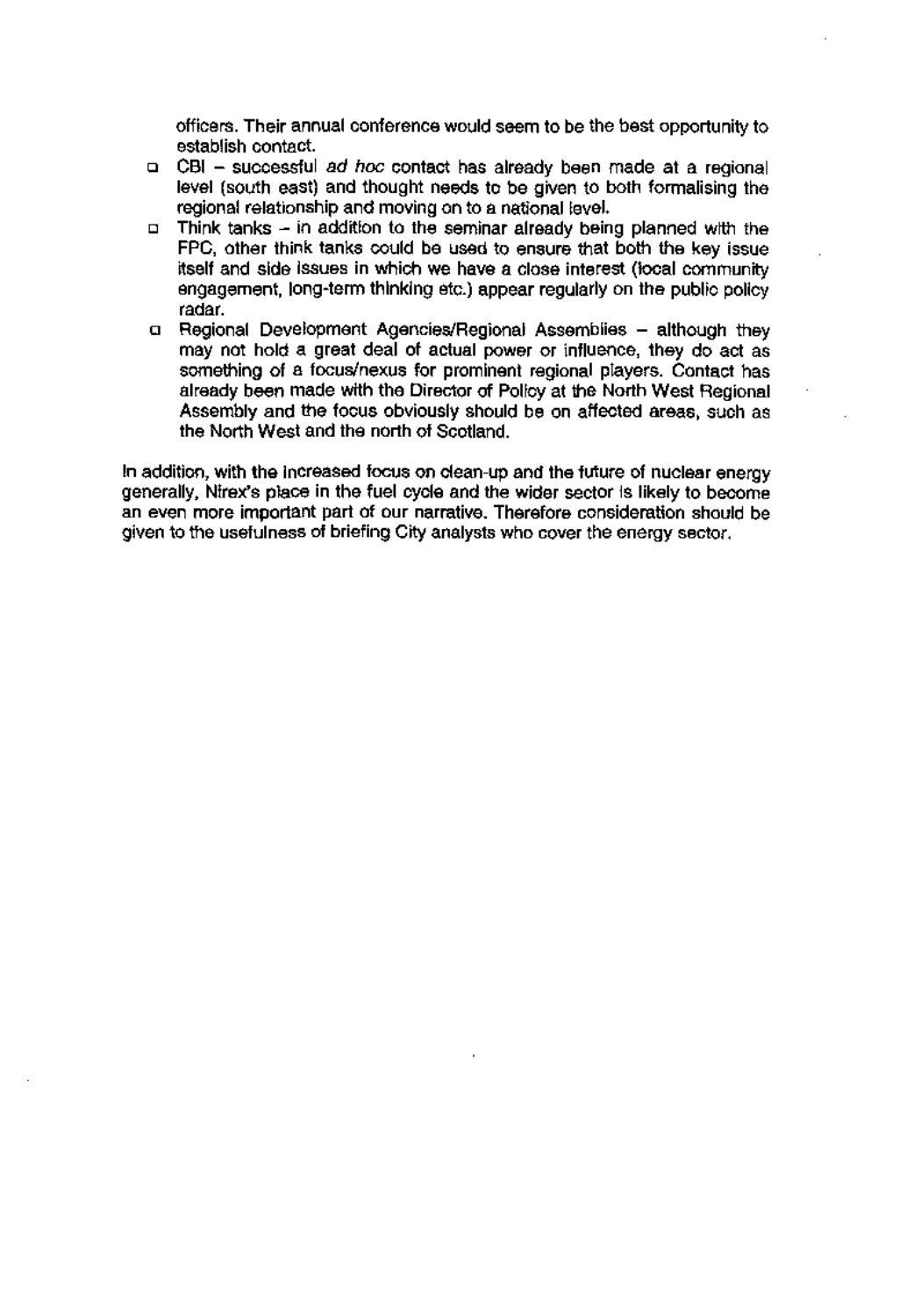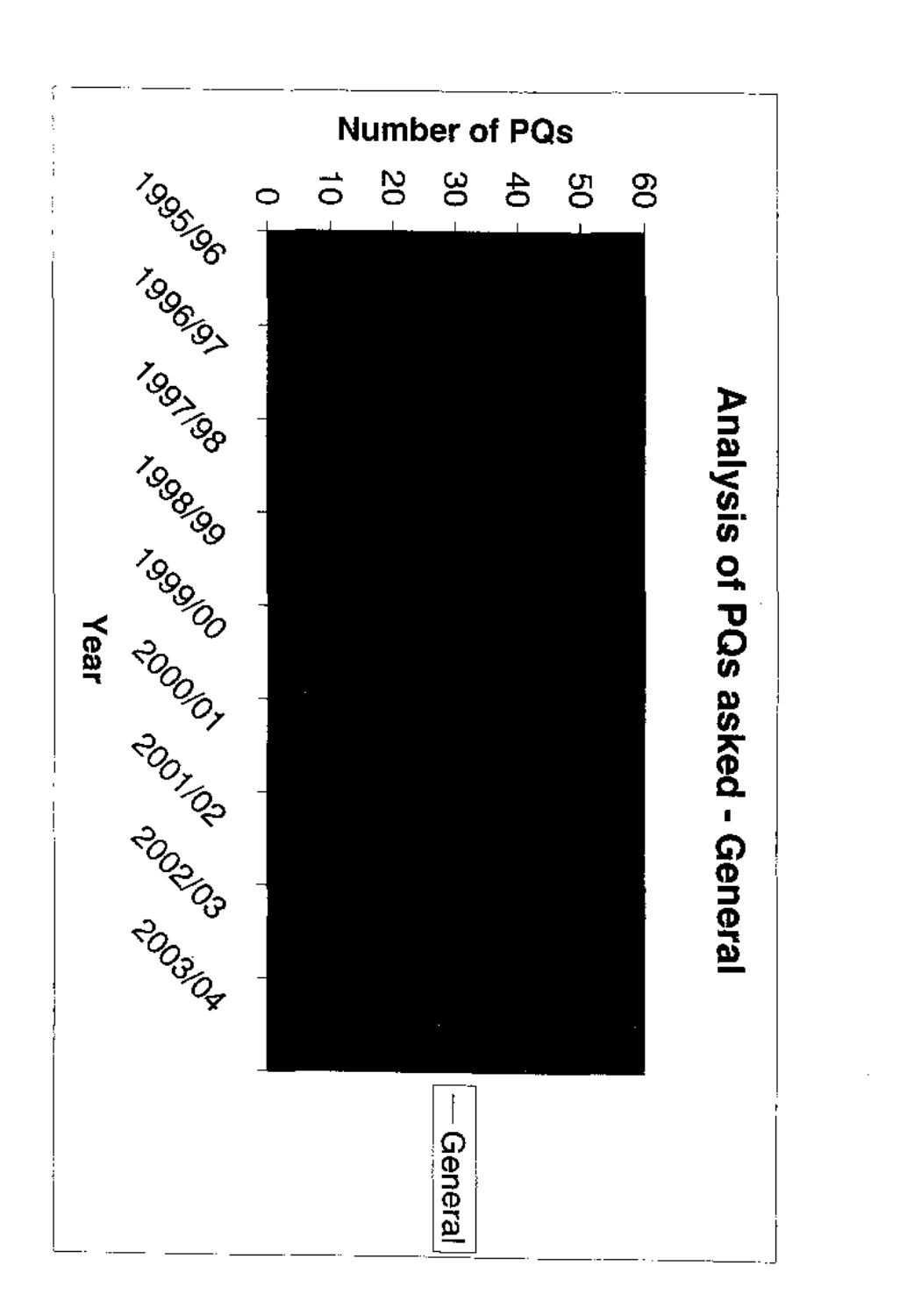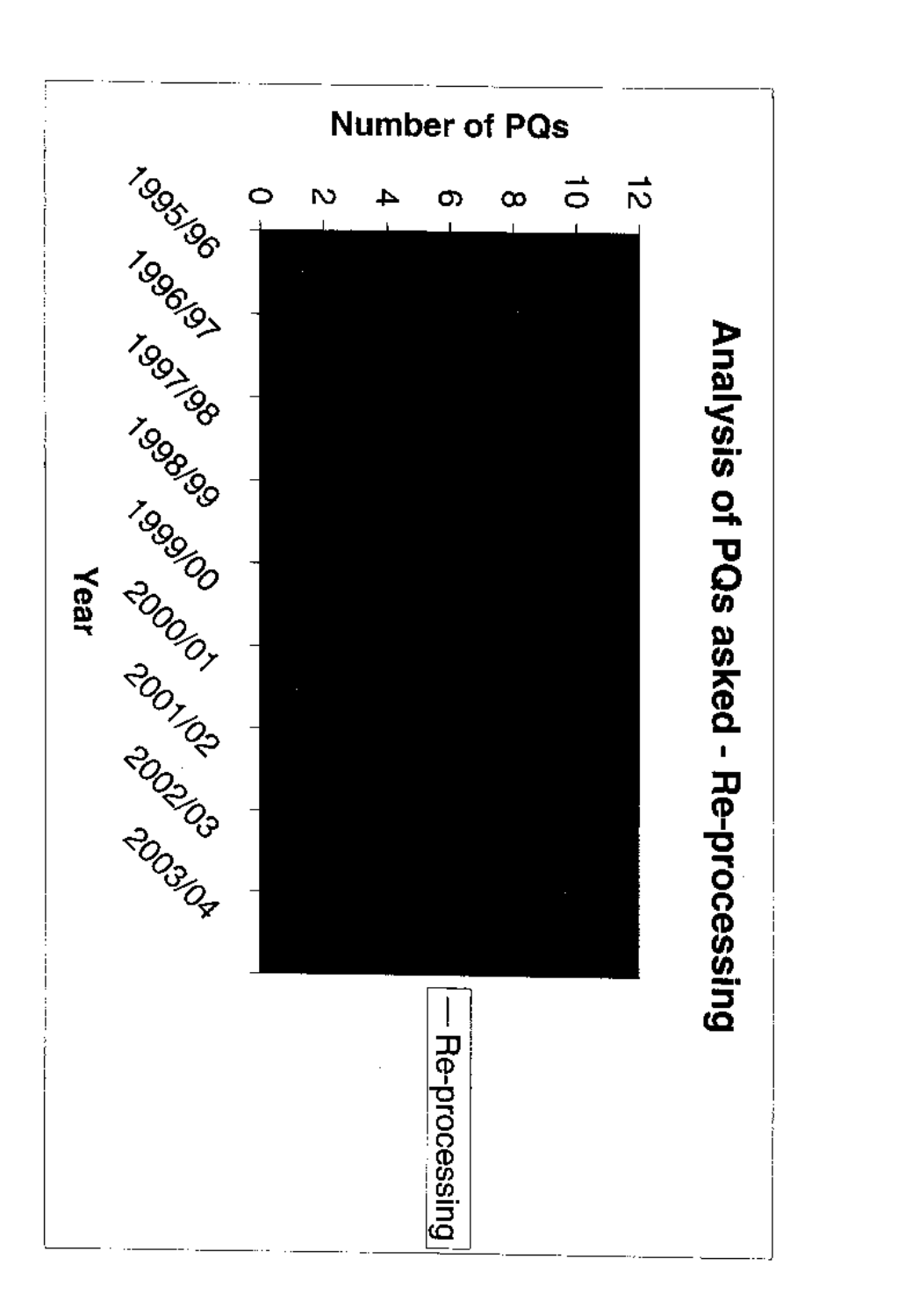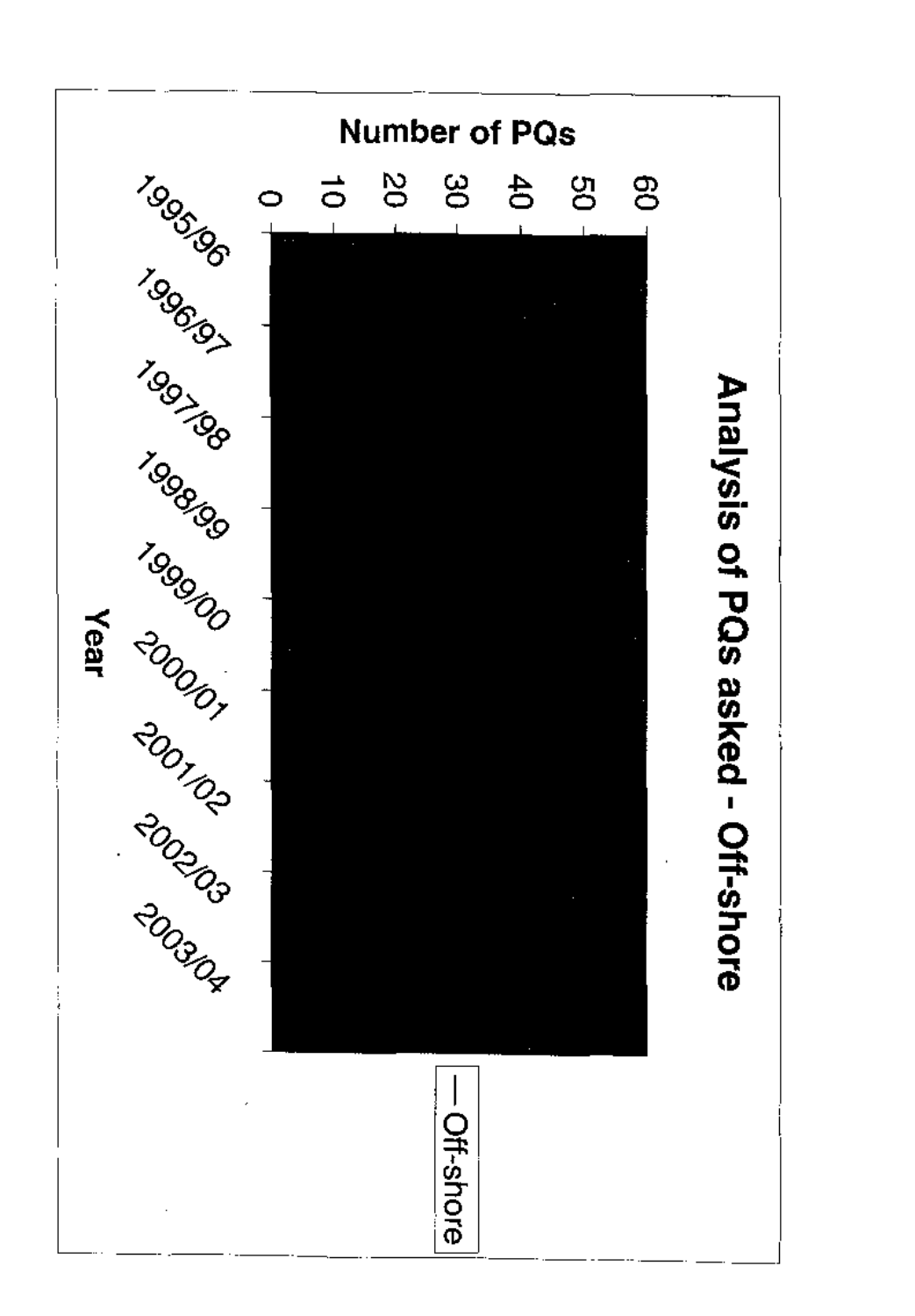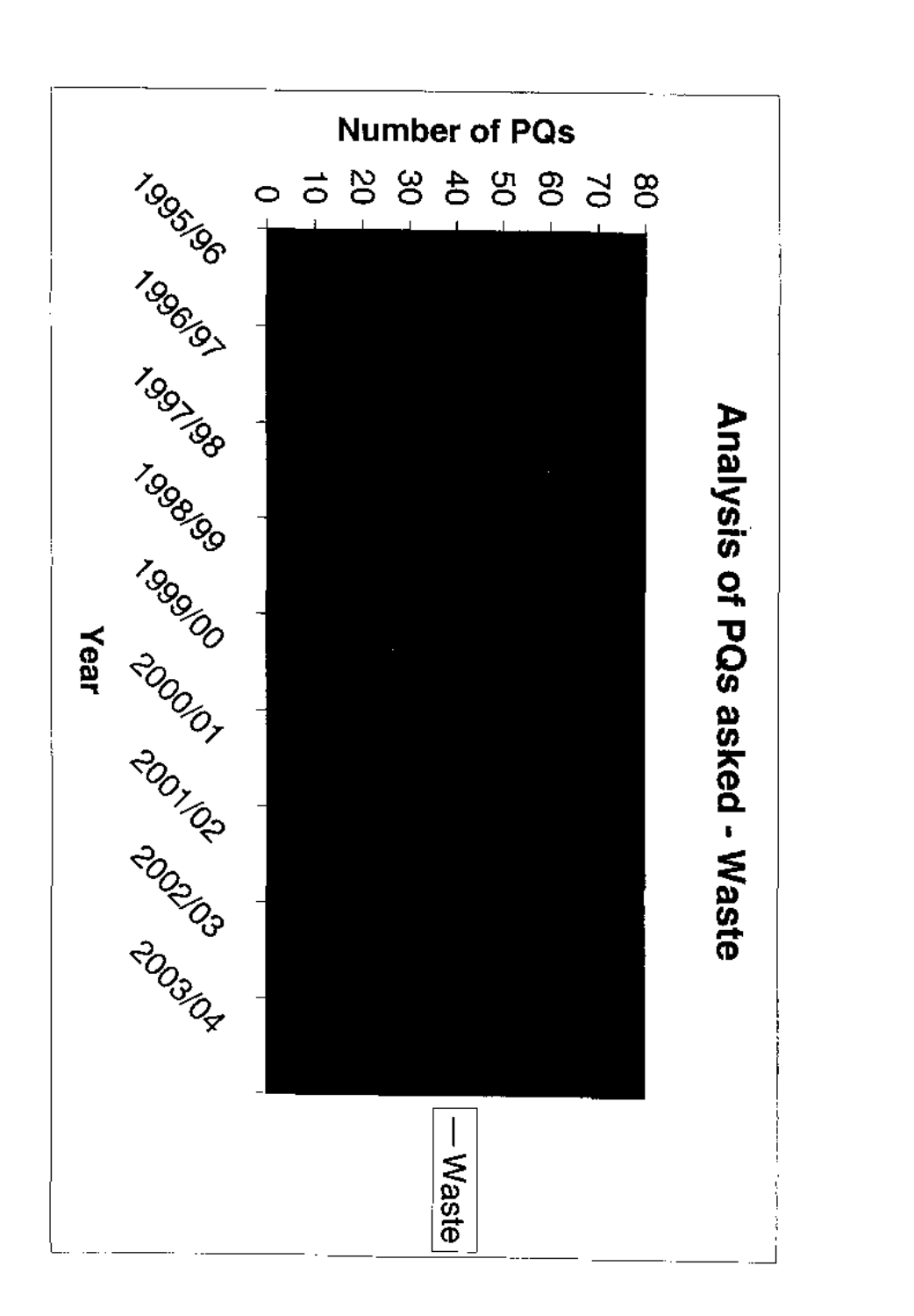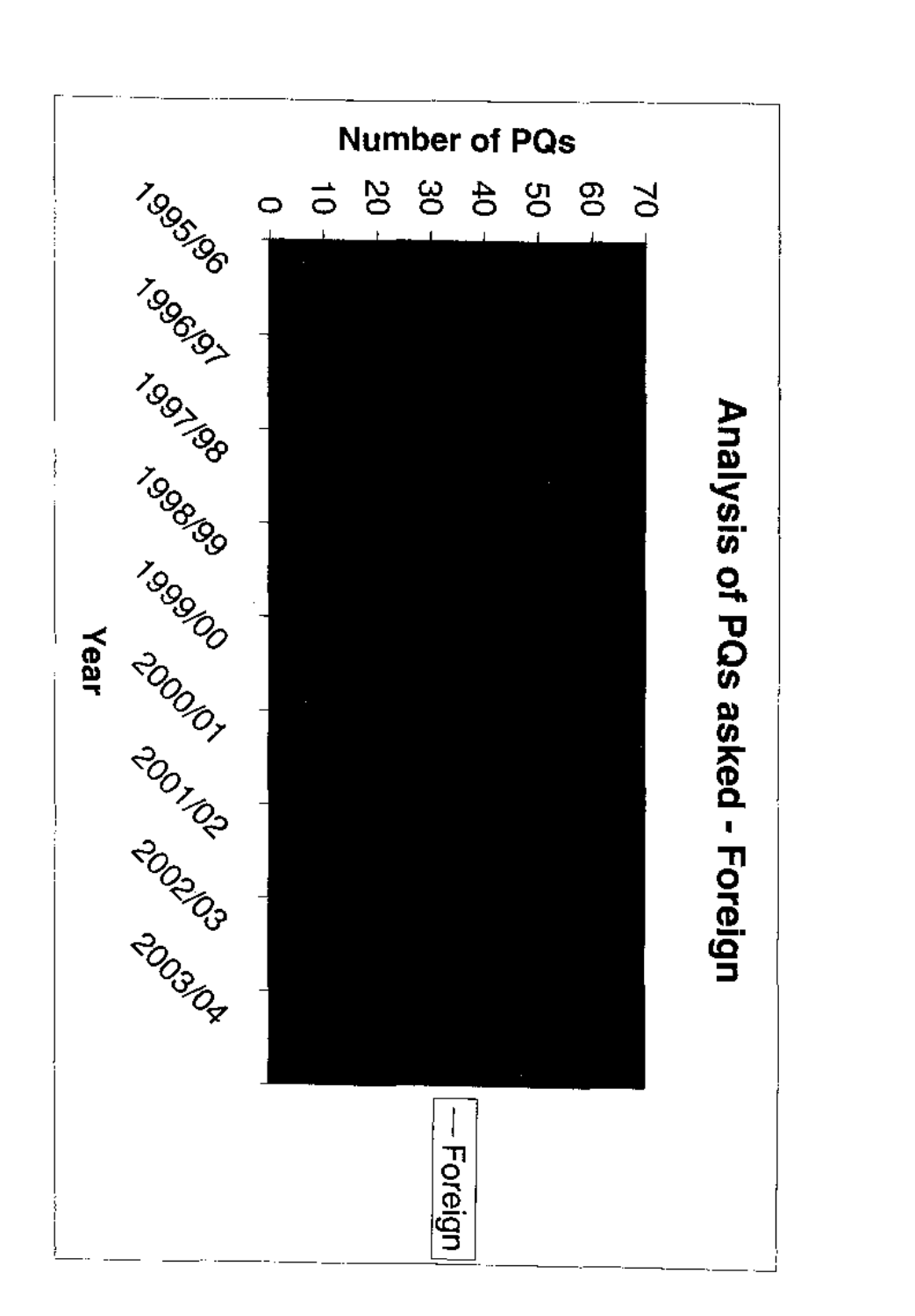![](_page_45_Picture_0.jpeg)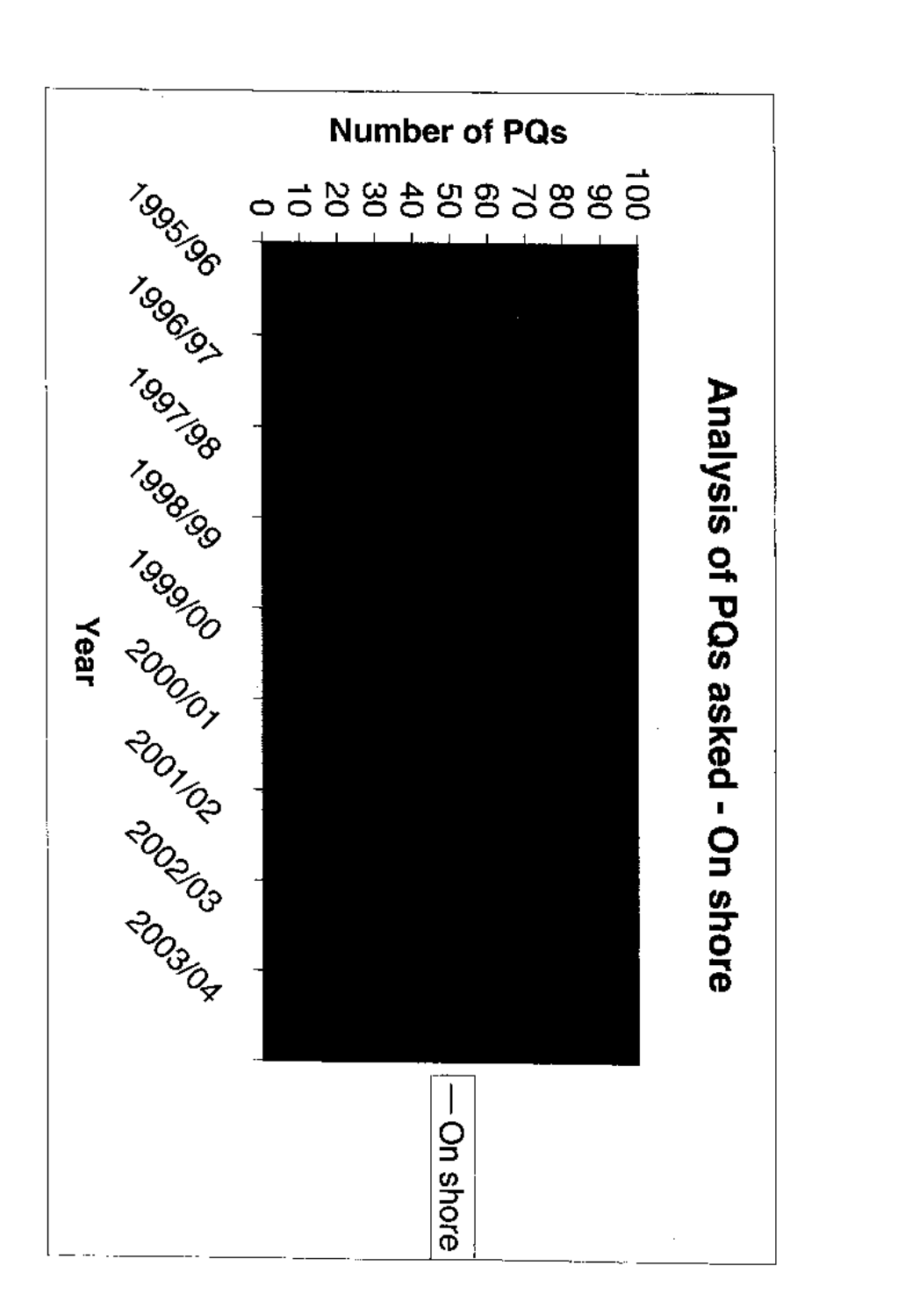![](_page_46_Figure_0.jpeg)

 $\hat{U}_t$ albert